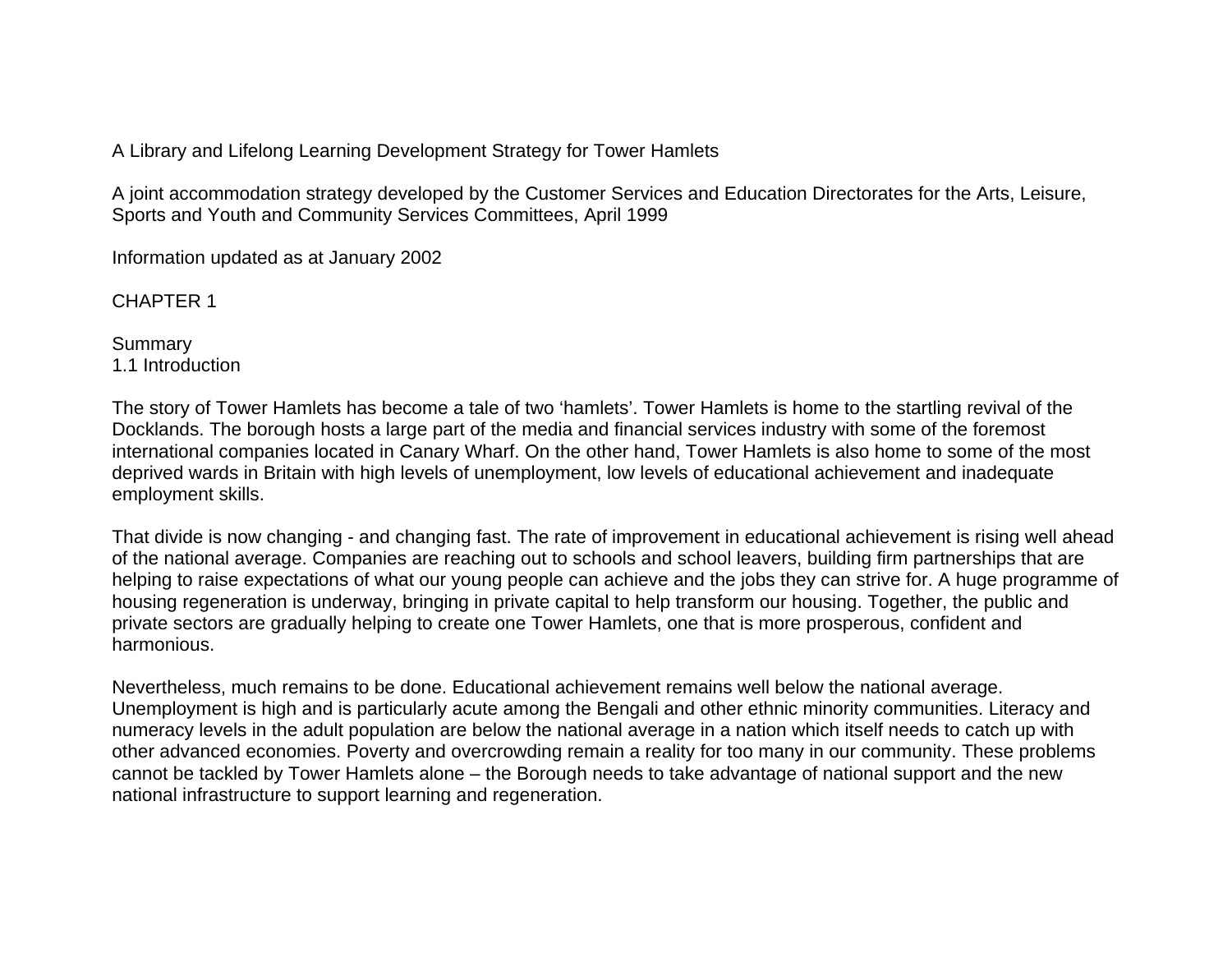Successive governments have sought to stimulate economic growth and urban renewal. The current government has embarked upon ambitious plans to change the fabric of Britain. It has launched a series of initiatives designed to strengthen Britain's competitive position in the world market. Central to these initiatives are measures to raise educational standards and expectations within the school system as well as in adult education and employment training. In tackling the issues of employment and skill levels, successive governments have sought to encourage the regeneration of urban areas. The Government's focus on combating 'social exclusion' has encouraged a new approach to developing the capacity of communities to address long-term problems of disadvantage and lack of hope in declining inner city areas.

The national agenda for tackling employment skills, educational achievement and regeneration includes three important themes:

- Library renewal: the Department for Culture, Media and Sport (DCMS) is supporting local authorities in breathing new life into the library network, bringing them into the information age and connecting libraries to the new IT based learning networks
- Lifelong learning: the Department of Education and Skills (DfES) is encouraging the development of a national grid for learning, homework clubs and a national distance learning system through learndirect
- Community renewal: the Department for Transport, Local Government and the Regions (DTLR) working through the Government Office for London (GOL) is working to encourage a community-focused approach to regenerating inner city areas, tackling the problems dogging the housing estates.

The Idea Store proposals are designed to draw all three themes together in a way that captures the best traditions of the library movement and the education sector but presents them in an exciting way, one that draws in new users and retains existing users. The Idea Stores will also be located in a different way – at the heart of our neighbourhood shopping centres, near or beside supermarkets wherever possible. We want a visit to the library and lifelong learning centres to become a regular part of people's lives – to act as a focus as well as a resource for the whole community. The Idea Stores will engage people our current facilities don't reach.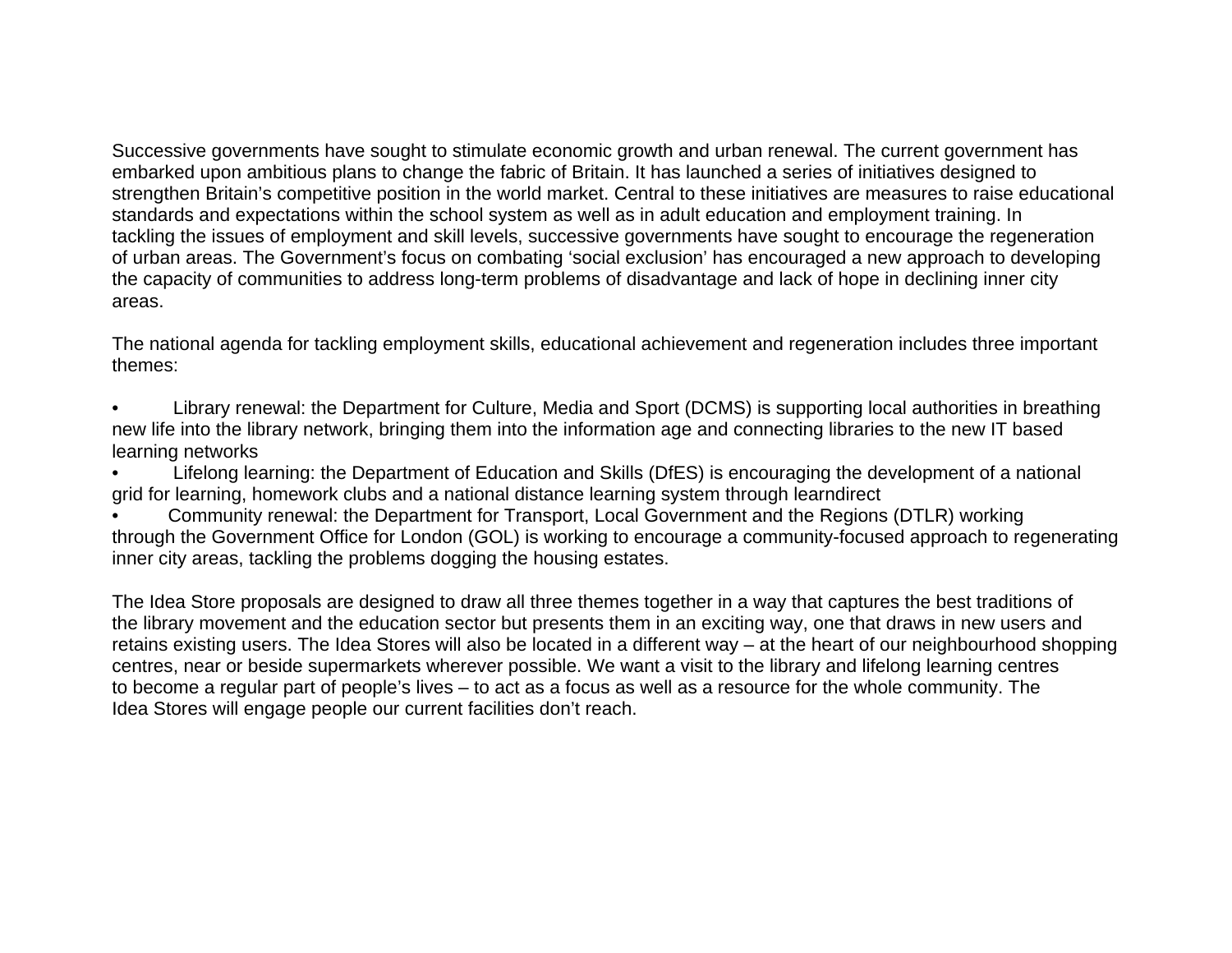Our existing facilities are made up of a number of separate elements:

• Council libraries: we have 7 'full-time' libraries (which open 5 days a week), 5 part-time libraries, a mobile library and an 'outreach' library service for housebound people

- Council adult education: there are 6 main centres and 40 smaller outreach facilities
- Further education: Tower Hamlets College has 6 main sites and dozens of smaller outreach sites

The Council's facilities share many problems. A large number are 'off the beaten track', often located in side streets or inside an estate. Many are fine Victorian buildings, but require substantial maintenance work and even more money to make them accessible to disabled users. The bill for basic maintenance, health and safety works and disabled access comes to £4.4M by 2004 for the library service alone. The image of our buildings is often unwelcoming. The interiors are largely dull and institutional and in the case of the adult education service, many buildings were formerly schools. The challenge of attracting new users is made even harder since many of them may have negative memories of their own time at school.

The problems with the buildings are contributing to the poor performance of the services housed within them. Use of libraries has been declining and user numbers are at a low level in both the library and adult education services. Changes to the services on offer are underway with the introduction of public access Internet terminals in libraries and plans to revitalise adult education in preparation. Increasingly, the methods used by both services are converging, brought together by technology. Equally, the services share many common aims and have common users and even more so since the launch of the new national distance learning scheme, learndirect.

Following one of the most comprehensive library consultation exercises undertaken in this country, a new concept was born. People wanted a quality library service but they would use it even more if they could combine a visit to the library with a visit to the shops. They also wanted to be able to have education support in the library as well as information. In Autumn 1998 the Council agreed to develop a strategy to house libraries and adult education together. Since then the partnership has expanded, joined by Tower Hamlets College, the borough's main further education provider. That partnership has produced the concept of the Idea Store and a set of ambitious plans to match our shared ambitions for the people who live and work in Tower Hamlets.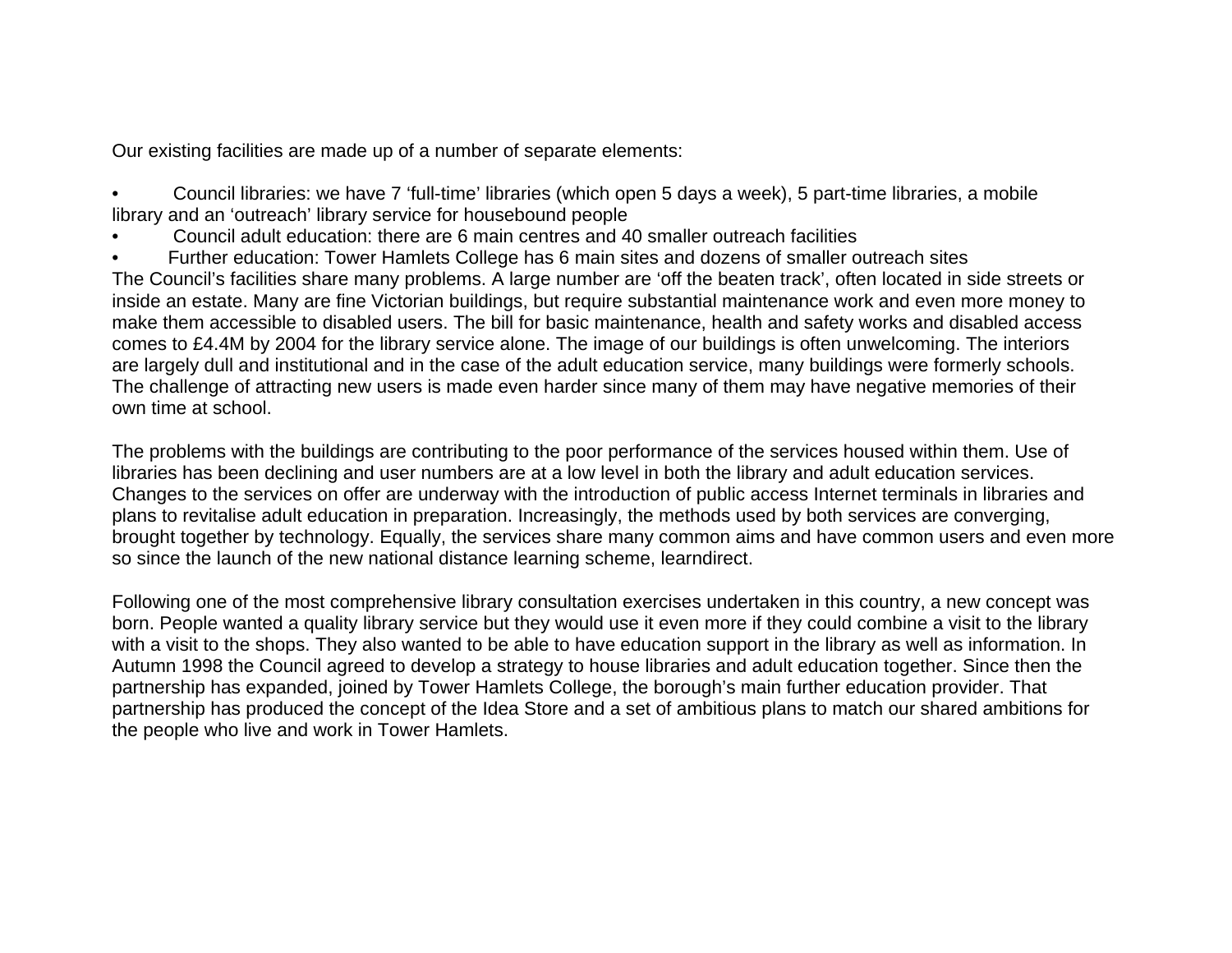## 1.2 Market Research and Public Consultation

Many of the ideas that have gone into the Idea Store flowed from the intensive public consultation exercise carried out in early 1998. This has been reinforced by continuing consultation throughout the programme's development. An extensive consultation exercise was designed to give everyone a chance to give their views and to pick up detailed quantitative market research information.

The exercise generated an excellent response with views from the equivalent of one in ten households in the Borough and a rich supply of quantitative and qualitative data, with over a million separate data entries. Reassuringly, there were some very positive results. 98% of the respondents, both users and non-users, believed the library service was important or very important. Of the 98%, over 80% felt the service was very important. There was also very positive feedback on the help and customer care offered by staff.

However, most users and non-users felt that the service was run-down and old-fashioned. Most interesting were the responses of non-users - particularly since over 70% of the population are not regular library users. People either didn't have the time, felt the opening hours were inconvenient, found little of interest, a poor selection of books or didn't like the atmosphere. When asked what would make a difference, non-users wanted:

- Longer opening hours
- Access to shopping
- Council information services
- Sunday opening
- Art and exhibitions
- Video lending
- Better book stock

There was a very strong demand from both users and non-users to be able to combine a visit to the library with other activities, particularly shopping.

These results mirrored our research into other boroughs that have located their libraries in local shopping centres.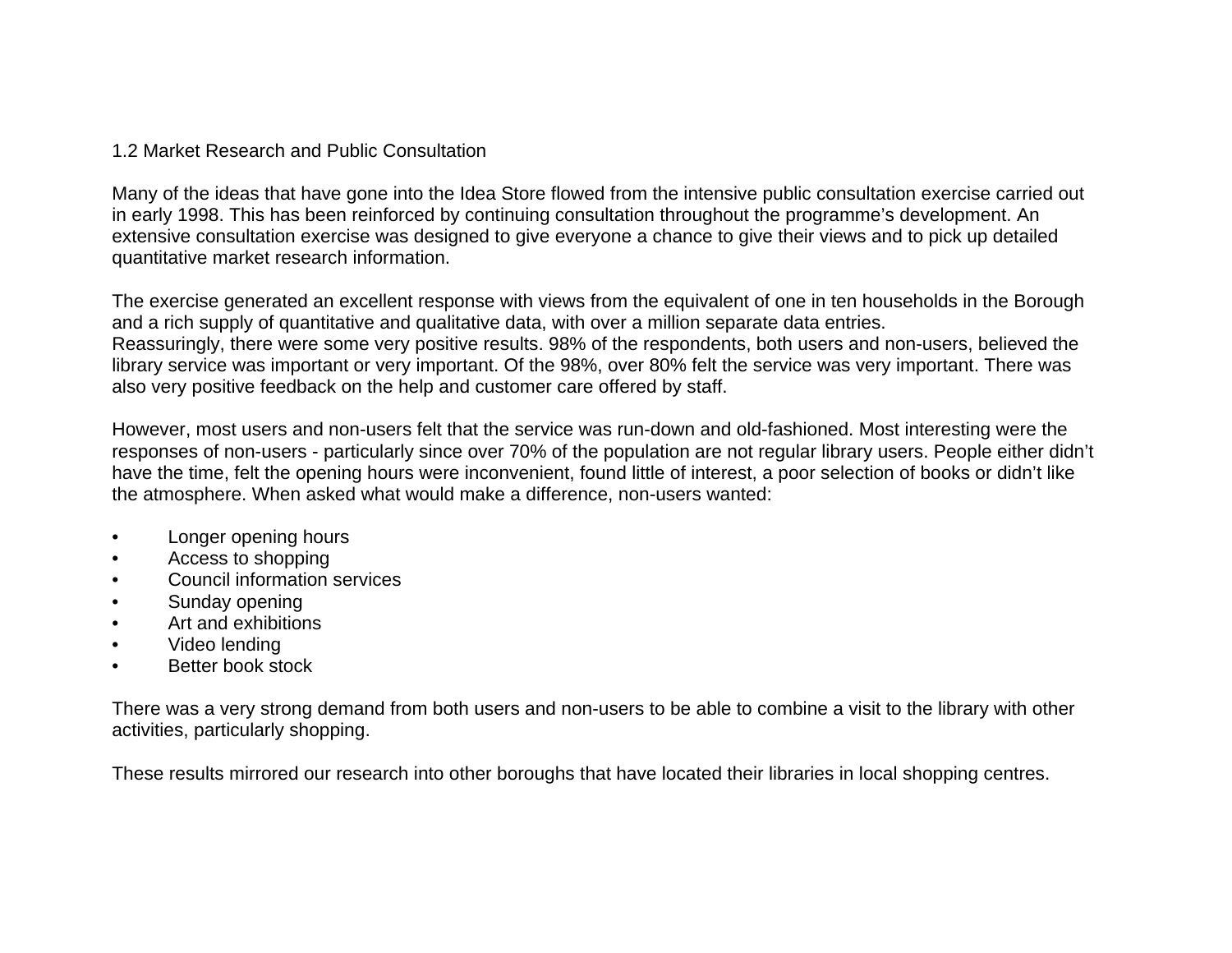When Newham's Stratford library was opened, in a modern new building and close to the shopping centre, visitor numbers rose from 171,434 in 2000 to 409,000 in 2001, an increase of 239% (and compared with 1 million visits to the whole of the library network in Tower Hamlets).

Our research into the catchment areas of our libraries also suggested that having the largest number of libraries per head of population in London did not guarantee that the libraries would be used. Using digital mapping technology, the catchment areas of our existing libraries were plotted. The results showed that almost every resident lived in the catchment areas of at least two libraries. Many lived close to three and some four.

Our conclusions confirmed that time is precious, that people often cannot or do not want to make special visits to libraries even if the library is close at hand. If we want to make libraries and lifelong learning a part of everyone's life, we have to compete for their time and attention. We have to fit in with modern lifestyles. However, this does not mean that the traditional strengths of the library movement can be cast aside. Investing in IT was people's second priority. People's top priority for libraries was books and increasing the bookstock. Despite the interest in IT and the Internet, books are likely to remain central to libraries for many years to come.

Our conclusions indicate that location, design and access for people with disabilities are key to making libraries and lifelong learning a success. This means parting with some of our existing and often much-loved buildings if we are to realise the public's top priorities. Interestingly, in responding to the household survey, people chose to give the lowest priority to maintaining historic library buildings.

Nevertheless, in proposing such a change, it is important that existing users (many of whom may be satisfied with the services they are used to) are engaged and listened to. We could rely on the information we already have to support the need for change. Instead, further consultation will continue throughout the development of the Idea Store programme and the design of the Stores.

#### 1.3 About the Idea Stores

The Idea Stores will be the first place that people will go to for information about any aspect of their lives and to gain new skills. They will offer library and lifelong learning facilities in an integrated and attractive way. They will become a focus for the local community, a place where people can come for a coffee, to meet friends, to take a break from shopping and to enjoy the many facilities. They will be designed to be attractive to look at and pleasant to be in, using the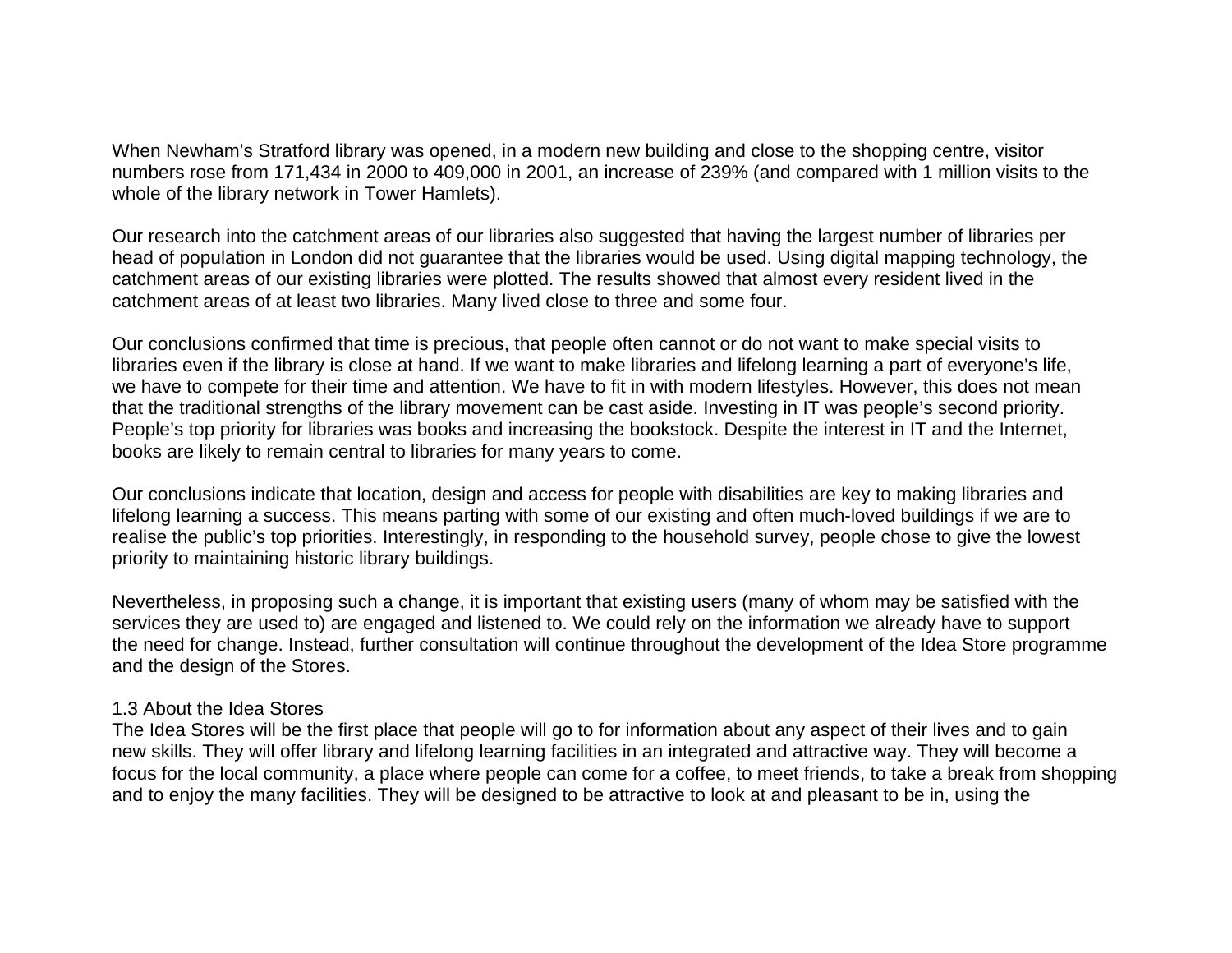best of modern architectural and graphic design. They will incorporate the best ideas from other councils and education bodies as well as the retail and leisure industry. They will also maintain the best traditions of the library movement and education sector.

The Idea Stores will have all the features of a lending library but will introduce a reference section, DVD and CD collection to every facility for the first time. In addition, the Stores will include:

- adult and further education classrooms
- open learning centres
- public access IT and Internet terminals
- homework clubs
- study space
- creche

However, it will not all be hard work. There will be entertainment with performances and art displays, video walls, shops and cafes. Health advice will be on offer in a relaxed and informal setting and voluntary sector groups will have access to prime space to give advice to local people.

The Stores will be located at the heart of our main local shopping centres, beside (or even inside) the supermarkets wherever possible. The Stores will be at:

- Whitechapel Road (near Sainsbury's)
- Isle of Dogs (near Asda)
- Bethnal Green (near Tesco)
- Watney Market in Shadwell
- Canary Wharf
- Chrisp Street
- Bow (near Safeways)

All seven Stores willbe in prominent, convenient positions and will have a similar format and contents, while reflecting the local context. Each Store, attracting large numbers of users, would bring great benefits to their shopping centre,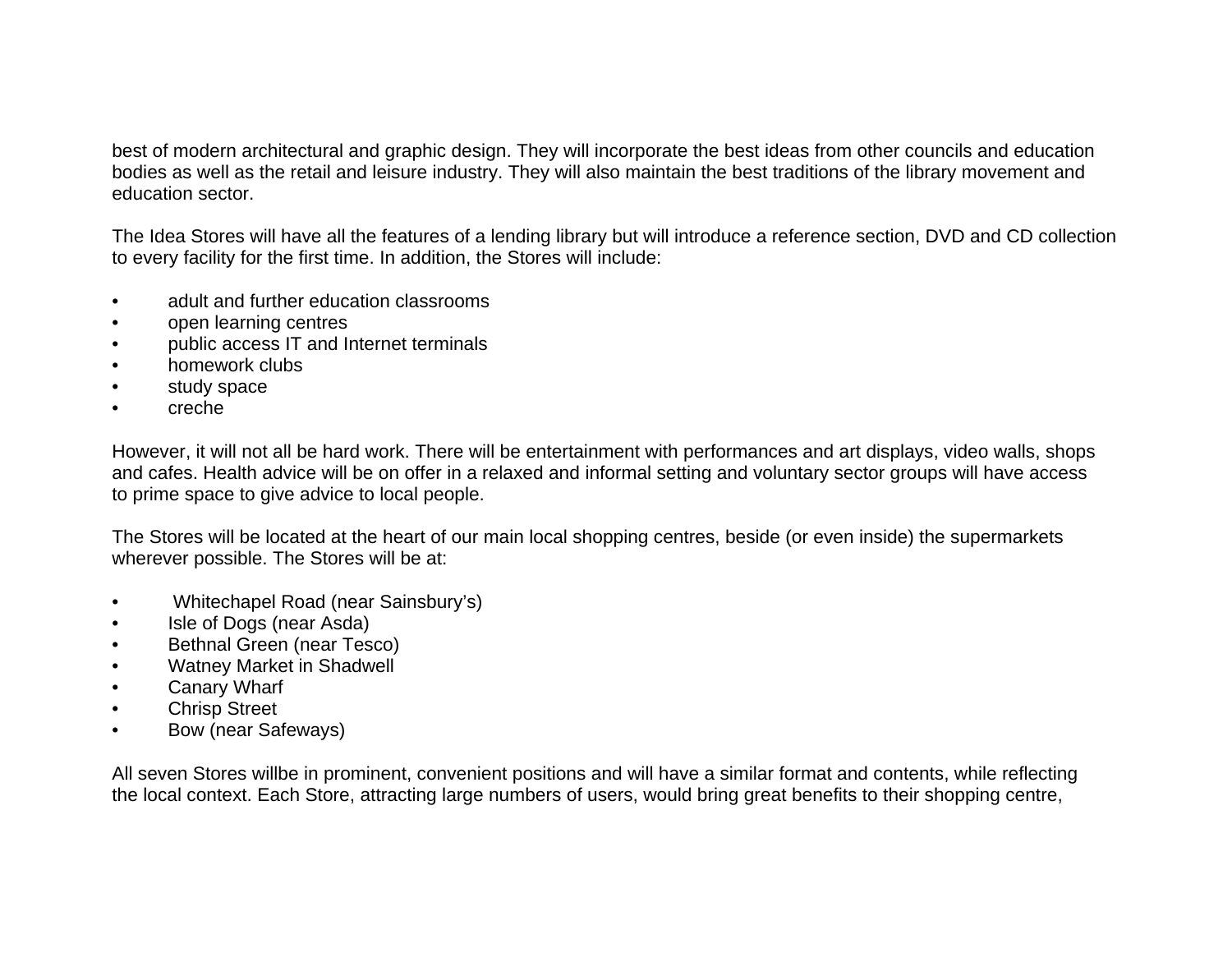breathing new life into local retail.

The Idea Store concept has been developed and refined as a partnership between the Council and Tower Hamlets College, with help from every Council Directorate, advice from around the country and from central government. As a result it reflects and integrates a wide range of national and local priorities, including:

- the National Grid for Learning
- learndirect
- the modernisation of local government
- best value
- lifelong learning
- healthy living
- local regeneration
- the Council's cultural industries strategy
- the Council's education strategy
- the Health Action Zone
- equal opportunities policies
- work to raise standards in literacy and numeracy
- voluntary sector partnerships and the borough's third sector strategy

The Idea Stores are designed to deliver some clear results. At a conservative estimate, they will double the number of visits to libraries and the number of people engaged in lifelong learning. There are much deeper and wider benefits and further research will allow detailed targets to be set, including increases in the standards of literacy and numeracy in the community.

### 1.4 Implementation

This ambitious relocation programme will require a significant capital and revenue commitment from the Council over the time frame of the strategy. The key principles for the implementation strategy are:-

• The development of each 'Idea Store' will only proceed only when the required funding has been secured.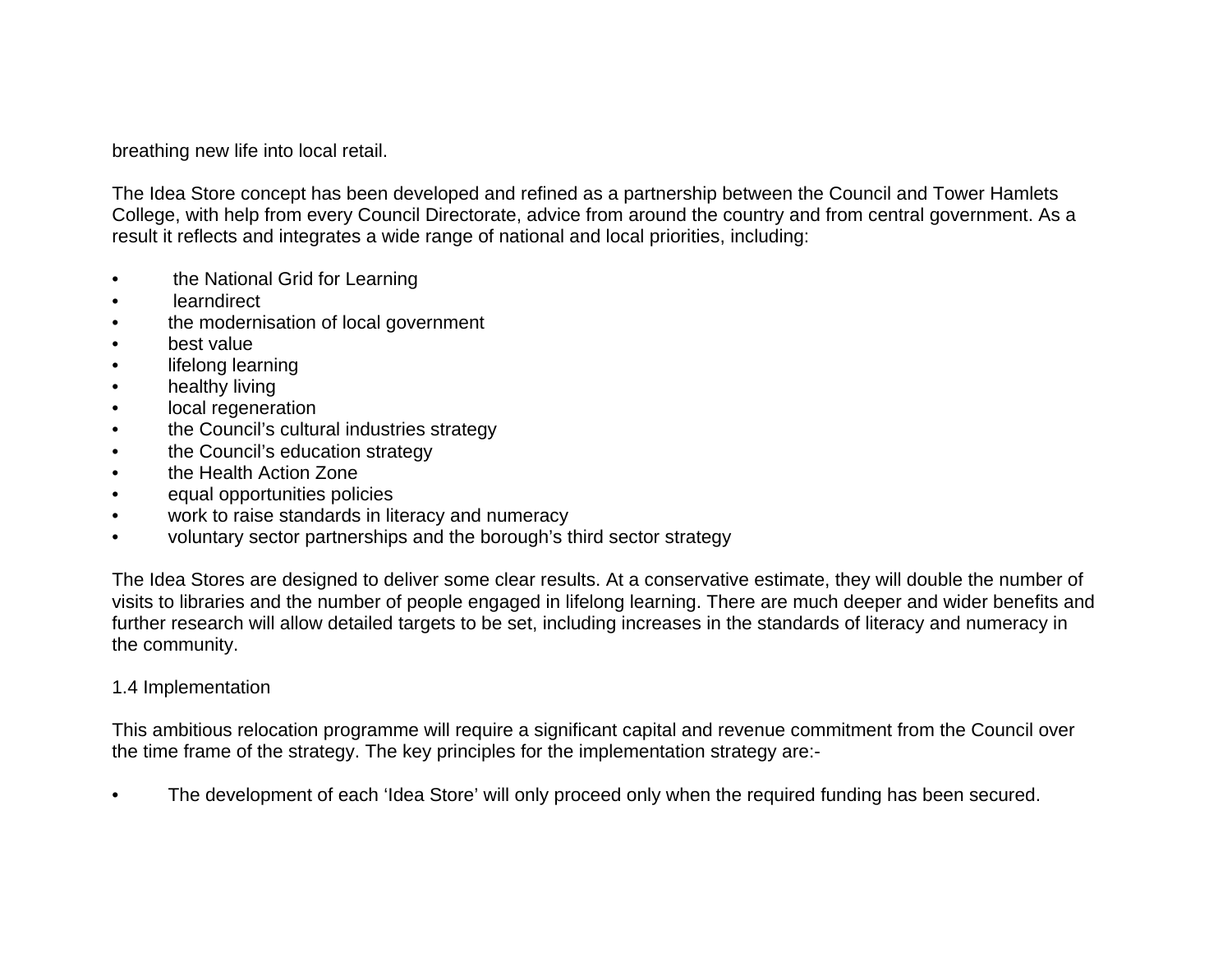• The adoption of the strategy will signal the commitment of the Council to increase the amount of money it currently spends on library and 'lifelong learning' provision.

- The 'Idea Stores' will move to seven day opening and will remain open in the evenings
- There will be a net increase in the number of library staff
- There will be a significant increase in the range and availability of 'lifelong learning' courses.
- Every 'Idea Store' will provide full access for people with disabilities
- Everyone in the borough will be within 20 minutes travel time of an 'Idea Store' in line with national Public Library Standards
- Existing outreach services will be retained and improved

• The Council will no longer persist with the provision of services in locations that are unable to provide a satisfactory standard of service or are duplicating services for the same catchment population as other nearby and better facilities.

- There will be a reduction of library service points from 12 to 7 on a programmed basis over 5 years.
- No library will merged until the new or improved facilities covering that local area are ready for use.

• Capital receipts from the sale of library and adult education buildings to be freed up by the 'Idea Store' programme will be reinvested in the community to fund the improved 'Idea Store' facilities.

• Subject to the financial demands of the programme every effort will be made to ensure that vacated buildings continue to deliver a direct benefit to the local community. To this end, the Council:

1) has worked with Whitechapel Art Gallery, giving them the opportunity to purchase the existing Whitechapel library.

2) will work with the Building Conservation Area Trust to give them reasonable opportunity to purchase the Bethnal Green Library for a National Museum of Conservation.

# CHAPTER 2

Libraries and Lifelong Learning in a Changing World

# 2.1 Introduction

I

n January 1998, the Council's Arts, Leisure and Sports Committee launched one of the most comprehensive market research and public consultation surveys ever undertaken by a library service. This formed part of a root and branch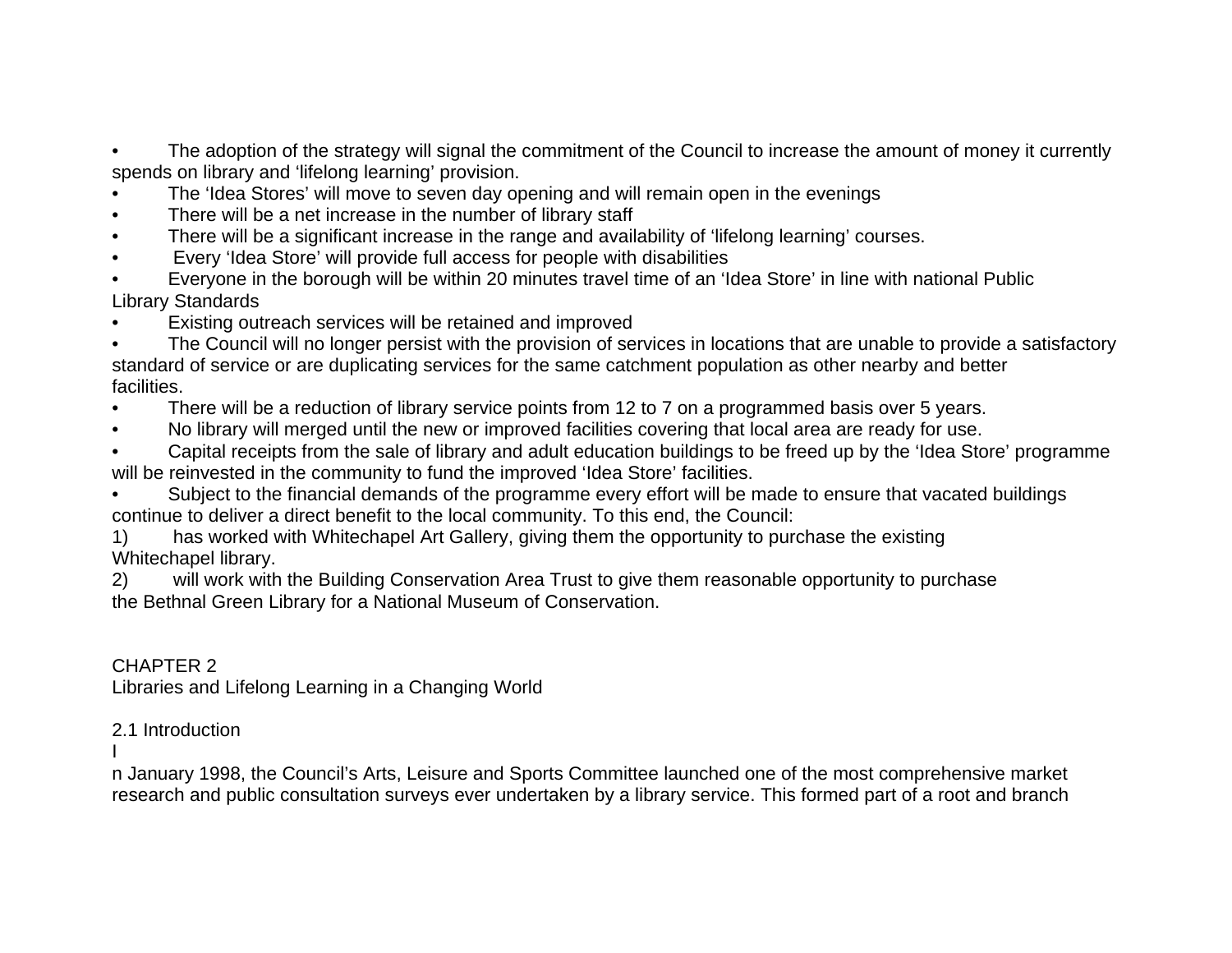strategic review that aimed to:

- find ways to reverse the downward trend in the use of the Borough's libraries
- ensure that the library service was contributing to the national drive to draw more people into 'lifelong learning'
- learn from the techniques used by the best of the public and private sectors to attract 'customers' and keep them!

The library review followed the principles of 'Best Value': the Government's framework to ensure that councils provide value for money, quality services. 'Best Value' puts public involvement at the heart of change in public services. In that spirit, the library review set out to find out what our users liked about the service, what they didn't and what their priorities were for the future. Perhaps more importantly, given that almost three-quarters of the people of Tower Hamlets do not use our libraries, we talked to the majority of the population about why they didn't use the service and what would tempt them to use it.

The original objective of the library review was straightforward - to develop a strategic plan to make better use of the resources available. The results of our consultation exercise and our research into new developments across the country threw up an entirely new set of challenges and a host of new ideas. These suggested that a more radical programme of change was needed. Changes were needed not just in what the service was delivering but where and why. These changes could not be tackled alone. The library service would need to be part of a wider programme of change.

The Council's adult education service, which has much in common with the library service, was wrestling with similar issues. The publication of the Government's Green Paper 'The Learning Age' in 1998 focused on the need to develop services strategically in ways that would maximise participation. This led the Education Directorate to consider innovative ways of taking learning to where people are rather than expecting then to always turn up to where education buildings were located. The consultation results (showing a high demand for all sorts of education opportunities) pointed the way to a new joint approach to service provision. The possibility of achieving far more, simply by sharing facilities in better locations was seized upon.

In Autumn 1998, the Council's Arts, Leisure and Sports Committee and Youth and Community Services Committee decided to develop a strategy to house the two services together. Since then the partnership has grown. Tower Hamlets College, which provides the majority of further education in the Borough, was looking for ways to extend its reach into the local community. The idea began to take shape of bringing together the learning that takes place in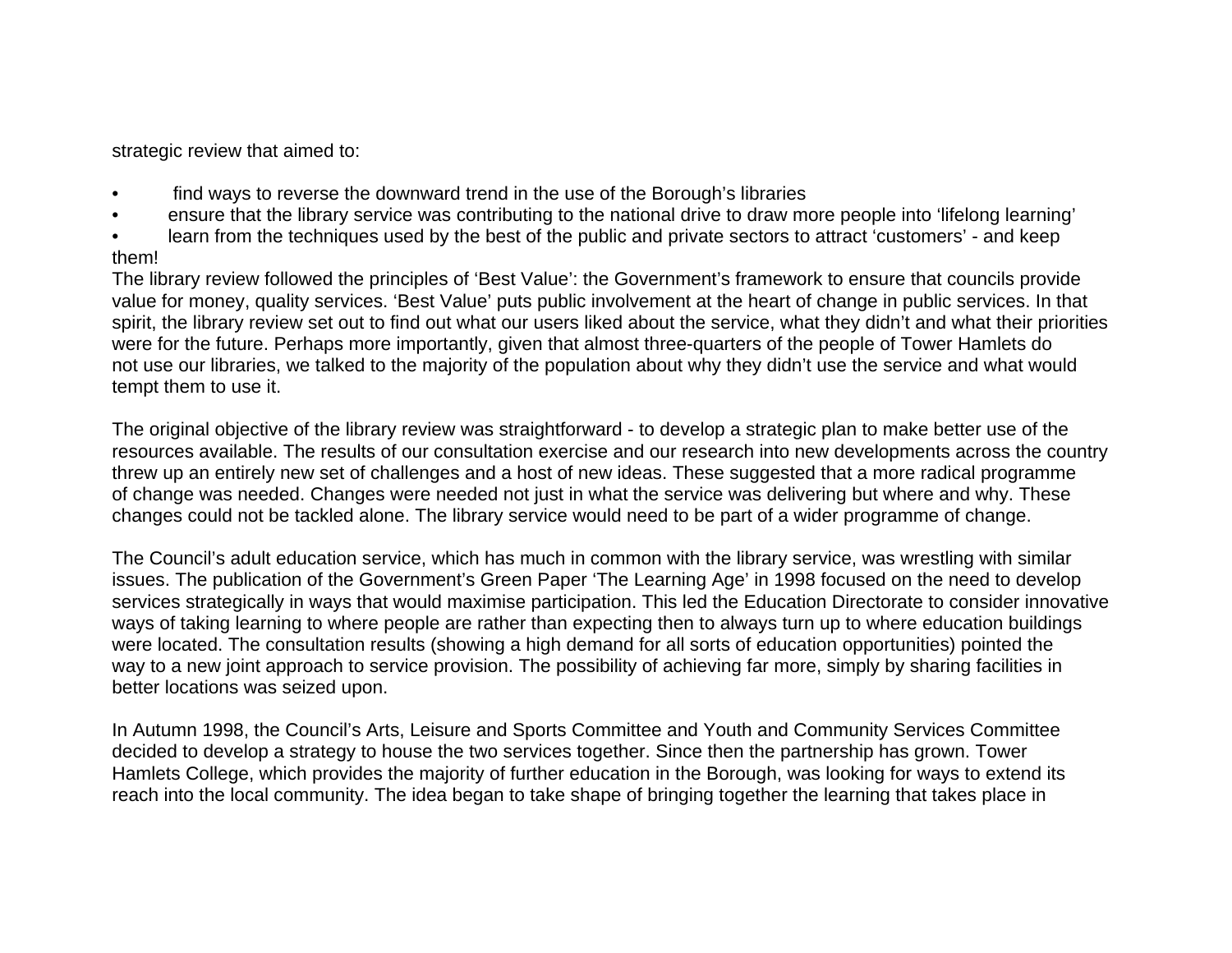libraries with the learning that happens in adult and further education. Working together, three different services could achieve more towards the goal of making 'lifelong learning' and its associated recreational pursuits an integral part of the lives of everyone in Tower Hamlets. An 'Idea' was born.

This strategy brings together the results of that partnership. It is based on one of the most far-reaching and comprehensive consultation exercises ever undertaken for a service provided by Tower Hamlets Council. It sets out an entirely new direction for the way in which libraries and lifelong learning will be delivered in Tower Hamlets over the next five years. It aims to secure investment and donations to help expand the service. The strategy offers a period of dramatic growth - one that reflects the ambitions of the partners to transform the lives of people living and working in Tower Hamlets.

In this chapter, we describe the current services in Tower Hamlets before going on, in subsequent chapters, to describe how they might look in the future. The changes in Tower Hamlets are not taking place in isolation. They draw on excellent initiatives across the country by Councils and educational bodies. They also reflect strategic initiatives launched by the Government to improve skill levels as part of its commitment to improve the nation's competitiveness in a global marketplace.

### 2.2 A Changing Society: Changing Roles

Library and adult education services are at the front line of lifelong learning. In both rural and urban locations alike, they often provide the only realistic route back into formal education for many people. This is particularly so for people from disadvantaged communities many of whom had negative experiences of schooling and formal education.

In addition to supporting the learning that goes on in schools and colleges, libraries and adult education play a vital social role in providing places where people can come together and enjoy themselves. Reading or learning for leisure provides an important social outlet for a whole range of people from the very young to the elderly and can add greatly to their quality of life.

The UK public library service is one of the most heavily used and most cherished services offered by local government. Trusted by the people, it is Ideally placed to play a central supporting role in education, training, and broader community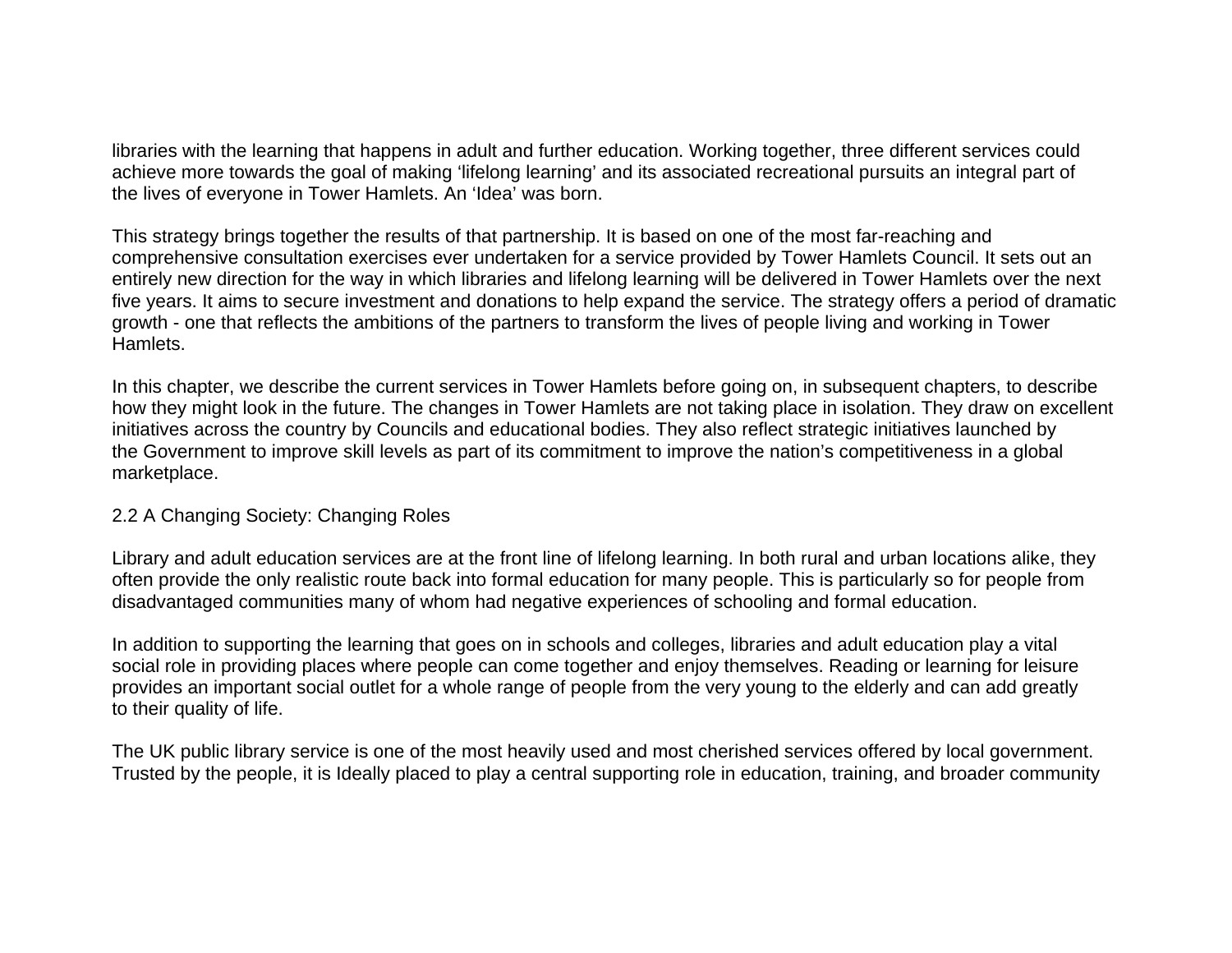objectives such as promoting healthy lifestyles. The library service and adult education providers are, therefore, enormously powerful agents for change. They are uniquely well placed to foster the spread of vital new IT skills among the population by providing ready access to IT facilities and the informal support people need to build their confidence in getting to grips with new technologies.

There is an increasing realisation that, worthy though these services are, they cannot rely on past traditions alone if they are to keep people interested. They must now compete with the many seductive attractions and distractions of modern life for the interest and attention of the communities which they serve. Whilst millions of people still visit libraries regularly and participate in some form of lifelong learning activity, the use of libraries nationally is in decline. In poorer urban areas where there is a much greater need to engage the community in all aspects of lifelong learning, they often fail to reach the national average usage levels. It is clear that participation in lifelong learning in Tower Hamlets is nowhere near its full potential and that we need to attract many more adults into learning. Unless these services reappraise their role and priorities to take account of:

- the competitive nature of their environment
- the changing aspirations of their communities

they risk becoming increasingly irrelevant. Most people would agree that lifelong learning provision is a very worthy goal. However, such services are worthless if the communities they are there to serve choose not to use them. The challenge ahead is to make libraries and other forms of lifelong learning more relevant and attractive. Particularly interesting is the success of the private sector in stimulating interest in books. The new generation of book retailing chains has transformed the image of the bookshop. UK consumers are becoming used to the new style of provision offered by Borders, and copied by others. Each bookstore has its own distinctive style and has introduced new features such as cafés to encourage people to spend more time – and money! These retailers also have the effect of making municipal libraries look out-of-touch and old-fashioned.

# 2.3 A new direction nationally

Nationally, both the library service and adult education are at a cross-roads in their development. For the library service this has been recognised by Government with the publication of 'New Library, The Peoples Network' (1998, Department for Culture, Media and Sport) and the Public Library Standards: 'Comprehensive,Efficient and Modern Public Libraries – Standards and Assessment' (DCMS, 2001) For adult education the Green Paper 'The Learning Age' (1998) promised a more strategic approach to lifelong learning and set out a vision based on the development of a culture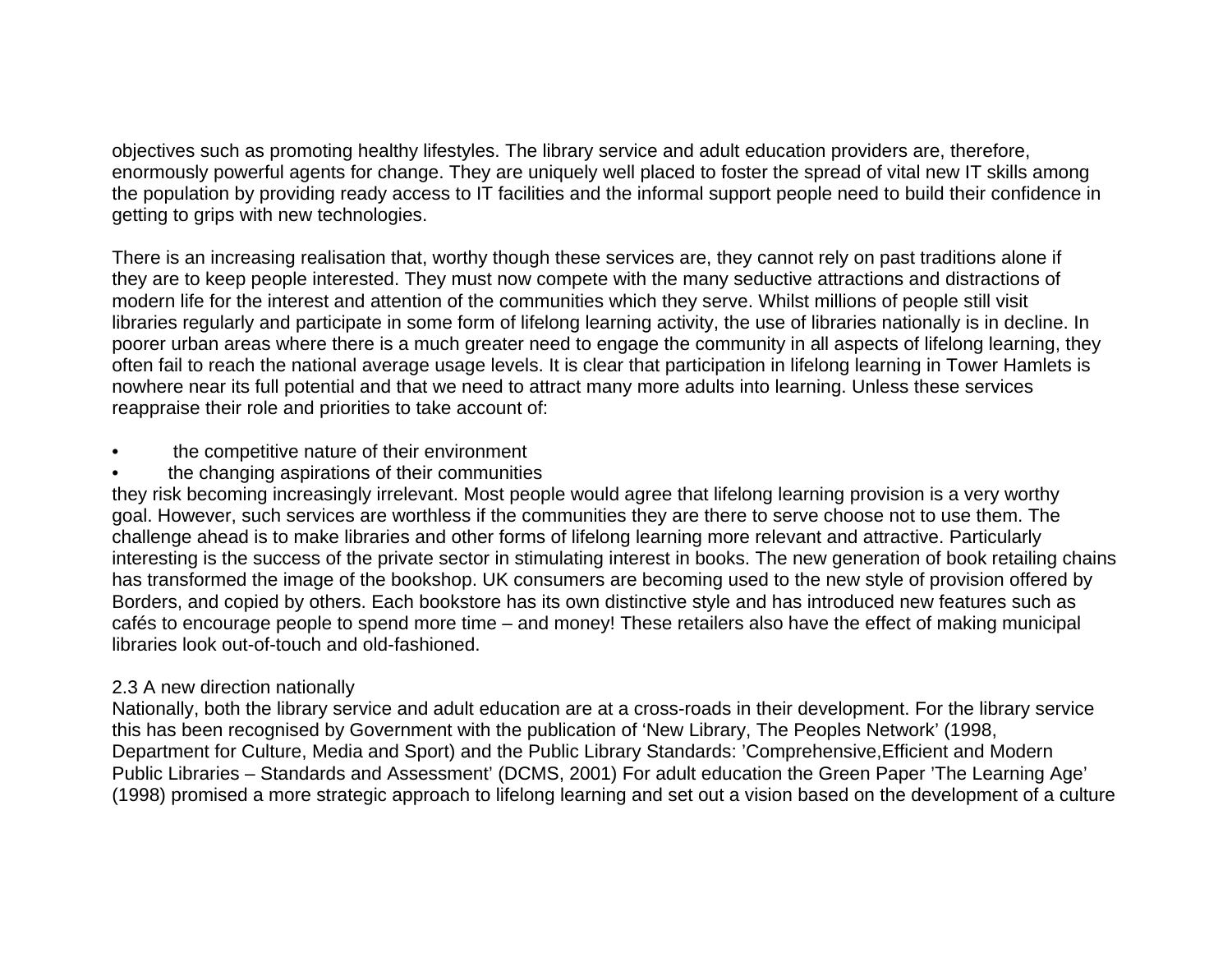of self-improvement and thirst for knowledge.

These reports acknowledge that there are dramatically changing social attitudes to the provision of information and the ability of new technology to sort and deliver information. The need for libraries and other forms of lifelong learning to identify and keep pace with these changing social attitudes and the technology that drives them is a key central message. At the same time, the Learning and Skills Councils aim to build on the strategic planning commenced by local lifelong learning partnerships, raising standards and increasing access to learning. 'Empowering the Learning Community' (DCMS, 2001) supported this agenda through a call for local library and education services to 'join-up' their planning and services.

With these reports and initiatives and a strong policy emphasis on education the Government has set out a clear agenda. At its heart is a commitment to effective education service delivery and personal self-reliance. Commitments have been given to a range of initiatives and both the U.K. library service and adult education services have been identified as playing a significant role in creating a "can do" society.

The publication of the Moser report highlighted the high level of basic skills need in the U.K. compared with other developed countries. It demonstrates graphically that the need for effective lifelong learning provision in poor urban areas has never been higher. In addition, the increasing influence of information technology in all areas of daily life presents challenges, particularly in areas affected by social deprivation.

Individual access to information and communications networks continues to be impeded not only by cost and lack of basic IT and information handling skills but also by the lack of basic language, literacy and numeracy skills. Unless these problems are constructively and urgently addressed there is every chance that the information revolution will deepen the level of social exclusion experienced by many.

In areas of high basic need such as Tower Hamlets there must be a focused and determined commitment to encourage more people to use our services. This means challenging cherished mythologies about what constitutes accessibility and having the courage and the imagination to challenge the established way of doing things. We should provide the kind of service that reflects the way in which people live their lives today. If we provide a service that reflects the needs of a society that existed at the turn of the last century we should not be surprised if the people of today choose not to use it.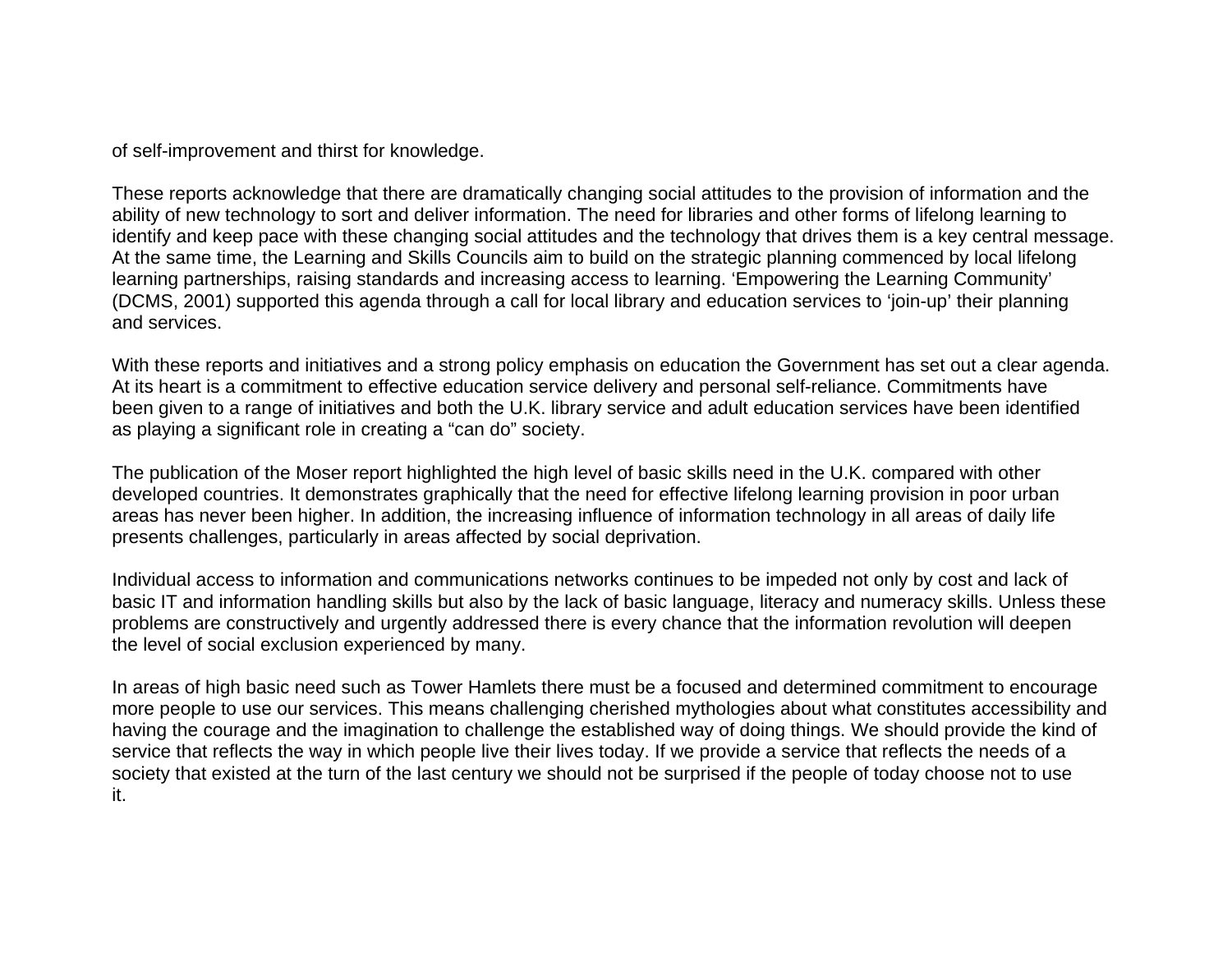2.4 Lifelong learning Needs in Tower Hamlets.

Tower Hamlets has some of the highest levels of social deprivation anywhere in Europe. It is not surprising, therefore, that the population has some of the highest basic skills needs in the country. The percentage of the UK population, expressed as an average at ward level, in need of basic skills support is 24%. In Tower Hamlets the average is 31%. In one Tower Hamlets ward the assessed level of need stood at 36% of the population (the highest level of basic skills need for a ward anywhere in the country).

At the same time, the Borough is host to some of the most successful media and financial services companies in the world. Jobs – good jobs – are available. But if the people in Tower Hamlets are to secure jobs in these firms and in all the other businesses in the area, they need to develop their skills and keep developing them. A new world of wealth and prosperity is on the doorstep. That door can be unlocked through lifelong learning and the confidence that comes with it.

Lifelong learning is not solely a route into employment or a better job. Learning just for the pleasure of it is particularly important to the Tower Hamlets communities because of their often high levels of social isolation and the stress that goes with it. These factors, in turn, affect the physical and mental health of the population. Both libraries and lifelong learning facilities play an important role in combating the effects of poverty. They encourage individuals to explore their own potential, build self-esteem and confidence. They also provide opportunities for social interaction and are a vital lifeline for the socially excluded. In addition, libraries provide significant educational support to infants, schoolchildren and students. This support is particularly important during school holidays, at weekends and after school hours.

2.5 Lifelong learning Provision in Tower Hamlets

2.5.1 Adult education in Tower Hamlets. A brief profile.

### The Council's service network

The Council's adult education network has developed in a largely ad hoc way. There are 6 main Council run adult education centres in the Borough and a further 40 outreach sites. Most of the outreach sites depend on agreements with primary or secondary schools to make the space available. Inevitably, those adult education sites within secondary schools are often restricted by the operational needs of the schools and they can lack flexibility.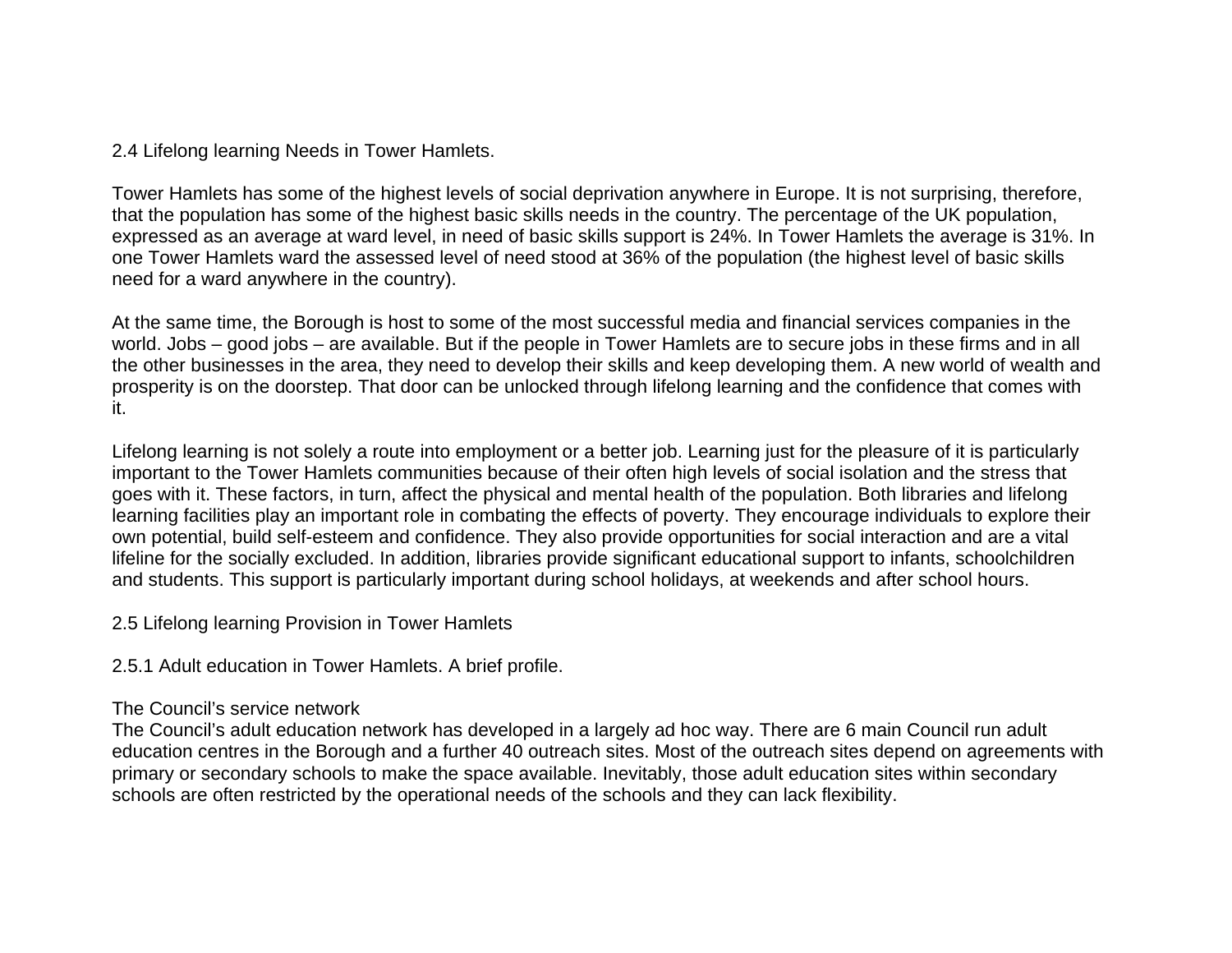This network provides, each year, approximately 613 classes in a wide range of subjects to approximately 7,442 students. The main adult education centres are:

- Bethnal Green
- •
- **Shadwell**
- Saint Matthias
- Saint Paul's Way Community School
- Wessex
- Whitechapel

A number of the adult education sites are considered to be poorly located and/or present a poor image to the public. Almost all are Victorian/Edwardian institutional buildings. Many are redundant schools.

The Wessex Centre typifies the problems of the network. It is located in a maze of back streets which have very low levels of pedestrian activity. If you live more than four streets away you might never know it was there. The building itself is an Edwardian school located so close to a railway viaduct that a number of the classrooms are unusable because of the train noise. No part of the upper floors is accessible to people with disabilities.

Because of the way in which the provision of adult education in Tower Hamlets has developed over many years, provision is patchy. Some significant areas of the Borough have no adult education facilities (e.g. the Isle of Dogs).

### Building Condition

The majority of the main centres are in a reasonable condition. However, as many are nearing 100 years old, the cost of maintaining these buildings is increasing. Costly major works are becoming necessary to keep them in reasonable order. All of the main centres have very poor access for people with disabilities. The Disability Discrimination Act 1995 and associated regulations require the Council to ensure that disabled people can use the services provided. As a consequence the adult education service must find ways to address its severe access problem. The cost of improving disabled access to the required standard for the adult education network will cost many hundreds of thousands of pounds.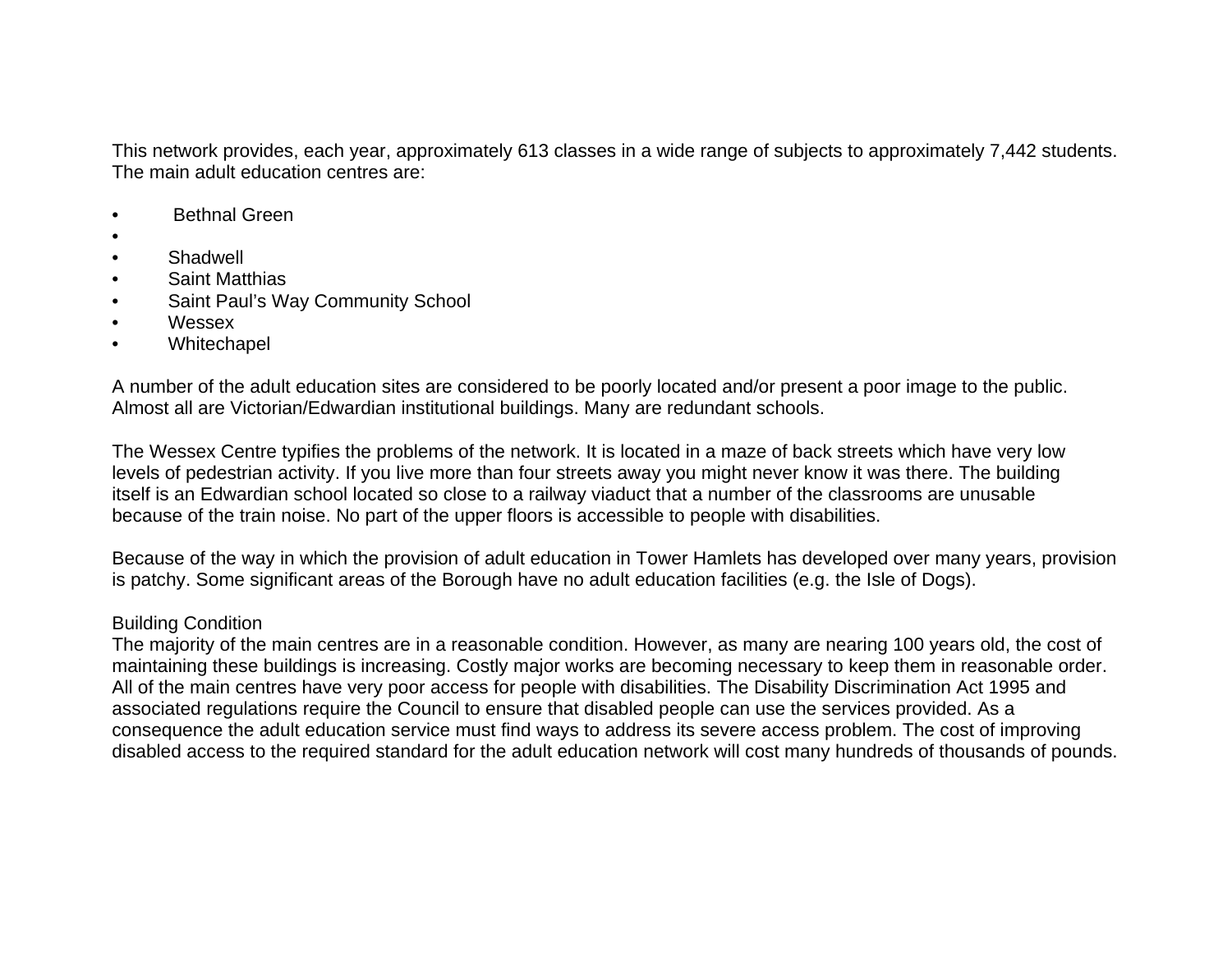#### Levels of Use

Whilst the Council's adult education programme attracts around 7,442 people per year, this user level is disappointingly low given a resident population of 184,968. This strategy focuses on increasing access and student numbers.

## Tower Hamlets College

Tower Hamlets College is the main provider of post-16 education and training in the Borough. The College provides a range of academic and vocational courses leading to qualifications, higher education and jobs. The College has grown and changed radically since it opened 10 years ago. Over 7,442 local people now study on full and part-time courses at the main centres and in over 30 community based venues. The College now opens on Saturday mornings and it is this flexible approach to lifelong learning that the College now needs to develop and expand.

Over the next ten years the College wants to reduce the number of large buildings it manages and offer more of its programme from locally based outlets. It would like its students to be able to follow entire courses from locations near to where they live as well as be able to progress to further training using the facilities in main college centres.

## The voluntary sector

The provision of learning opportunities for adults in Tower Hamlets is distributed amongst a myriad of voluntary organisations, specially funded local authority initiatives and Single Regeneration Budget initiatives. Most of this provision is small scale and targeted at particular areas and estates. These initiatives are often valued highly but there are worries that people who are introduced to training through these routes are not offered ready-made routes to progress on to adult and further education. There is a danger that people make great progress only to be lost to the education system again.

2.5.2 Tower Hamlets Library Service: A brief profile.

## The service network.

The primary service points of Tower Hamlets Library Service take the form of 7 full-time libraries. These are:

- Bancroft
- **Bethnal Green**
- Bow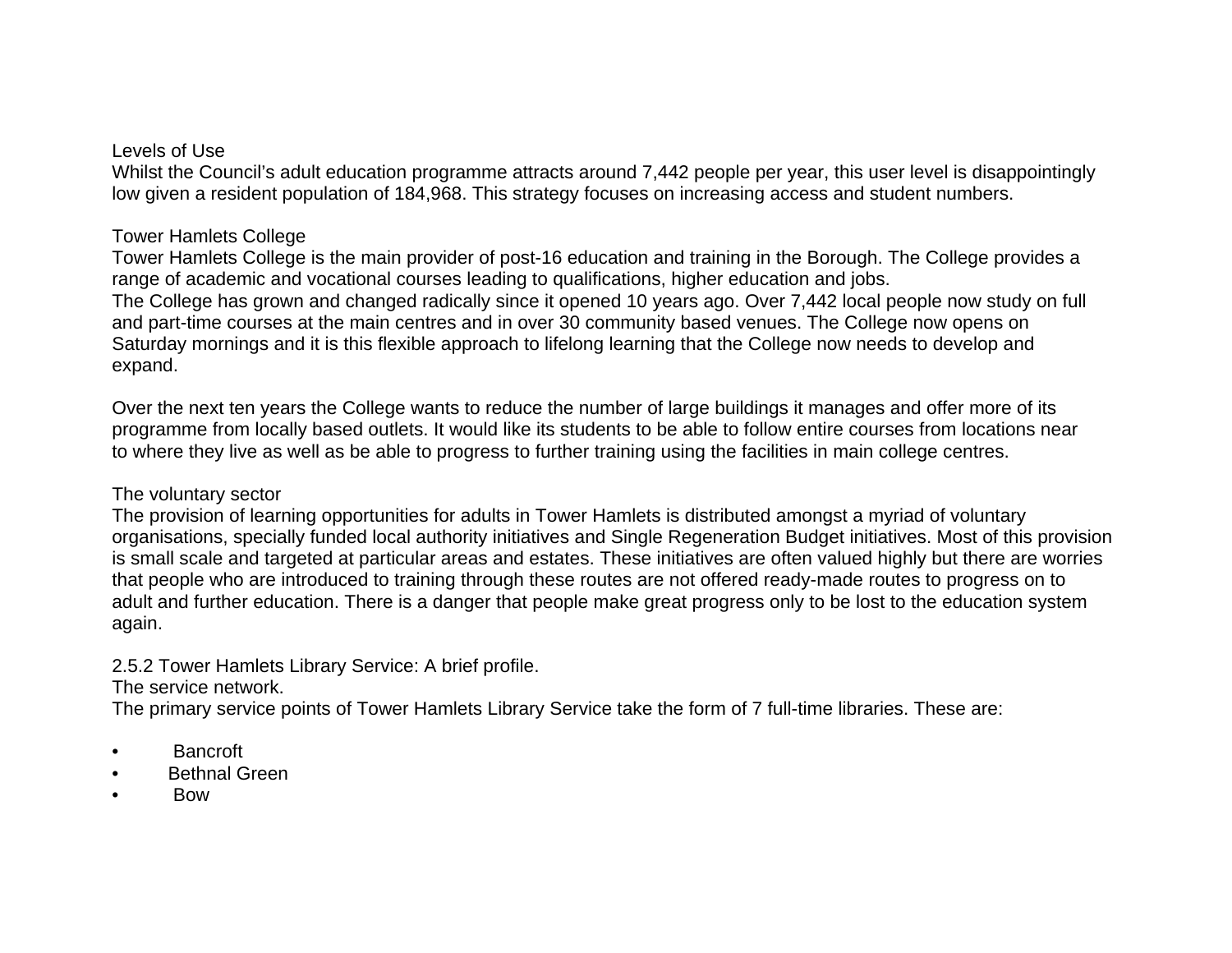- Cubitt Town
- **Lansbury**
- **Watney Market**
- **Whitechapel**

The three largest (Whitechapel, Bethnal Green, Bancroft) have some historic and/or architectural merit. Whitechapel and Bancroft are grade II listed buildings.

The existing network has developed in a piecemeal way over a period of 100 years. The buildings and their location reflect the variety of approaches to service provision taken during this period. These range from the high minded institutional values of the Victorians/Edwardians to more paternalistic impositions of the 60's and 70's.

In many cases, the factors that affected where the libraries were built are no longer relevant or appropriate to the modern communities they now serve. Tower Hamlets' existing library network has more libraries per head of population than any other London Borough. It has one library for every 13,212 residents-. This does not, however, mean that the network is very accessible to the people of the Borough.

The historic, ad hoc nature of library service provision in Tower Hamlets and the problems this is now causing, is highlighted perfectly by the 5 part-time libraries that supplement the Council's main full time branches.

These are :-

- Dorset
- Fairfoot
- Limehouse
- **Stepney**
- Wapping (St Peters Centre)

Two of these libraries (Dorset and Stepney) are housed in small buildings that, for all practical purposes have catchment areas that go no further than the estates on which they are built. Wapping Library is a room in a community centre. Limehouse Library (also grade II listed) once served a dense dockland community. It is now cut off from a much reduced residential community by the ceaseless flow of traffic on Commercial Road. The majority of people in the Fairfoot Library catchment area register with other nearby libraries that are closer to general shopping facilities (at Bow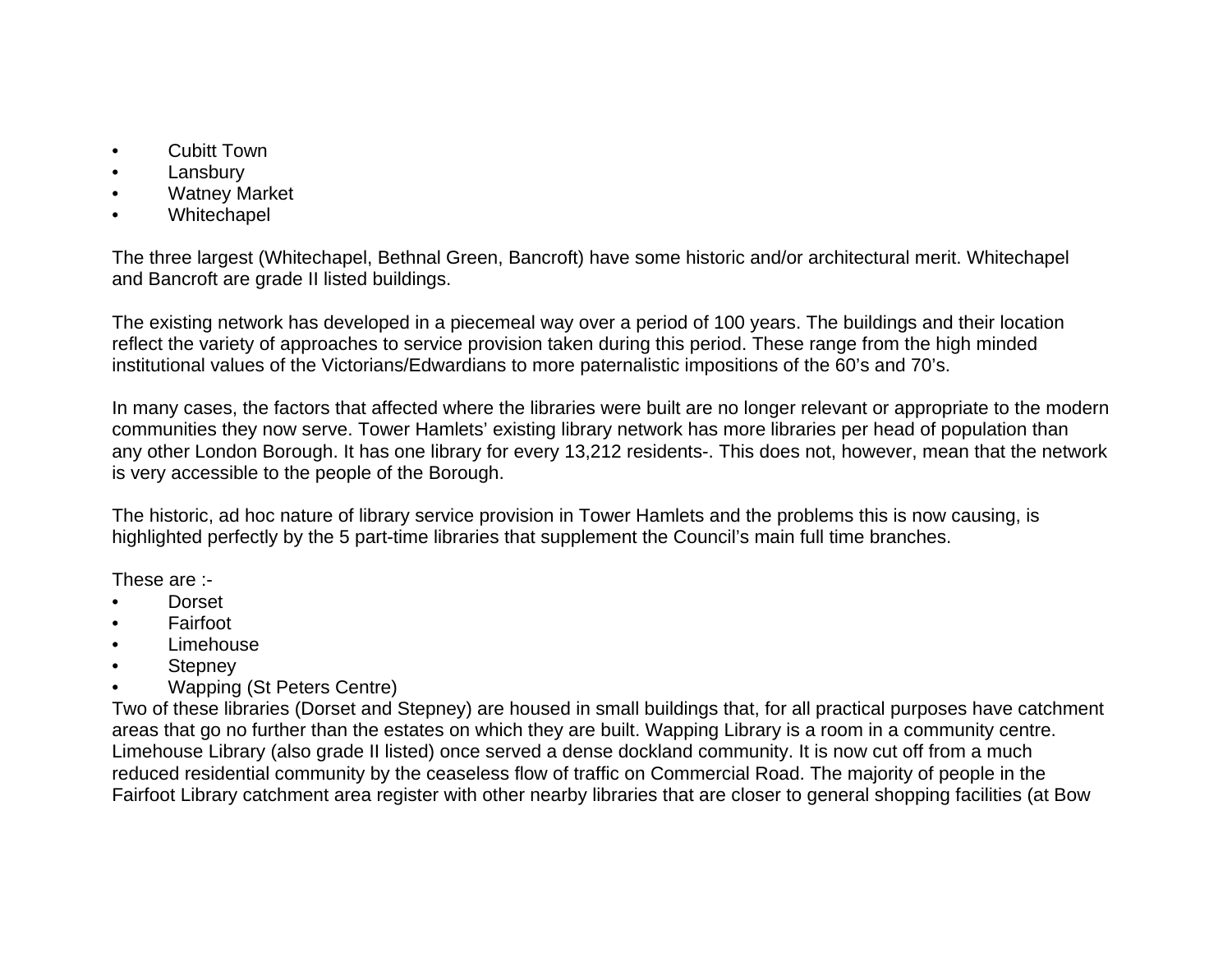and Chrisp Street). These issues are more fully dealt with in Chapter 3. ('Accessibility and changing patterns of use').

The Council also runs a home delivery service and a mobile library service which target specific groups within the community who are less mobile for physical, social or cultural reasons and so cannot readily reach a library. This strategy ensures that these client groups continue to receive a service.

### Building Condition (briefly).

The existing buildings are generally in a poor state of repair and decoration. As part of the review of libraries a full stock condition survey was commissioned. This has highlighted a maintenance bill of £3.4M rising at an annual rate of approximately 7.5%. This money would need to be found by 2004 to prevent further deterioration and possible closure of some sites on safety grounds. In addition to this, none of the existing buildings meets the Council's criteria for disabled access. The Disability Discrimination Act 1995 requires all public buildings to provide adequate disabled access. This required a minimum of £998,260 to achieve at1999 prices.

#### Levels of use.

I

Current user levels of the existing sites are poor and in decline. The national average percentage of residents regularly using their library service is over 31%-.In Tower Hamlets this figure is less than 20%. Whilst usage levels are in decline nationally they are declining faster in Tower Hamlets. This is despite having more libraries per head of population than any other inner London Borough. This is clearly unacceptable and the Council has already begun to address the issue by doubling the budget available for the purchase of new books and making a £400,000 investment in IT.

In order to meet the national Standards for Public Libraries Tower Hamlets needs to enhance its opening hours, to sustain the increase in the stockfund and to double the number of visitors per year. With the existing network of library facilities extended opening hours and improved stock would still not achieve the required outcomes due to the location, image and culture of service provision.

t was acknowledged at the start of the review process that Tower Hamlets Council must engage the community in large numbers if it is seriously to address the levels of need within it. A radical re-think of the way the service provision was delivered was necessary based on far more sophisticated knowledge of the community's aspirations for the service, their priorities and views on the existing service. A major market research and public consultation exercise was launched on a scale never before seen in Tower Hamlets for a single Council service.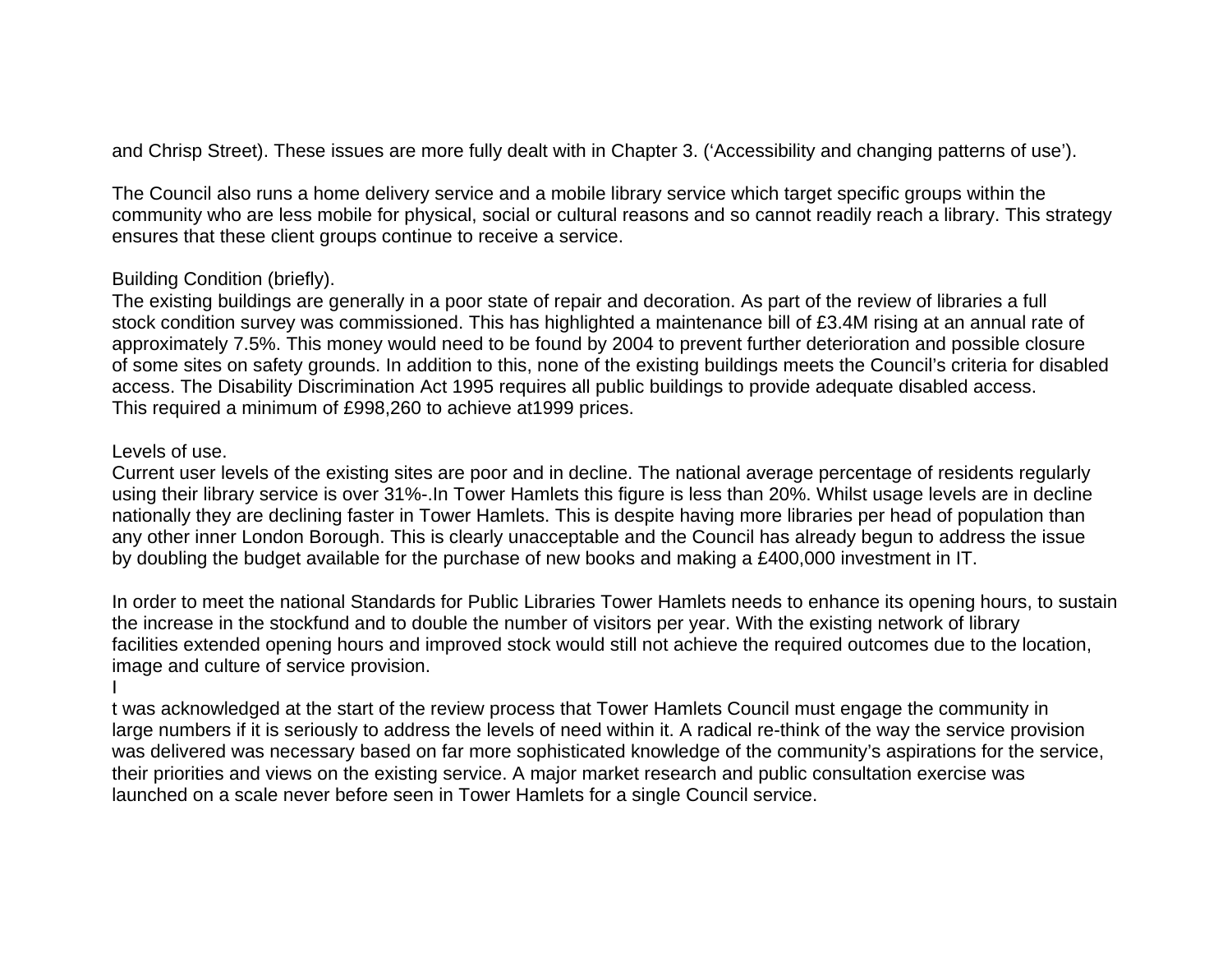## CHAPTER 3

Consultation and Research

## 3.1 The Consultation Programme

The Council is well aware that the library service is generally held in high esteem. It is also aware of the declining use nationally and of the fact that, despite having more libraries per head of population than any other London authority, 70% of Tower Hamlets population are not using them. Contrary to popular belief, geographical distance from people's front doors was clearly not the only key factor in securing public interest and participation in libraries and lifelong learning.

The Council decided to embark on a massive public consultation and market research initiative to identify what users and non users thought of the existing service. Significant levels of participation were paramount if the research was to reflect accurately the priorities and aspirations of the community.

Councils have often been criticised in the past for relying too heavily on the opinion of organisations, pressure groups or other bodies when carrying out public consultation as it is often easier, cheaper and quicker to involve them. Unfortunately they tend to be dominated by the opinion of a few who claim, often wrongly, to be expressing the opinion of the majority. Such feedback is of little value when planning an effective library service. At the point of service delivery it is the opinion and perception of the individual that matters. For these reasons, the entire programme was targeted at the individual.

At the beginning of 1998 the Customer Services Directorate carefully planned and implemented a market research programme

consisting of three separate but complementary market research initiatives, a road show and a publicity campaign which gave every resident and library user the opportunity to contribute to the review.

There were six key elements to the consultation exercise:

• Awareness raising: a 'teaser' campaign preceded the consultation with posters on sites around the borough and adverts in the Council's weekly newspaper delivered to every property in the borough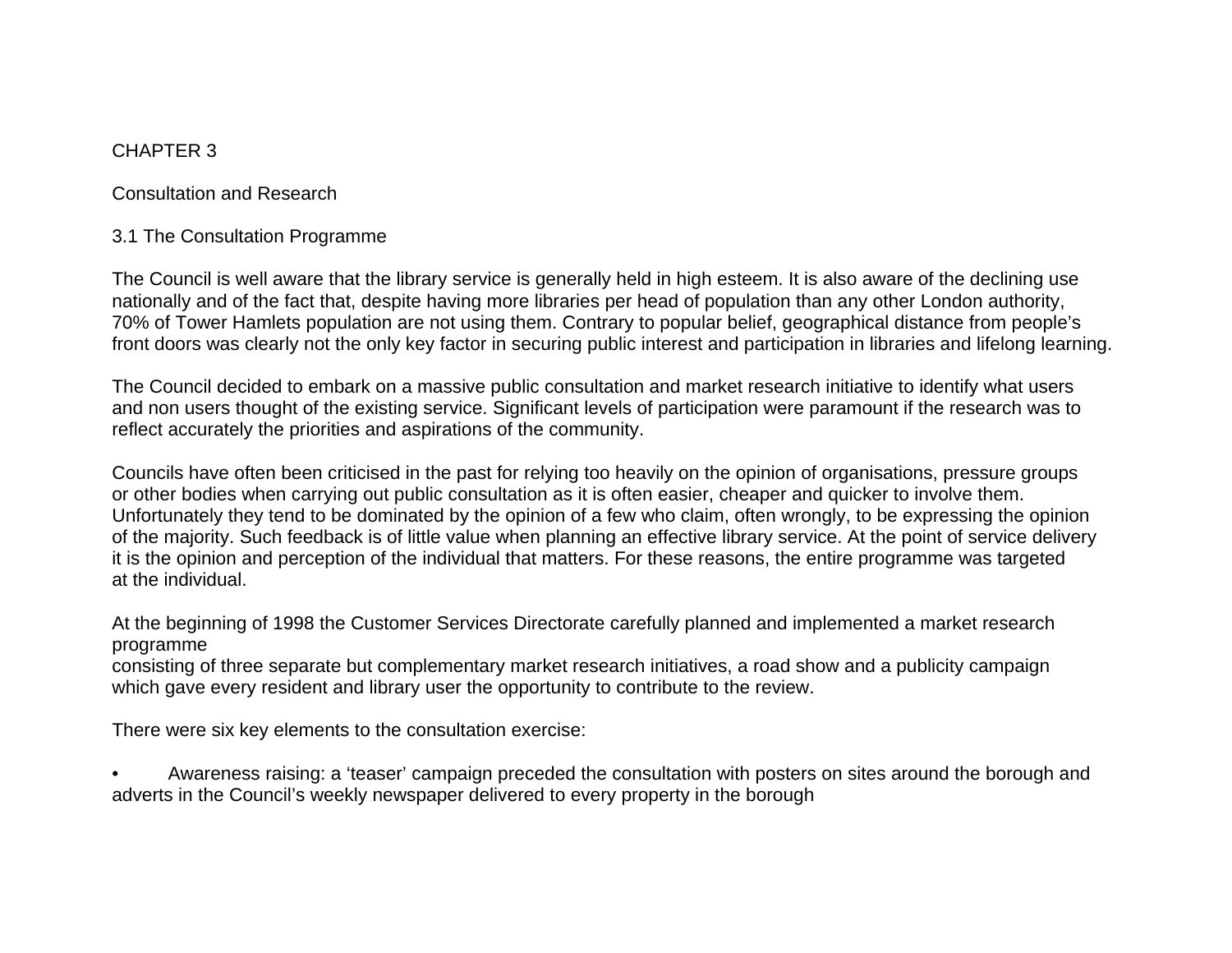- Household survey: a questionnaire was delivered to every household seeking views and priorities for the service
- User questionnaires: every user over the period of a month was asked to comment on the service
- Market research: an independent market research company was commissioned to interview a cross section of the population including users' and non-users' views
- Roadshow: exhibitions and roadshows were held in libraries and the public's questions, comments and concerns recorded

• Minority languages: translations were available, a Bengali speaking hotline was advertised during the consultation period, Bengali and Somali speakers were available during the roadshows and interviews were conducted in appropriate languages.

Two self - completion questionnaires were distributed extensively throughout the Borough during January 1998. These consisted of

- a questionnaire delivered to every household in the Borough (and also available in the Libraries)
- a user questionnaire distributed directly to service users in the libraries.

These were designed primarily to identify differences in perceptions and priorities between different population groups. In addition to this, an independent market research study was commissioned to provide an accurate picture of the views of residents on a range of library related issues. This consisted of telephone interviews of non users and face-to-face interviews with library users.

The market research initiatives were supplemented by a touring exhibition and roadshow programme to pick up any issues that may not have been covered by the three questionnaires.

In addition every school in Tower Hamlets was informed about the consultation initiative and encouraged to ensure that pupils and staff participated.

Schools that regularly attend the libraries for book exchange, story telling and user education sessions were contacted by staff from the Children's Library Service. In conjunction with teachers, the Librarians talked to the classes and the questionnaires were distributed for completion and further discussion in class. Some schools integrated the library consultation exercise into their National Curriculum programme as an opportunity to introduce children to filling in forms as a life skill.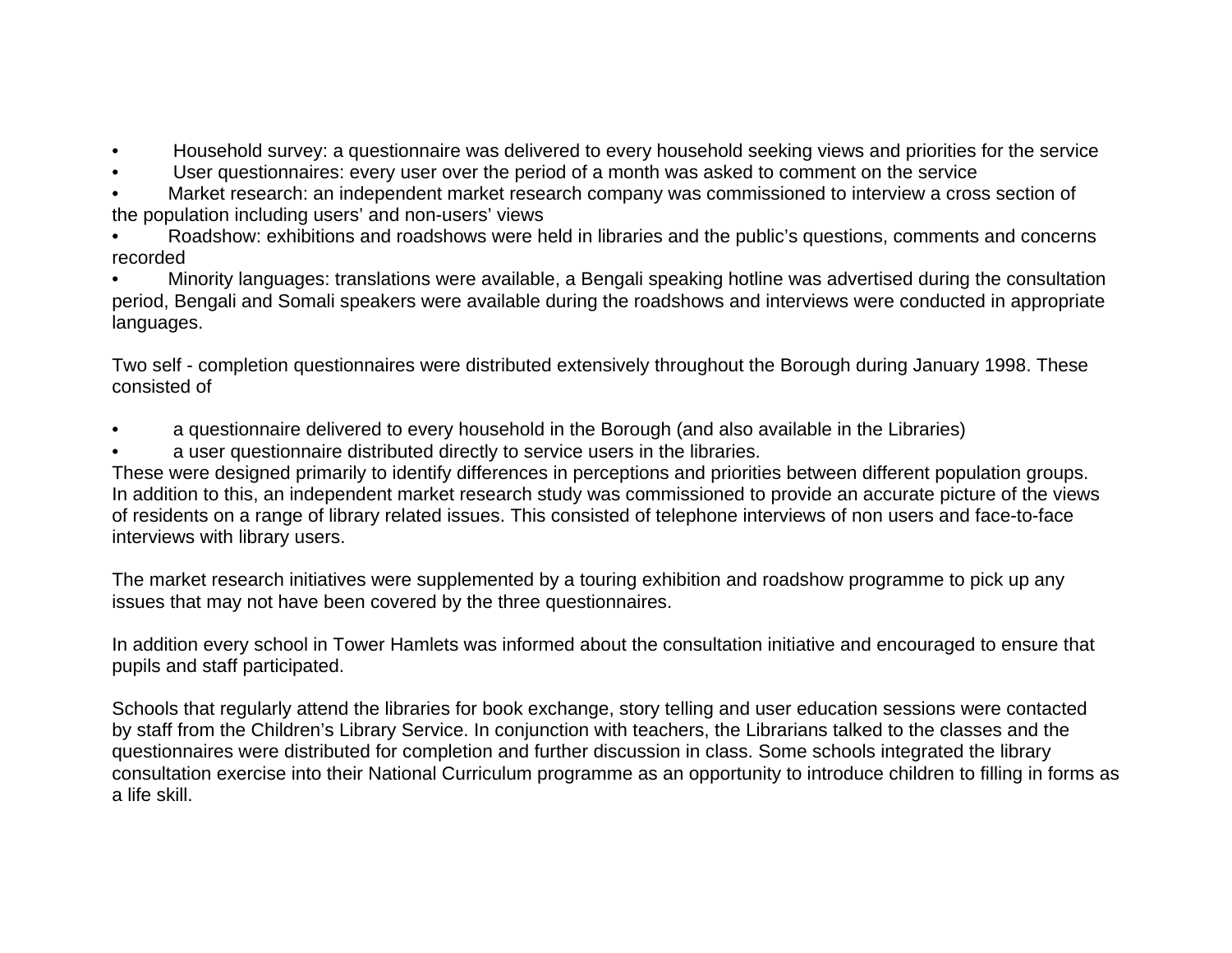Campaign posters and questionnaires were also distributed by the Education Directorate's Professional Development

Centre and Youth Workers to young people.

Careful attention was paid at every stage to ensuring that everyone in the Borough could participate in the exercise by the use of appropriate community languages.

The public consultation and market research exercise represented one of the most significant initiatives ever undertaken to empower a local community in setting the priorities for the future development of their library service. The major efforts to engage people directly paid off spectacularly with the equivalent of approximately one in ten households contributing detailed information on priorities, perceptions and aspirations for the library service.

## 3.2 What the Public Said

The vast database of research provided significant insights into the failings of the existing service and the direction in which it must develop if it is to reverse the decline in use.

Reassuringly, the whole community recognised the importance of libraries to the well-being of their society.

FIG.1. The overwhelming majority of respondents, regardless of whether they were users, considered the library service to be very important for their community.

However, many non-users (representing over 70% of the Tower Hamlets population) seemed to perceived the library service to be a Victorian relic of little relevance to them. Both users and non-users considered the Tower Hamlets library service to be outdated. 68% of respondents to the household survey used the terms 'tired and rundown', 'old fashioned' and 'average' to describe their perceptions of the current service.

Among non-users, the top five reasons cited as discouraging use were:-

- lack of time (50%),
- opening hours (31%),
- little of interest (30%),
- poor selection of books (30%),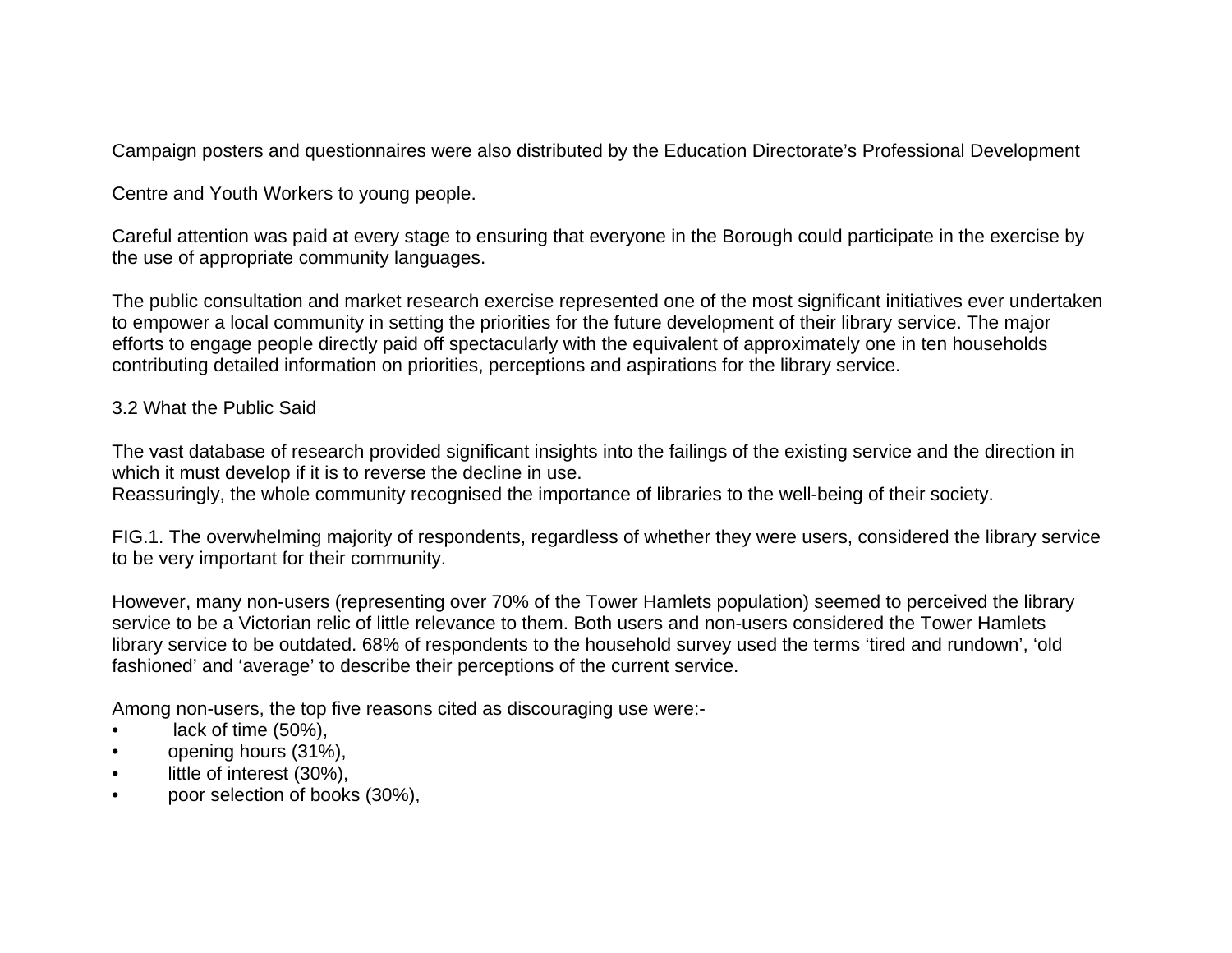• poor atmosphere(12%).

When asked what would encourage use of the library, the top 7 answers from non-users were :

- Longer opening hours (63%)
- Shopping (59%),
- Council information service (58%)
- Sunday opening (56%),
- Art and exhibitions (56%),
- Video lending service (54%),
- Better book stock (51%).

There was a very strong demand for the widest possible range of services to be delivered from all libraries. This is particularly significant in looking for possible ways in which to encourage increased take-up of the services from those who currently have no interest.

The survey indicated that there was a strong desire by significant numbers of users and non-users alike to be able to combine a visit to the library with other activities, particularly shopping. 65% of females and 45% of males indicated that they considered shopping and a visit to the library to be complementary.

This correlates closely with non-user feedback identifying lack of time as a significant inhibitor to use.

FIG.2. Shopping is the most popular activity to combine with a visit to the library.

The results also highlighted the desire for significant levels of study support to be integrated into the library environment. In particular, high levels of public IT were seen as a priority. 50% of non-users stated that public computer facilities would encourage them to use the library service. 47% stated that access to the Internet would do the same. The top five priorities for the service as identified by the people of Tower Hamlets were:-

- 1st. Buying books and increasing book stock
- 2nd. Investment in IT
- 3rd. Convenient opening hours
- 4th. Education support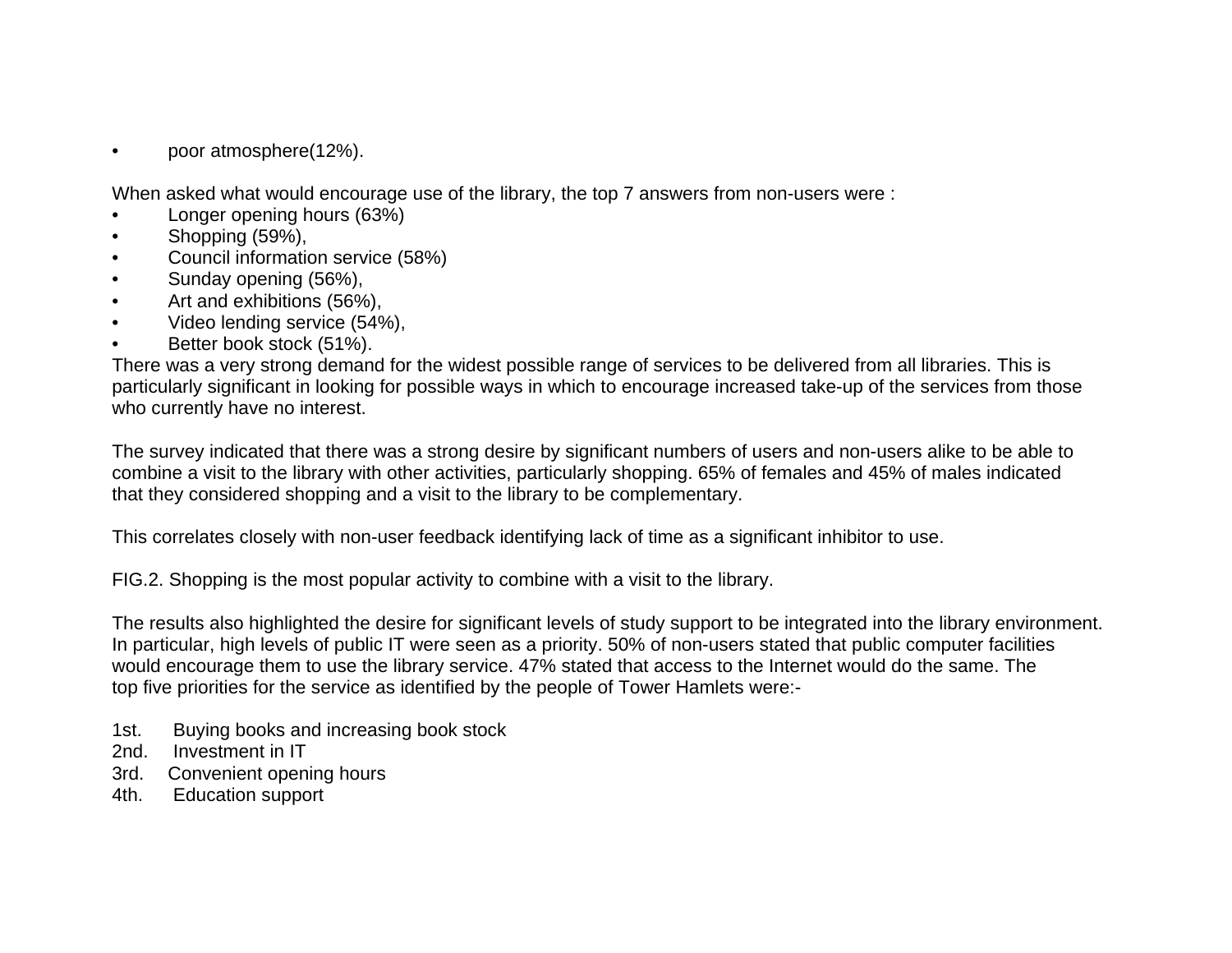#### 5th. New lending services.

Surprisingly, the bottom priority was identified as maintaining historic library buildings.

The full detailed results are given in the report 'Your libraries your future' (February 1998) and supplementary report of the same title (June 1998).

3.3 Accessibility and Changing Patterns of Use.

The results of the public consultation called into question the previous preconception that services located close to peoples' front doors meant that they were accessible to the people that lived behind them.

As part of the research undertaken in support of this review, Geographic Information System (GIS) technology was used to determine the true catchment areas of the existing Tower Hamlets library network. This was achieved by plotting the address point of every registered library user with the library at which they registered. It demonstrated that almost every resident in the Borough lived within at least two library catchment areas. Many people lived within three catchment areas and some had the luxury of living within the catchment area of four local libraries. Given our poor user numbers this suggests that accessibility is not just a matter of distance from users' front door.

Clearly, other factors are impacting on the take-up of services and the research findings have given us a powerful insight into the true complexities affecting the issue of accessibility.

In Chapter 2 we saw how the incremental development of both libraries and adult education has left the Council with a legacy of poorly located, ageing buildings which reflect the locational needs and life patterns of a society that existed, in many cases, almost 100 years ago. Large buildings such as Bancroft Library are stranded in quiet low density residential locations, small buildings such as Dorset Library are firmly associated with a single estate and have a low use from nearby residents from other estates as a result. None of the main buildings is fully accessible to people with disabilities.

The consultation brought home in uncompromising fashion that time is precious to everyone. People are often unable or reluctant to make special visits to libraries even when the buildings are close at hand just to change a book. It is presumptuous of local authorities to assume that lifelong learning is not in direct competition with many other aspects of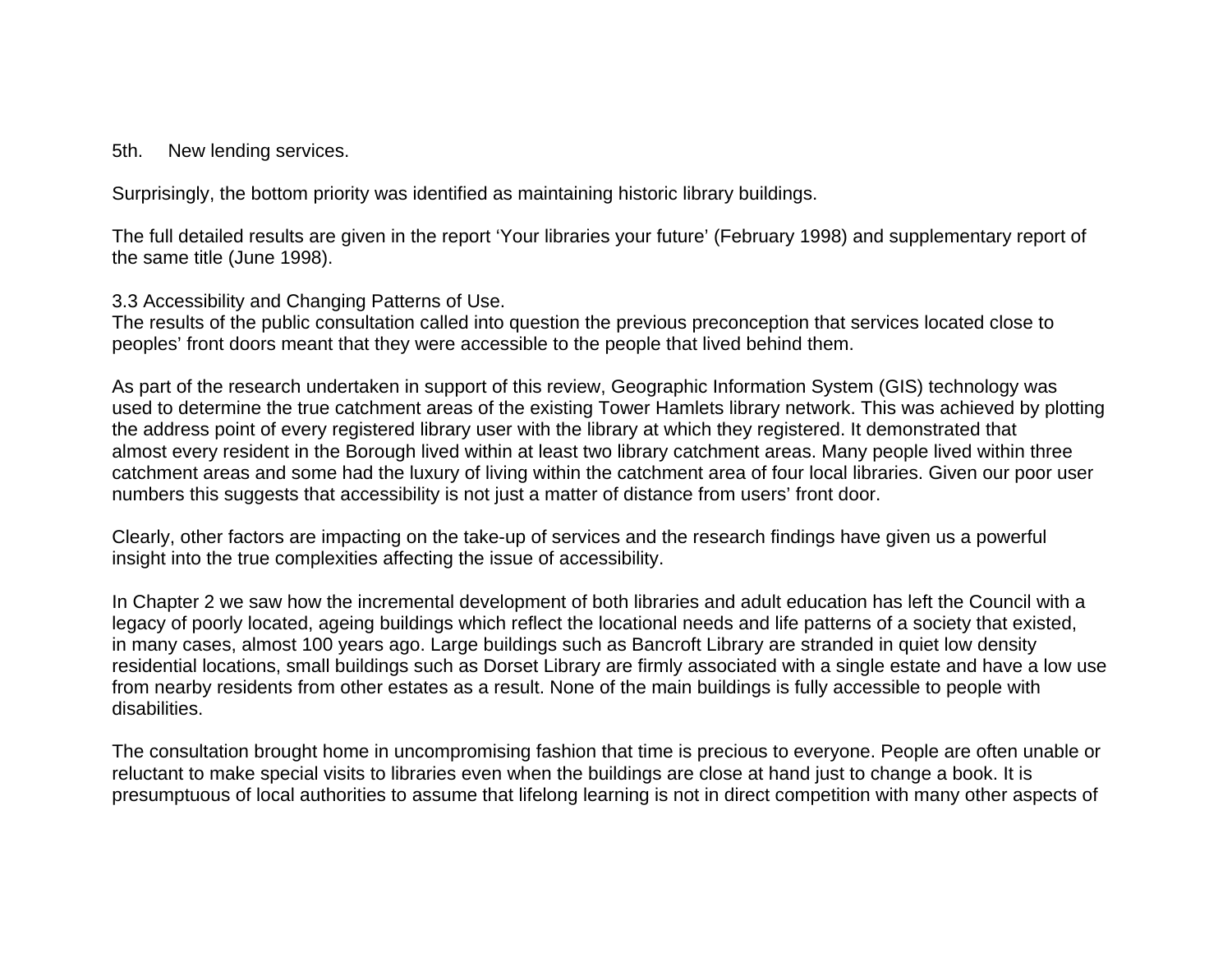#### people's lives.

The consultation process indicates that people want a building which will offer a whole range of possibilities on their arrival just as with the leisure industry or with shopping. It must also be located where it will best fit present day life patterns. This does not always mean 'on the doorstep'. It may mean for example :-

- where people meet their friends
- where people get their take away food
- where they go to get their general shopping or pension
- on the main bus route to school or work

## 3.4 Existing Locational Problems.

Given the evidence from our residents and experiences elsewhere in the country, we re-examined the entire network of libraries and adult education facilities. The weaknesses of the locations of our existing sites have been carefully examined. While a small number are reasonably well-placed, the vast majority are not.

### 3.4.1 Libraries

## Watney Market Library

Watney Market library is located in a small shop unit within the market shopping area. It is located in a building with chronic design problems and has permanent difficulties with water penetration. Whilst it is located close to the local shops, the shopping economy is in severe decline. The whole area is currently the subject of a study to identify ways to regenerate and remodel the shopping facilities.

## Whitechapel Library

Whitechapel Library is a very grand, grade 2 listed building and was the first public library to be built in Tower Hamlets. It is now stranded on the edge of the Whitechapel community it serves and is located very close to the boundary of the City. Indeed, City visitors were a significant element of its user base in recent years but this has fallen significantly since a new City library has been provided in Camomile Street. Whilst the building has good public transport links, it is cut off from much of the Whitechapel community by a complex and difficult system of wide and heavily trafficked roads. The building in its current form is inaccessible to disabled people and is not located in an area that represents the focus of the Whitechapel community. Access for people with disabilities is poor.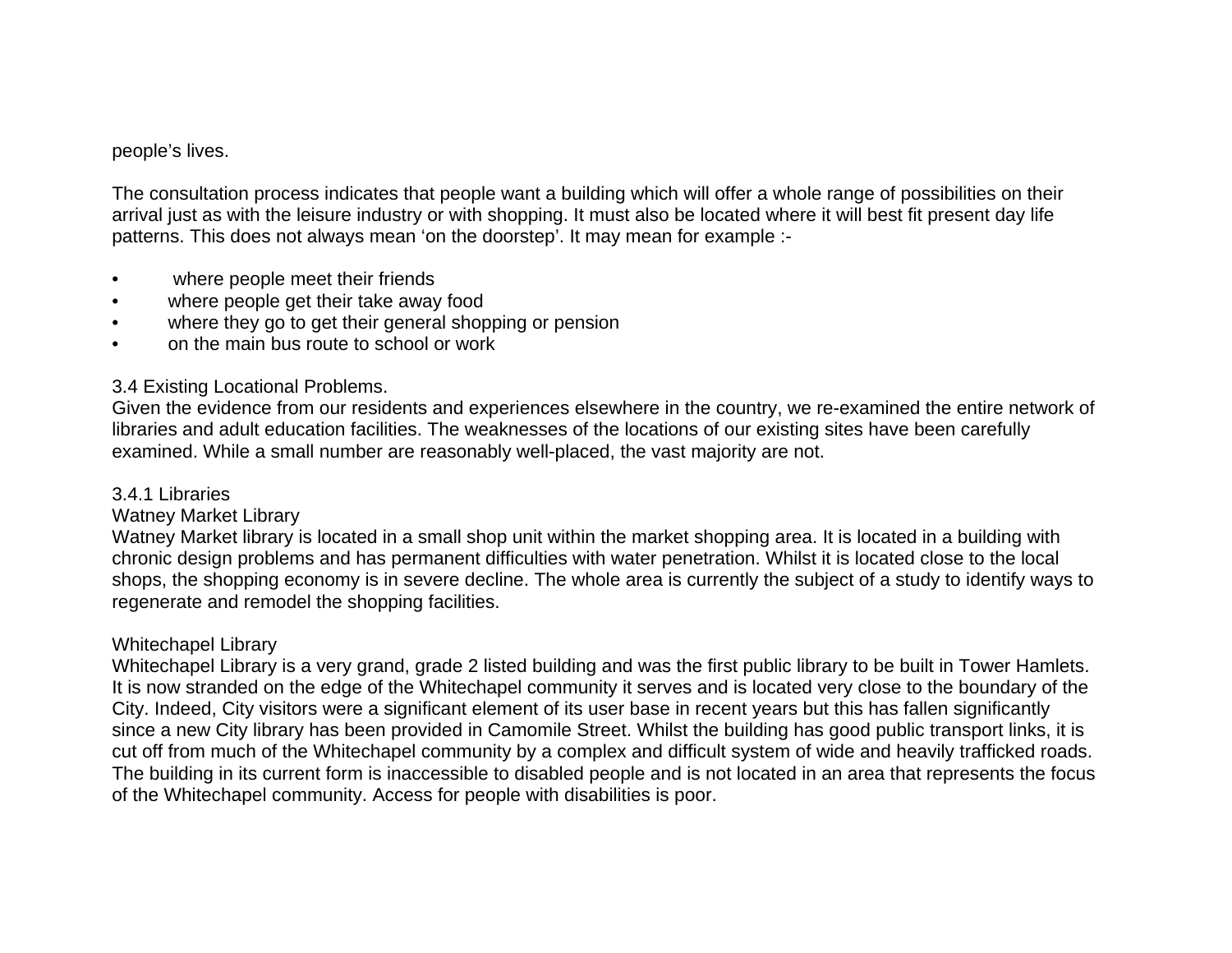## Bethnal Green Library

Bethnal Green Library is an imposing Victorian structure which once formed part of the Bethnal Green lunatic asylum which stood on the surrounding site. Located well back from the main roads and some distance from the shops in Bethnal Green Road, it is set in park land and has a low public profile for its size. Approaches to it through the park and the remoter back streets to the rear of the library are off-putting to potential users in the dark winter evenings. It is inaccessible to people with disabilities.

### Bancroft Library

Bancroft Library is one of the biggest libraries in the current network. It is, however, located in a low density residential area in a quiet street and hidden from the nearby Mile End Road by the vast presence of Queen Mary and Westfield College. An imposing Victorian Grade 2 listed building, Bancroft Library currently houses the archive and local history section as well as much of the staff support facilities. The building has limited access for people with disabilities.

## Bow Library

One of the most modern library facilities available to residents in the Borough, it benefits from being located within the Roman Road shopping area. A key economic contributor to the competitiveness of the local shopping economy it is, nevertheless, located well back from the main shopping street at the end of a cul-de-sac. Whilst it is one of the most well used of Tower Hamlets libraries, there is considerable potential to significantly raise the local profile of the building. Any move to relocate the library away from the Roman Road shopping area would be detrimental to the shopping economy of the area and would not be contemplated.

## Lansbury Library

Lansbury is located within the Chrisp Street shopping area serving the Lansbury Estate and surrounding area. It plays a major role in maintaining the competitiveness of this shopping area. It is, however, located to the rear of the shopping complex. The library is well used during the day but has suffered from attacks and acts of intimidation from local youths in the evenings when visitor numbers to the area fall significantly. This has led to restrictions in opening hours. Opportunities for relocation within the Chrisp Street shopping area are problematic given the need to safeguard the few prime shopping locations for retail activity. Any move to relocate the facility away from the shopping area would have a disastrous effect on the Chrisp Street shopping economy and would not be contemplated.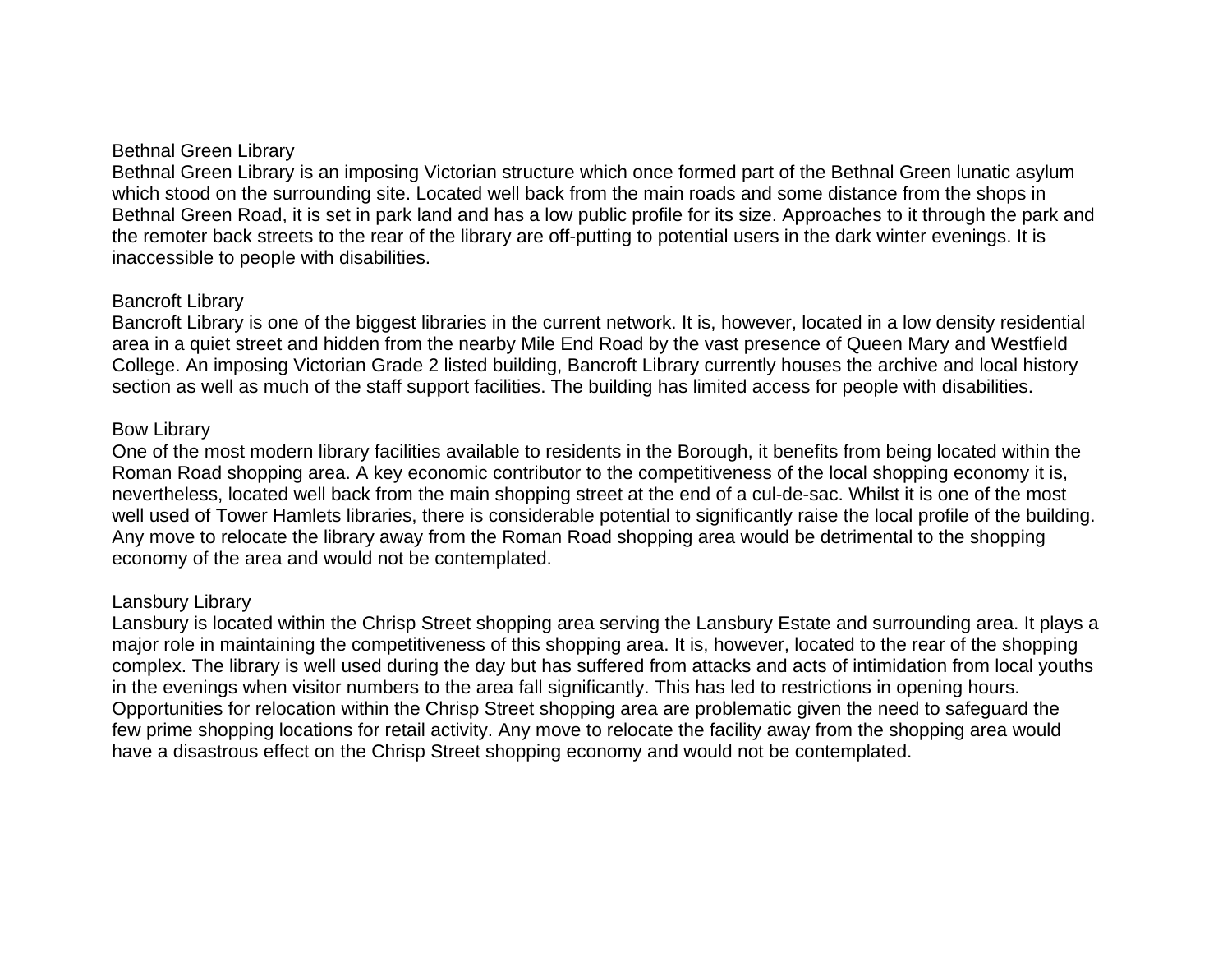### Cubitt Town Library

Cubitt Town library was built at the turn of the Century and is located in a quiet residential street. It is the only library serving the entire lsle of Dogs Community. Its totally anonymous location, however, belies its important role. Of all of the full-time local libraries this has the lowest public profile and is probably the most difficult to find.

### Wapping Library (St Peters Centre)

This is the smallest of all of the libraries and is no more than a room within the St.Peters Community Centre. User levels are very low and reflect the small catchment area of The Centre. The site is not under the direct control of the Council and the facilities are unable to sustain the modern range of library services and quality of environment identified as being demanded by the market research and public consultation exercise.

#### Limehouse

Limehouse Library is an Edwardian building built to serve a huge dockland population at the turn of the Century. This population has declined with the collapse of the dock industry. The library is now cut off from what remains of that community by the very busy dual carriageway of Commercial Road which is now one of the main East/West routes into the City.

### **Stepney**

This is a small library built primarily for the use of residents on the surrounding estate. The building is unable to sustain the modern range of library services or deliver the quality of environment demanded by the people taking part in the market research and public consultation exercise. The library has a very localised catchment area and has always attracted low numbers of users.

### Fairfoot

Fairfoot Library is a small local library located equidistant between Bow Library and Lansbury Library. Built in the Art Deco style it serves a relatively small community between Devons Road and Mile End Road. The GIS mapping exercise carried out to identify the extent of each library's true catchment area demonstrated that the majority of local residents served by this library use either Bow or Lansbury Library. Indeed the catchment areas of even these libraries overlap to a significant extent. Both of these libraries have the competitive advantage over Fairfoot of being conveniently located where the local community do some or all of their general shopping. Fairfoot is further disadvantaged by its restricted size and ability, therefore, to offer only a restricted range of services. It occupies a low profile position and is inaccessible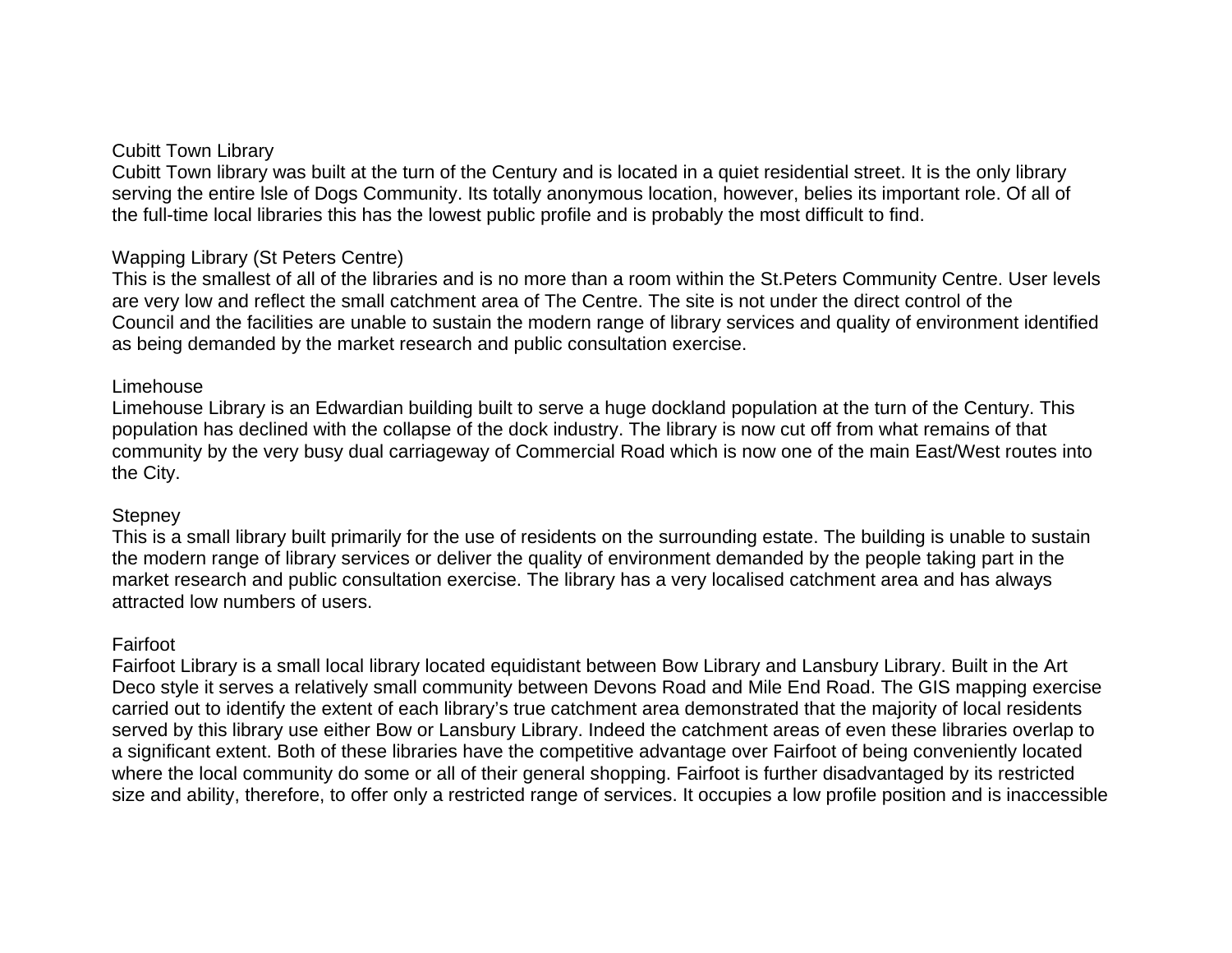to people with disabilities.

## **Dorset**

This is a small library built specifically for the use of residents on the surrounding Dorset Estate. As a consequence, the community in the immediate vicinity of the library who do not live on the estate tend not to identify with it. The building is unable to sustain the modern range of library services or deliver the quality of environment demanded by the people taking part in the market research and public consultation exercise. The library has a very localised catchment area and has always attracted low numbers of users. It is now recognised that such estate based service provision can help reinforce social isolation of the communities they were set up to serve whilst being unable to provide the quality of service enjoyed by larger less exclusive service points.

3.4.2 Adult Education Centres.

## Bethnal Green

This is the largest of the adult education centres and is housed in a large redundant Edwardian school. Whilst the site has a frontage to Bethnal Green Road it is some distance from the main local shopping area.

## **Tredegar**

This is a Victorian building offering restricted internal space. It is located in a low key residential area of Bow and provides restricted access to people with disabilities.

## **Shadwell**

The Shadwell Centre is also an office location for Council staff. Somewhat cut off from the Wapping community by The Highway it has a low local profile and has limited access for people with disabilities.

### Wessex

This centre is located within a redundant Edwardian School building located next to a railway viaduct and approached by a network of very quiet residential streets. The environment can feel isolated and threatening on dark winter evenings. Train noise restricts the space suitable for teaching. There is no disabled access to the upper floors.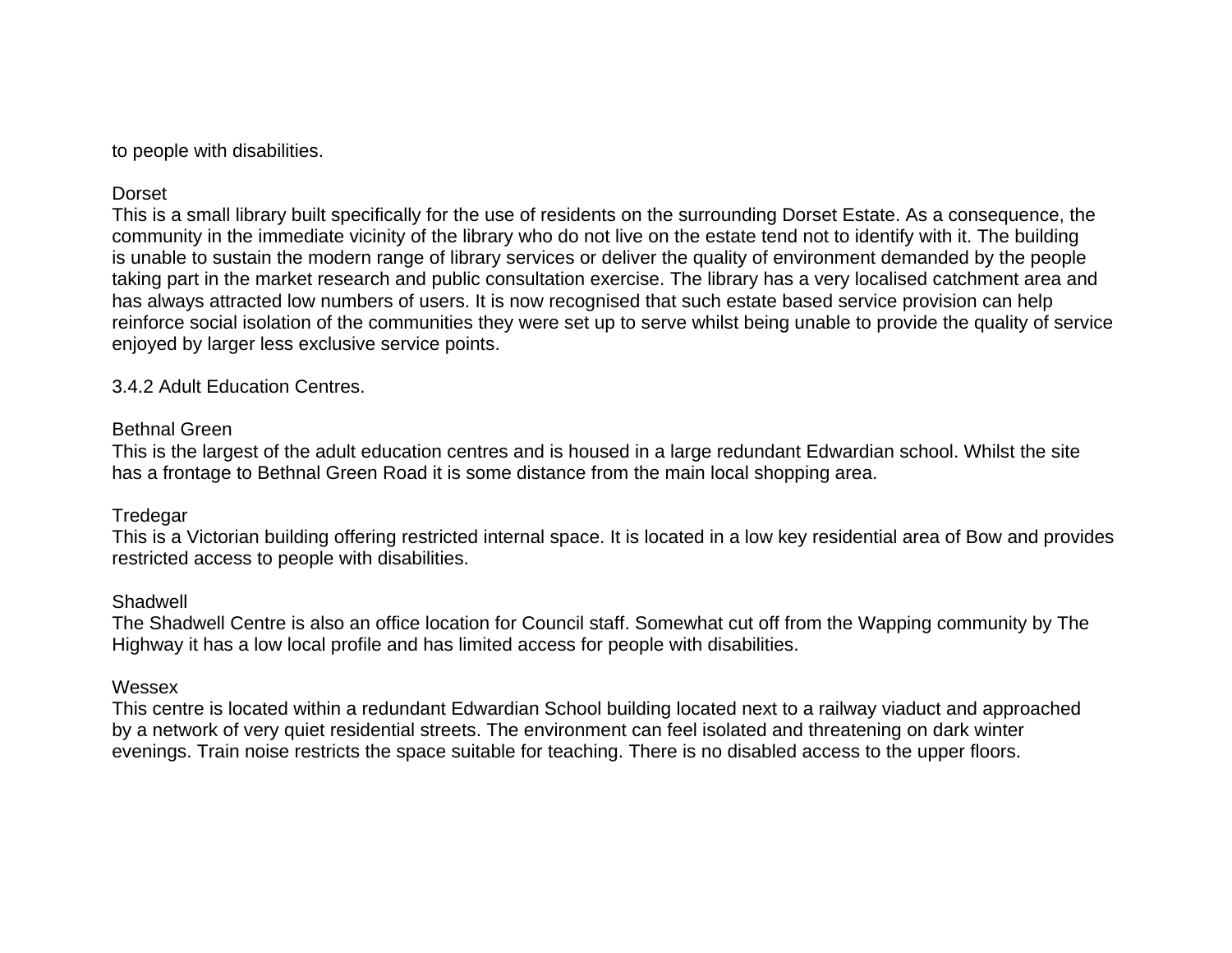#### Whitechapel

This centre is located within a redundant Edwardian School building in a semi commercial back street. This large building offers very little usable space due to its galleried design and it feels very institutional. The adult education centre forms part of a larger redundant school site which will shortly be sold to provide money for educational investment in the modern school network.

## 3.5 Key Issues

The existing network of buildings used to deliver lifelong learning is deeply flawed. It is characterised by inappropriate, ageing and poorly located buildings. They have many conflicting catchment areas and, as a consequence, high levels of duplication and inefficiency. Millions of pounds would need to be found over the next few years just to prevent serious deterioration of these unsatisfactory buildings and to make them accessible to people with disabilities. None of that money would address in a serious way the problems identified by the review and user levels would very probably continue to fall.

The majority of people in Tower Hamlets are currently disinterested in using the existing services provided by the Council. This is despite maintaining more libraries per head of population than any other London library service. This does not mean that they are disinterested in libraries and lifelong learning. The public consultation exercise has demonstrated that people want to use these services in much larger numbers provided location, opening times, the quality of environment and service specification are dramatically improved.

There is an acknowledged imbalance in spending given the levels of need (some of the highest basic skills deficiency levels anywhere in the U.K) and the levels of investment required to meet that need which must be addressed as a matter of urgency.

Libraries and lifelong learning have to fight for people's attention in today's society. There is a need to develop new ways of delivering and presenting services that maximise their attractiveness to the local community and which are capable of successfully competing for people's time on equal terms.

Opening times of facilities must reflect more closely the times that people want to use them and obstacles to achieving this must be removed.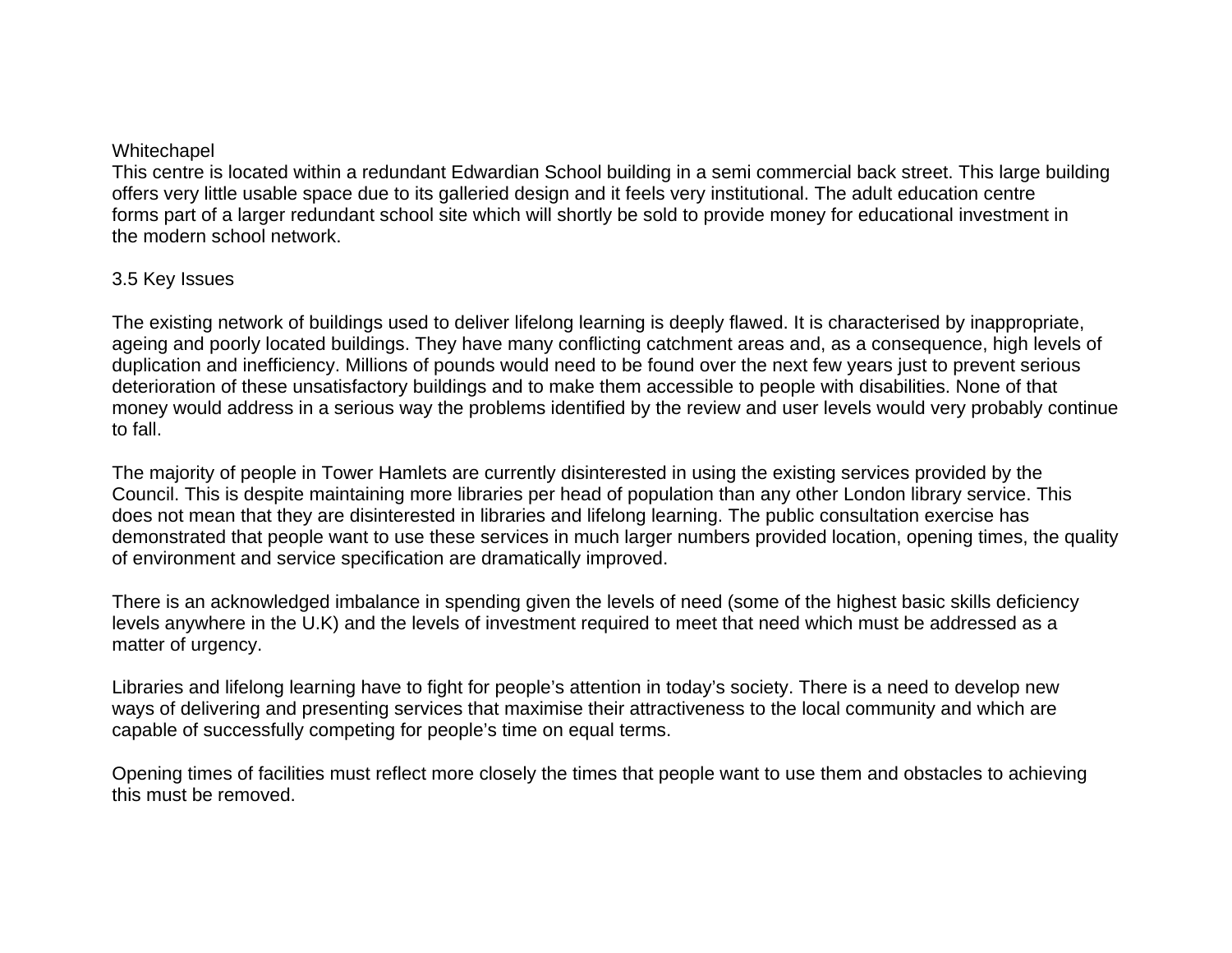The market research demonstrated that, whilst respondents were reluctant to criticise existing services directly, both users and potential users were very sensitive about the quality of environment that they use. Old institutional buildings are generally an inhibitor to use, particularly to people lacking basic skills.

The people of Tower Hamlets have the highest aspirations for themselves and their services and they want the best. We must find ways of delivering the best without increasing expenditure unreasonably.

People want to have these facilities located in places that increase their opportunity to fit it in with modern day life patterns and time pressures. They need to be located where street life and activity is today. This is not necessarily where it was one hundred years ago.

Of course we must also value our existing users and any strategy must ensure that changes to the services delivered will bring sufficient benefits to everybody to compensate for the uncomfortable experience of change. But we must focus far more effectively on the 70% of the population of the Borough who do not use libraries and on those in the community who would benefit from adult education who never consider it. Only by finding ways to engage the majority and reverse the decline in use will we begin to address some of the wider issues of social exclusion, poverty and unemployment that exist in Tower Hamlets.

The information gained from this and other areas of research has led directly to the development of an entirely new and potentially highly effective generic building type. This strategy suggests that these buildings must replace the ageing, unattractive and poorly located building network of libraries and adult education centres in Tower Hamlets. To be known as 'Idea Stores', the new buildings will offer a comprehensive range of modern library and adult education services of a quality and at levels not yet seen in the Borough.

These 'Idea Stores' will be located in high profile locations within the communities they serve. All will be in areas of high accessibility with good public transport links. Some facilities will be remodelled (rather than relocated to a purpose built new site) in a way that will increase their visibility within the community. They will be supported by a sophisticated and long running advertising campaign promoting the buildings' locations, aims and services. As a result each store will be more effective than any of the existing facilities could ever be. Significantly, all the facilities will, for the first time, be fully accessible to people with disabilities.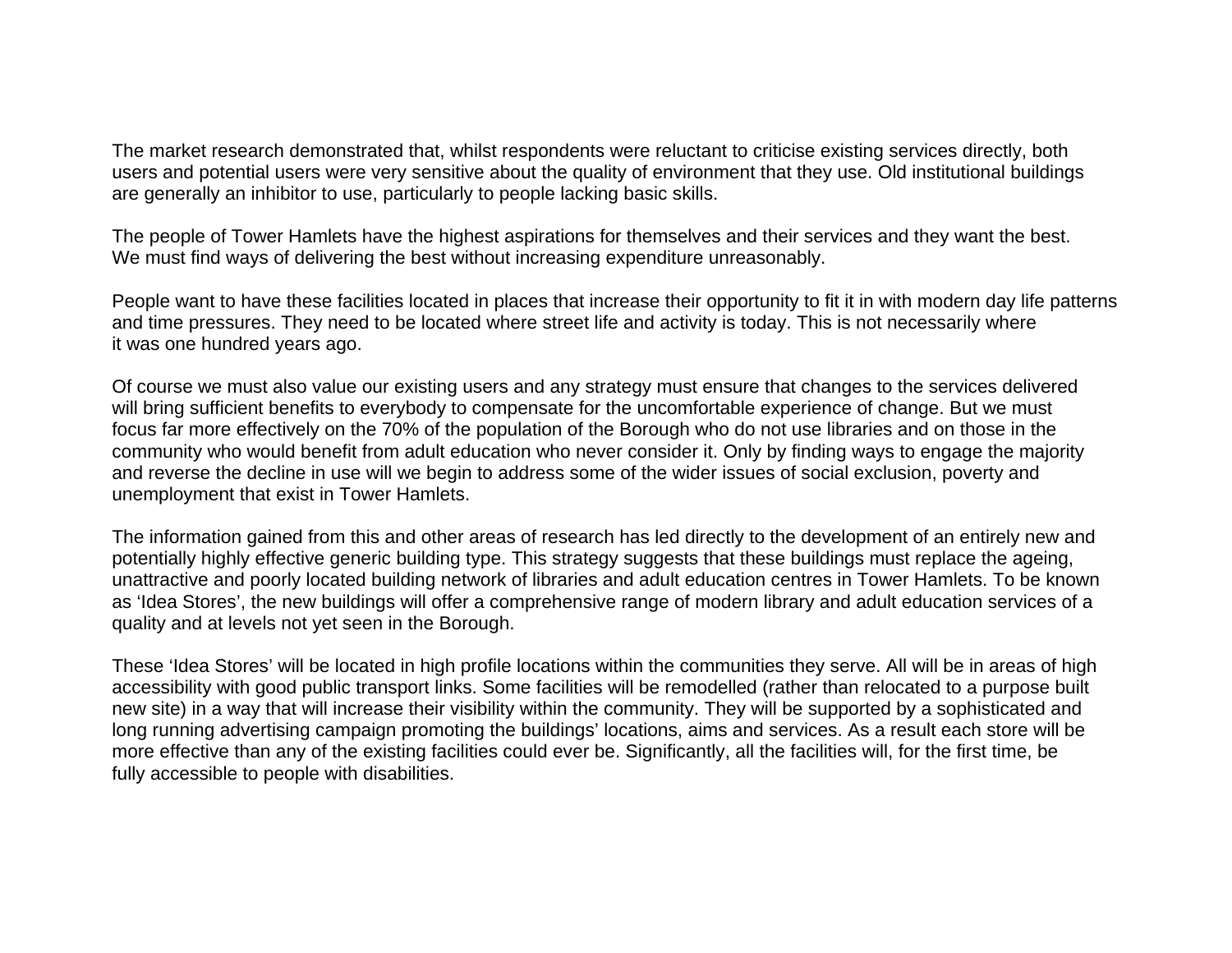This proposal represents a massive increase in investment in library and adult education provision in Tower Hamlets and flies in the face of current expenditure trends in London. It recognises the importance of libraries and lifelong learning to the future health and well-being of the community and seeks to deliver a lifelong learning system that will be one of the best in the country. The acute needs of the Tower Hamlets community justify it and the people expect it.

CHAPTER 4 The Idea Store

### 4.1 What is Idea ?

Idea is a new high street presence the like of which has never been seen in the U.K. It represents a bold new direction for libraries and adult education. Idea will be the first place that the local community will go to source information about any aspect of their lives and to learn and acquire new skills. They will truly be "street corner universities" offering far more learning opportunities in an integrated and co-ordinated fashion.

Although they will be presented to the public in a totally different way, these services will be delivered on the same social terms. The underlying principles of these services will remain the same. In particular, the same core library services will remain free at the point of delivery as now and adult education will remain heavily subsidised.

Idea will deal specifically in information in its broadest sense and will embrace all aspects of lifelong learning. At its core will be two distinct elements:-

- modern library facilities
- adult and further education

The primary objective of Idea Stores will be to empower individuals to help themselves, whether it be learning to read, pursuing hobbies, becoming more employable, learning about healthy living or seeking a job. They will also act as feeders to existing colleges and vocational training schemes and act as a base for outreach skills and training work.

Just as importantly, they will also be places where people go to have fun, participate in cultural activities, meet friends and relax. Idea is about the whole person. As much emphasis will be placed on bringing the community together in a stimulating environment as on information and learning. Idea is about getting people off estates and out of their houses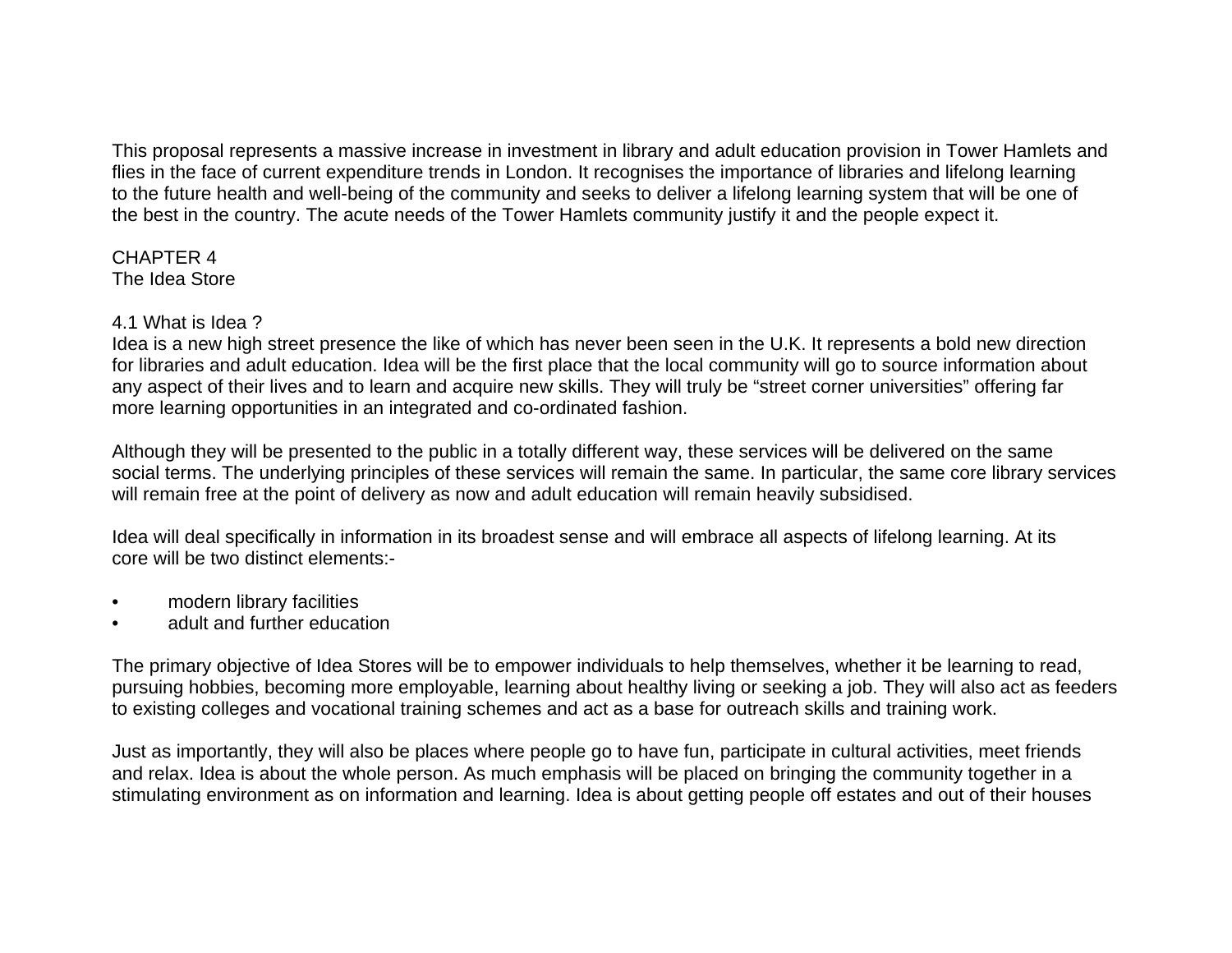to meet others and experience a wide range of activities. They will become an essential and integral part of everyone's lives.

4.2 The Idea Store environment.

The Idea stores will be revolutionary in the way in which information and opportunities for self-development are presented to the public.

As the most heavily used council interface with the public (the Whitechapel Idea Store, alone, is expected to attract approximately 500,000 visits per year) it would be a unique environment using the architectural and interior design language

of the retail and leisure industries. Strong retail style branding and image promotion will reinforce the total break with 'Victorian municipality' that so discourages participation and will help excite and re-engage the local community. It is these features that make the Idea concept unique.

The logic is simple, compelling and is derived directly from the specifications of an ideal library environment set out by the people of Tower Hamlets in the public consultation exercise.

The use of flexible space will ensure that maximum use can be made of the resources available. By merging lifelong learning and library facilities public access to expensive facilities such as IT will be maximised. In Idea, when an IT class has finished, walls will be rolled back and the computers will become part of the library for the public to use until the next class.

Different forms of learning space will merge and intermingle. Someone using the library for leisure will be able to see friends or family engaged in more formal forms of learning. People on formal learning courses will share the same environment with people who have yet even to consider formal learning. The results of people's endeavours will be showcased. Transparent 'ladders of learning' will be created by this environment where people will see friends and family learning, growing and achieving. Through this experience, and the nature of the Idea environment they will be encouraged to do so themselves.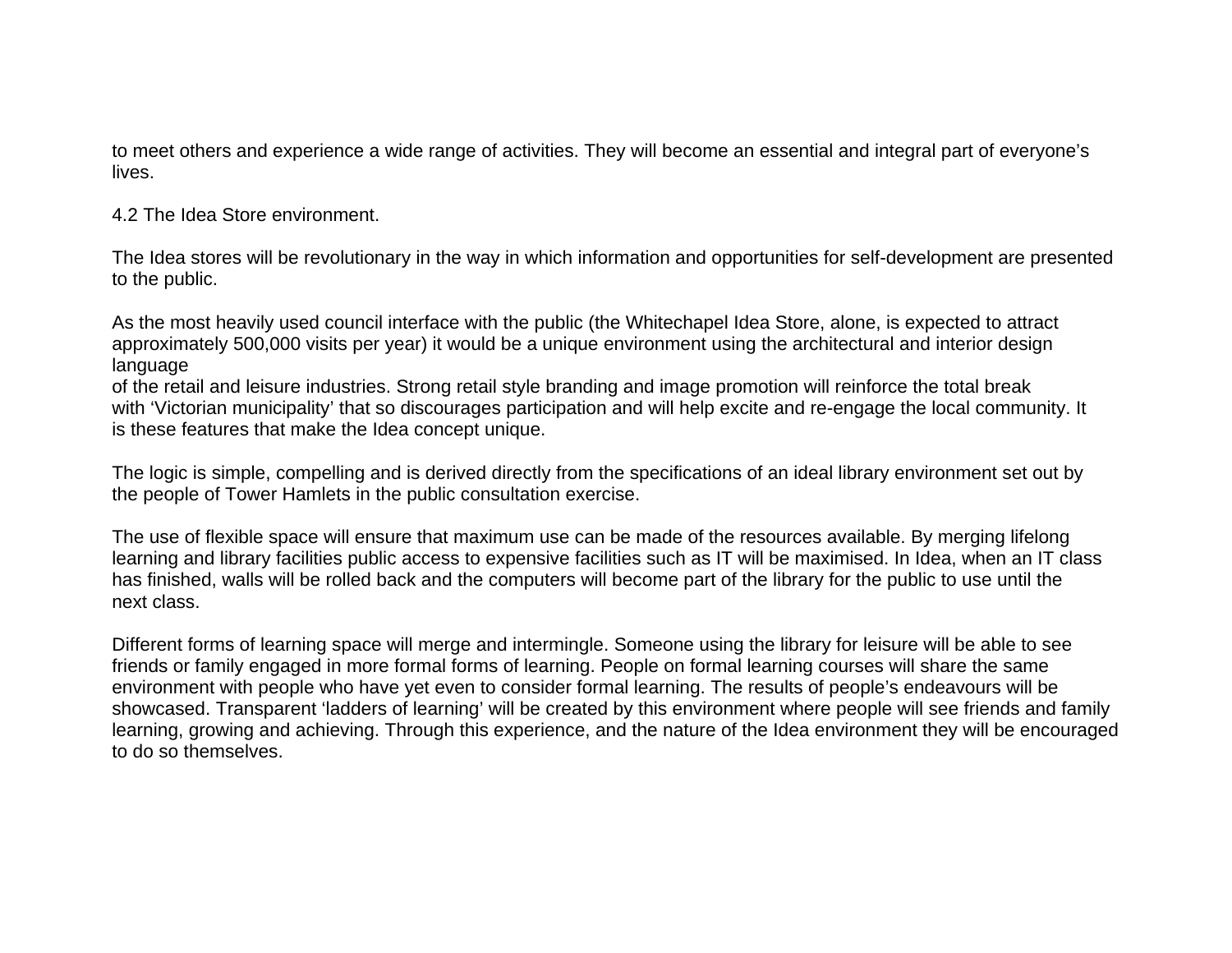Educational advisors will be on hand to guide and advise. As confidence grows people who lack basic qualifications will be encouraged to move on F.E. foundation and 'taster' courses offered within the same environment. Tower Hamlets College will also be able to deliver full-time qualification-based courses and distance learning opportunities within Idea.

## 4.3 What's in an Idea?

The Library and adult education service at Idea.

The libraries at Idea will take the best of the old and the best of the new and merge them into an exciting new experience. Books will remain at their heart. The stock will be renewed and enlarged over the lifetime of the strategy. The objective of the strategy, however, is to meet and, where possible, exceed the expectations of the local community. Idea will therefore offer the people of Tower Hamlets much more than a traditional library or adult education centre could. Of course there will be:

- A lending library
- Children's library
- Reference and information service
- Local studies and archives service

But there will also be:

- Classrooms and lecture space
- Adult education workshops
- Homework clubs
- Study space
- Public IT Suites/open learning centres
- Leisure, tourist, general information points
- Employment and careers information for people looking for jobs or training
- •

A full and expanded range of classroom-based adult education courses will be offered by Idea. These will benefit considerably from their proximity to a public library facility.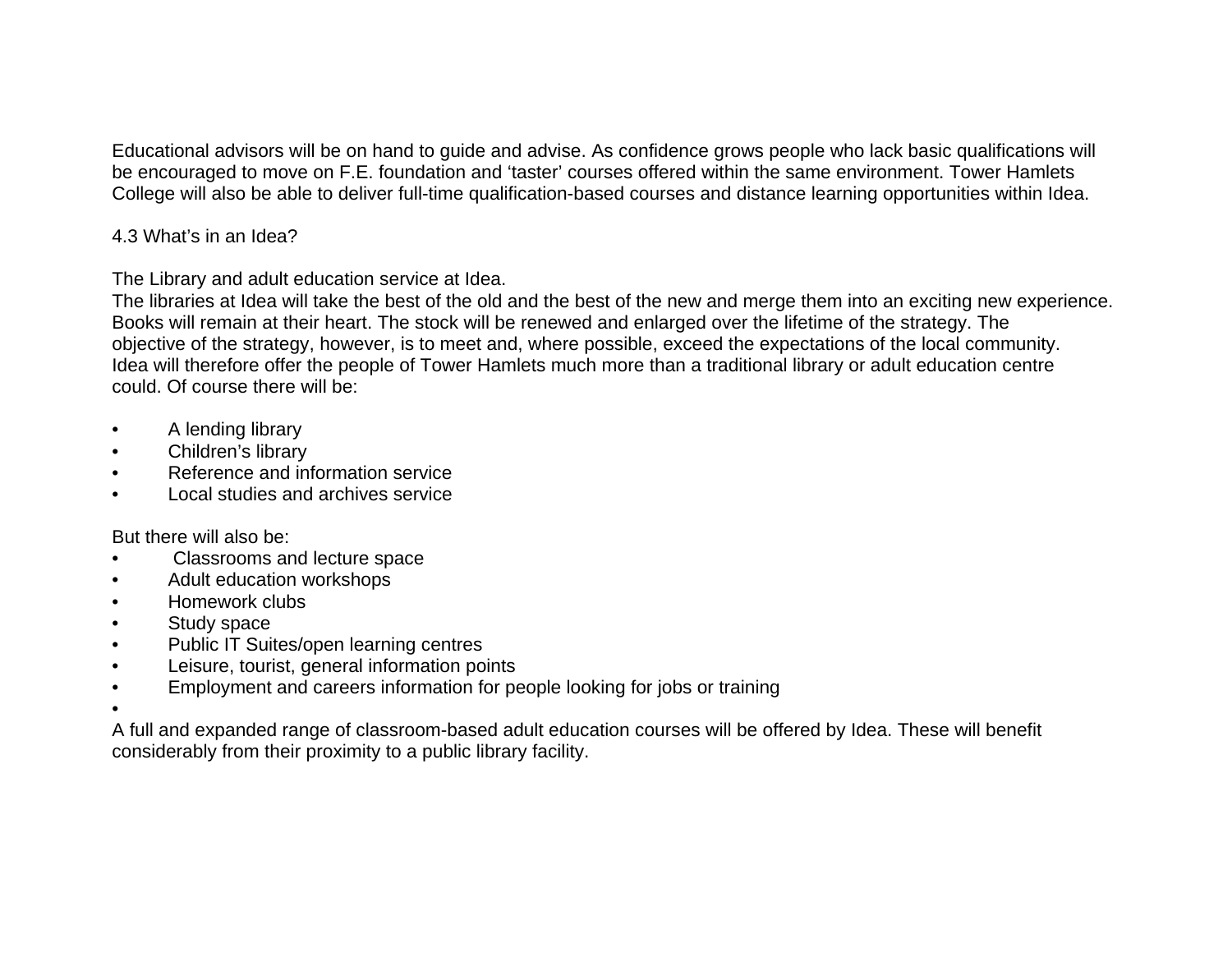Idea is also a place for people to come together and enjoy themselves. It will provide:

- Café
- Video wall
- Healthy Living information
- Art performance/exhibition space
- Childcare

These uses would be complemented by :-

- leisure promotion
- complementary retail
- general information points

There will also be voluntary sector communication areas where voluntary sector and external organisations can, on a programmed basis, use the building to target the local community.

These areas will be IT-wired and located at strategic points within the buildings. It is envisaged that the multi-media support within the building (e.g. Video wall/ TV screens) would also be available for the voluntary sector to use to promote their objectives.

The strategy will deliver all of the most desired services requested in the consultation feedback. In addition to the renewed and enlarged book stock, the new libraries will have access to a well stocked video, music, software and computer game collection for the first time. Each location will have a significant amount of public IT and public Internet access. The libraries will build upon existing relationships with surrounding schools to continue to provide study support and homework clubs for schoolchildren. New services will be developed to encourage parents to help their children learn within the library environment (and to learn from their children!).

Crucially the strategy includes the commitment to move towards 7 day opening and a standardisation of opening hours throughout the week. Where possible, this will coincide with the opening hours of surrounding shops.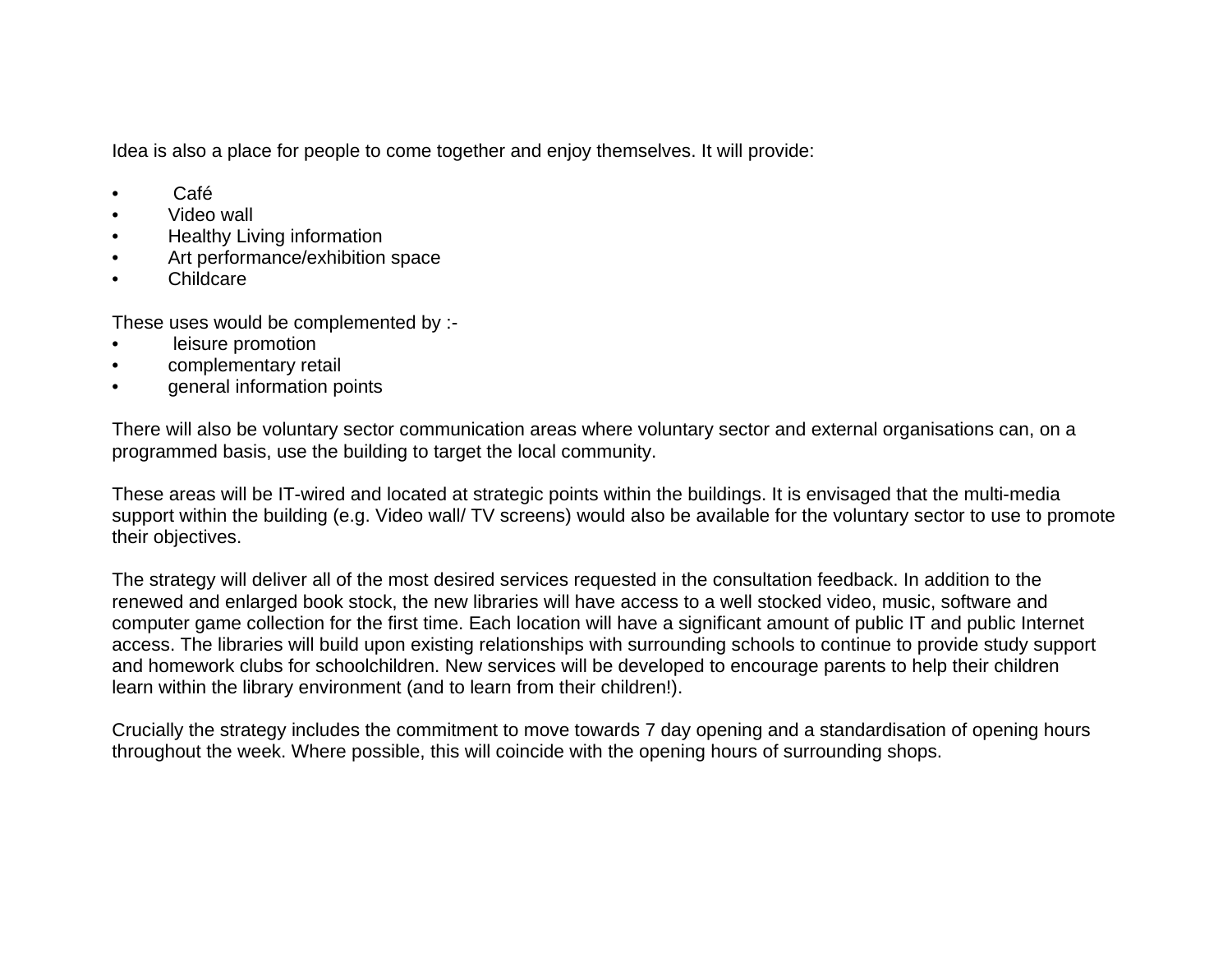### 4.4 The Idea Store locations

New Idea Stores would be constructed at:-

- Whitechapel Road (near Sainsbury's),
- Isle of Dogs (near Asda),
- Bethnal Green (near Tesco),
- Watney Market (as part of exciting new regeneration plans currently under development)
- Canary Wharf (as part of phase II of their retail plans) .
- Libraries at Chrisp Street and Bow (Roman Road) would need to be substantially remodelled.

These would form part of an essential relocation strategy to move service provision out of back streets into high profile locations close to shopping/leisure activity. All seven Stores will be in prominent, convenient positions and will have a similar format and contents, while reflecting the local context. Each Store, attracting large numbers of users, would bring great benefits to their shopping centre, breathing new life into local retail.

This new network would form a major plank of the Council's programme to modernise local government in Tower Hamlets and would act as access points for people to obtain much of their Council related information in future years.

4.5 The Idea Concept and National and Local Strategies.

There is much talk in government circles of 'joined up' thinking, i.e. avoiding the problems of public bodies 'paddling their own canoes', ie not co-operating, thinking together and acting together. The Idea Store concept has been developed and refined working closely with various parts of the Council, the College and taking advice from Government departments. As a result, it reflects and addresses a wide range of national and local priorities.

4.5.1 National Strategies.

#### National Grid for Learning

The Government is committed to the establishment of a nation-wide IT learning grid accessible to children and students via their schools and colleges and to the general public via libraries and other innovative learning spaces. The purpose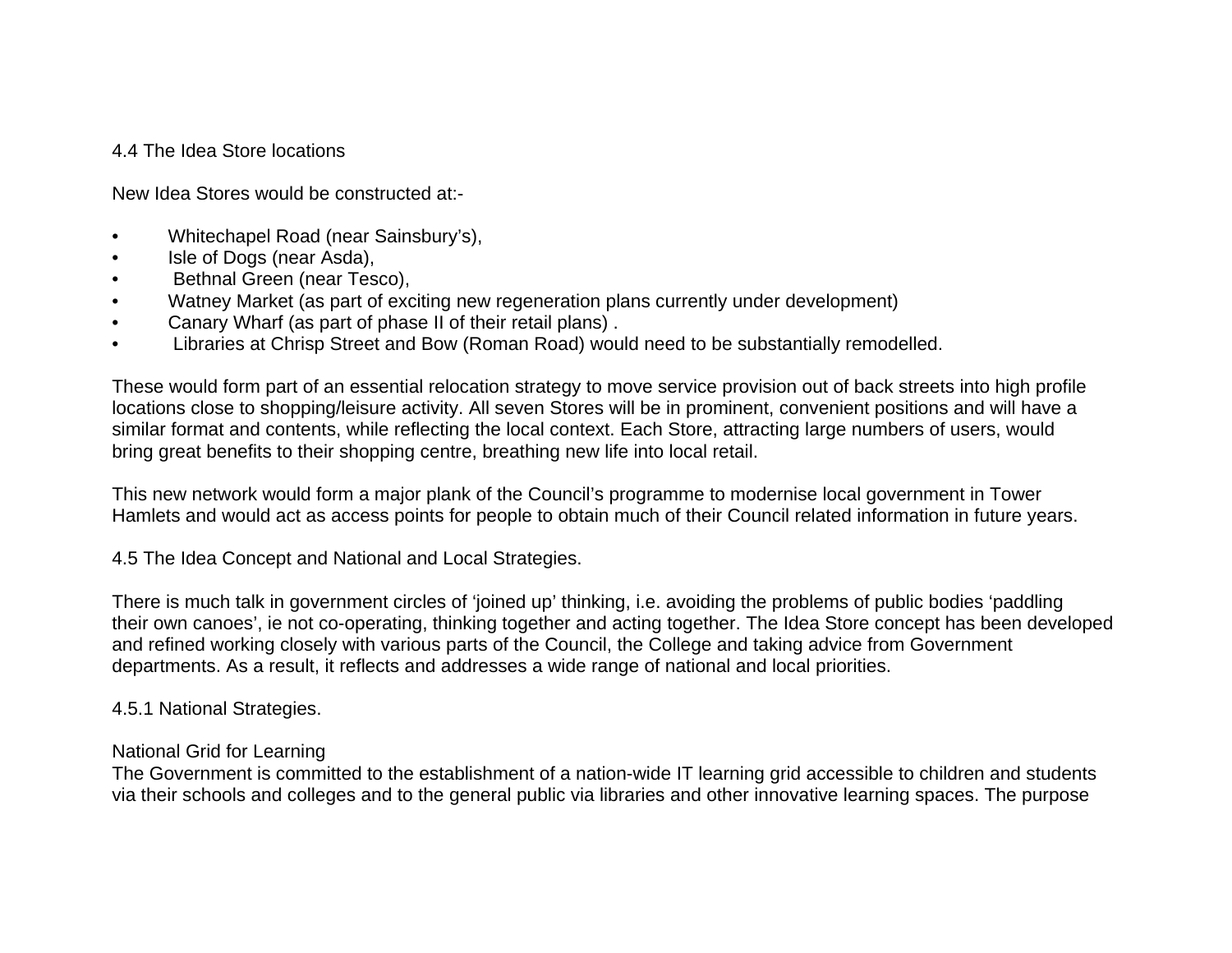of this grid is to ensure the accessibility of quality learning resources to all and is a reflection of the central importance given to learning by this administration. The Idea Store concept is designed to deliver the National Grid for Learning to local communities in Tower Hamlets in a way that will maximise its impact on those communities. All of the Idea Stores will carry high levels of public IT giving direct access to the National Grid for Learning and the Internet. The content of the National Grid for Learning will be promoted throughout the building and will be fully integrated into the study support, homework clubs and adult education provision offered from the sites.

### Community learning centres- UK Online

The Government has committed itself to promote the development of 1,000 community learning centres over the next few years. The Idea Stores are exactly that. They will deliver community learning to local areas throughout the Borough in a uniquely attractive way. More people than ever before will be encouraged to use the resources and experience the thrill and the practical benefits of learning. They will truly be 'Street Corner Universities' and provide access to distance learning through learndirect.

## Modernising Local Government

It is increasingly acknowledged at both national and local level that Government has much to do if it is to increase the participation of the public in democratic processes and involvement in the decisions affecting their communities. The Idea Stores will promote self reliance and empower individuals to help themselves by giving them access to the information and guidance they need to take control of their lives. This will include delivering a wide range of information via IT and information points within the stores. IT will also provide exciting new opportunities for community involvement in and access to the decision-making process. Council surgeries, meetings and voting could all be based in and promoted by the Idea Stores which will be the focus of so much community activity. Video walls and a wide range of other multimedia technology will be deployed within the stores which will drive forward the Council's programme of community involvement and re-engagement with Local Government.

## Promotion of lifelong learning

The Government is committed to the promotion and development of lifelong learning and is using the National Lottery and DfES Standards Funds to improve its strategic planning, participation and effectiveness (see also National Grid for Learning). The Idea Stores will provide a uniquely effective vehicle for the promotion and delivery of lifelong learning at a local level. The adult education and library facilities will be designed and delivered in an integrated way to exploit the obvious advantages of having the two functions located in the same building. They will 'hook' people into learning and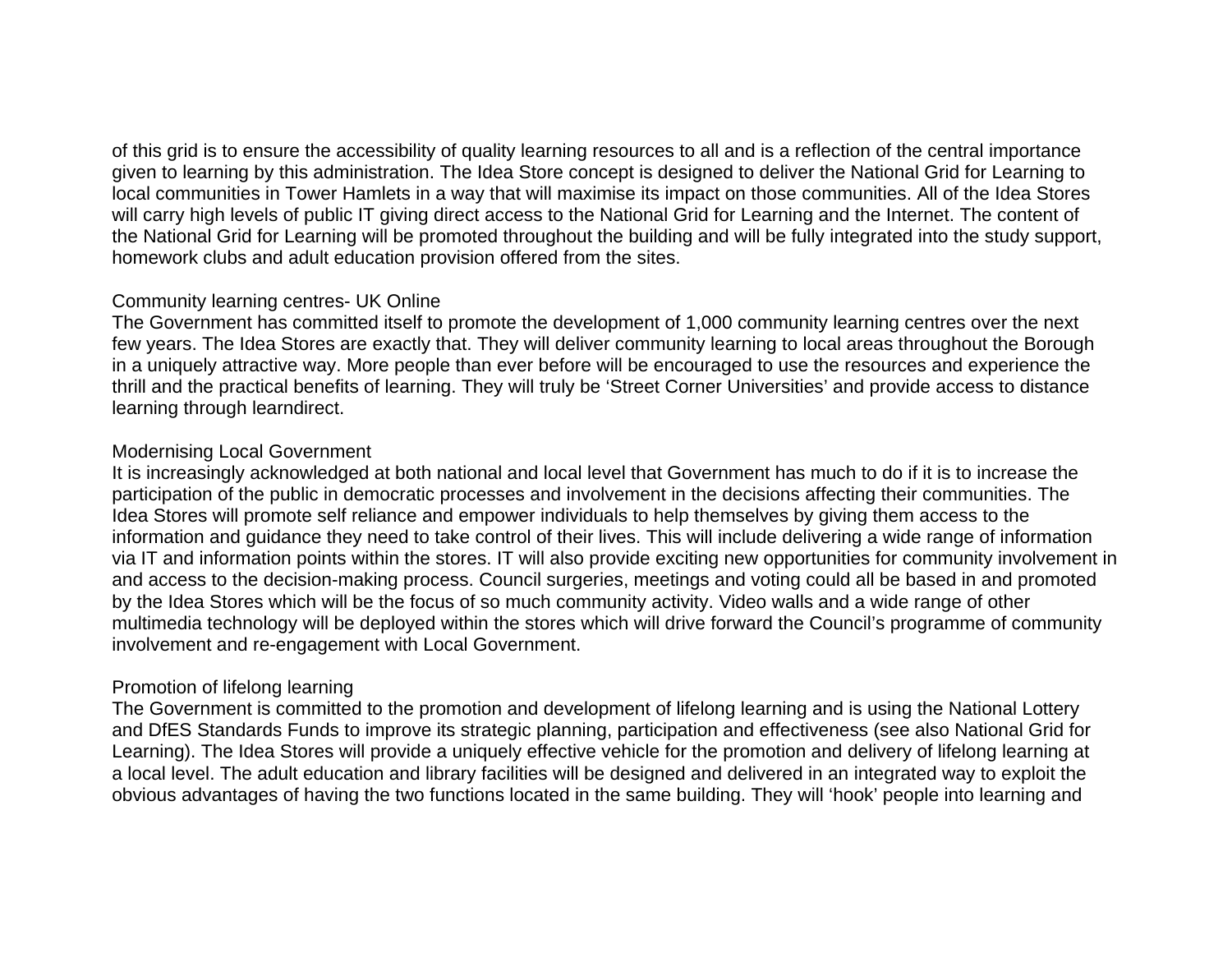maximise use of available resources whilst creating a truly accessible, highly visible, attractive and exciting environment for the public.

#### Healthy Living

The Department for Culture Media and Sport recognises the importance of good health to the vitality and well-being of the community. It has launched a programme to promote the establishment of Healthy Living Centres throughout the land. The Idea Store will actively promote all aspects of healthy living, promoting programmed health campaigns in partnership with other services, the Health Authority, local hospitals and the voluntary sector. This will be supported by material and information for use in the store or for home loan.

#### 4.5.2 Local Strategies

#### Local regeneration initiatives

The Council, in partnership with the Government and the European Union are aggressively tackling the high levels social deprivation in Tower Hamlets with a number of major regeneration initiatives. The Lower Lea Valley, areas of Bethnal Green, Whitechapel and Stepney are all currently the subject of funded regeneration strategies.

The Idea Stores will play a key role in the regeneration of the areas in which they are based. It is increasingly recognised that libraries can act as a significant contributor to the vibrancy of local shopping areas, often performing the same role as 'anchor' stores. The Idea strategy builds upon this economic potential and represents a deliberate policy of relocation which, as well as delivering greatly enhanced access to many more people, will also benefit the economies of the areas in which they are based.

Those services already located in local shopping areas will be improved whilst others will be moved to areas where the local community does its general shopping. The proposed Bow Idea Store in Roman Road and Chrisp Street (both serving the Lower Lea Valley communities) will help strengthen and safeguard the economies of these important, but stressed, local shopping areas. The Whitechapel Idea with its estimated 500,000 visits per year will provide a massive boost to the retail economy of the whole of Whitechapel Road. It will also link in strategically with the activities of the new Whitechapel Sports Centre, the programmed environmental improvements to the Whitechapel Road and the £250m redevelopment of the Royal London Hospital.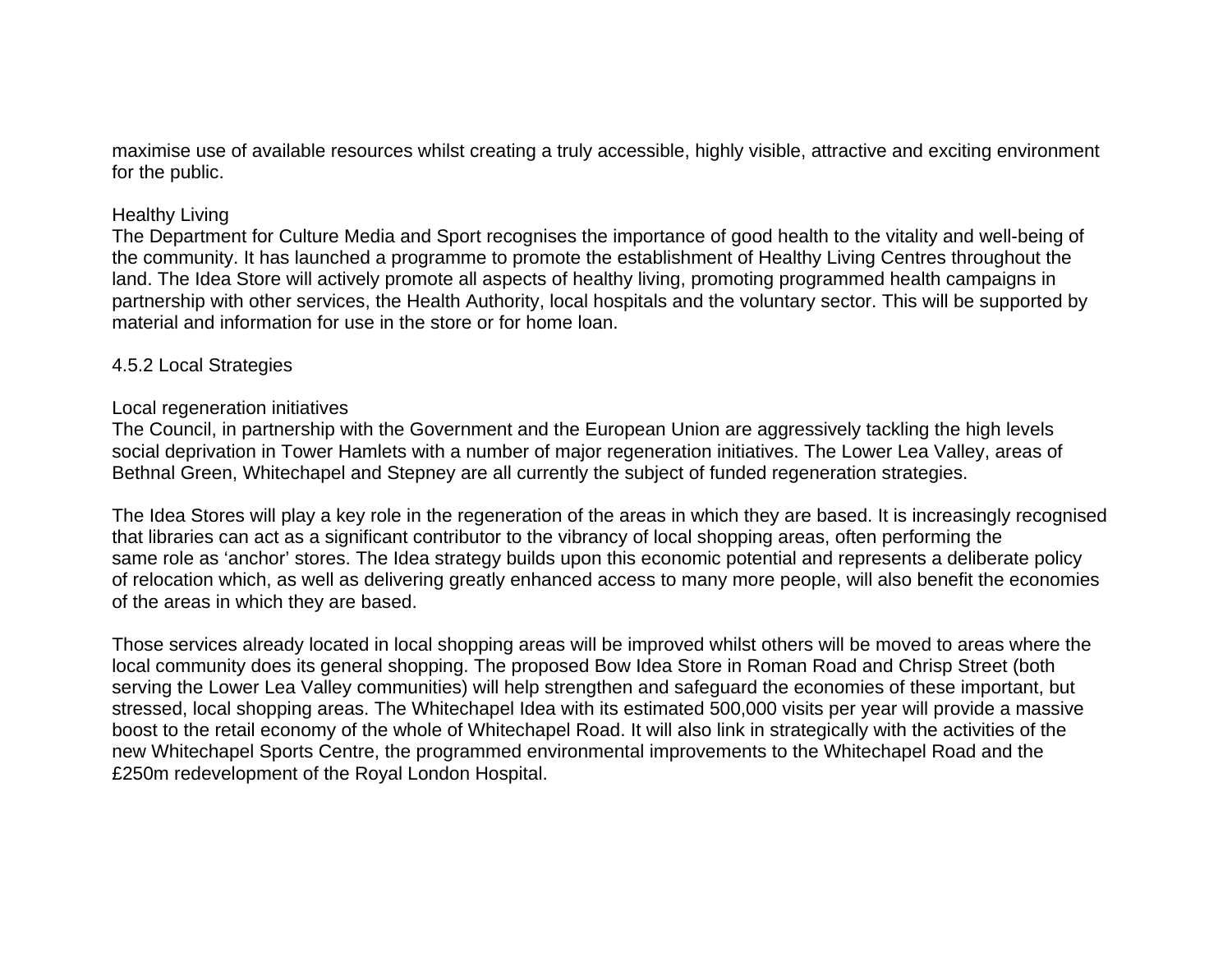## The promotion of 'Cultural Industries'

Tower Hamlets and the surrounding area is the home of one of the highest concentrations of artists anywhere in Europe. The proposed network of Idea Stores will provide an important showcase for local artists and a valuable resource for study and inspiration. The strategy also hopes to deliver an opportunity for the Whitechapel Art Gallery to develop a community art resource on the site of the current Whitechapel Library. This will be a regional and national facility focused on the needs of children, students and practising artists but will also have important local benefits.

#### Education strategy

Broadly the aims of the Council's Education Directorate are to increase the expectations, aspirations and achievement of all learners in the Borough. Strengthening opportunities for lifelong learning is key to these aims. Tower Hamlets is already the fastest-improving education authority in the country. Research has shown that high levels of participation in lifelong learning leads to increased educational attainment in schools. The Council must widen as well as increase participation in all levels and types of learning and respond to the depth of community need for basic skills, vocational skills and non-vocational education. There is a great need for skills for employability in Tower Hamlets to which the education service is anxious to respond. The Idea Store will make learning more accessible, exciting and attractive to potential learners who do not currently enrol in traditional adult education provision. Uniquely, it will bring together further and adult education providers to make best use of resources and expertise.

#### Basic skills

There is a very significant basic skills gap in Tower Hamlets. An extensive survey by the Basic Skills Agency in 1998 demonstrated the extent of the need for literacy and numeracy in the Borough. The Survey showed a ward by ward basic skills deficit. The average ward in England showed that 14% of the population needed basic skills. The average ward in Tower Hamlets showed that 24% needed basic skills. Tower Hamlets also contained the ward with the greatest need in the country, Spitalfields with 27%.

The Council is determined to raise the volume and quality of basic skills provision in the Borough to ensure that many more members of the community enjoy literacy and numeracy and with this foundation can progress to higher level skills and employability. Tower Hamlets College aims to double the current level of provision from within the Idea stores, providing the ideal learning environment which will be non-threatening to the new learner.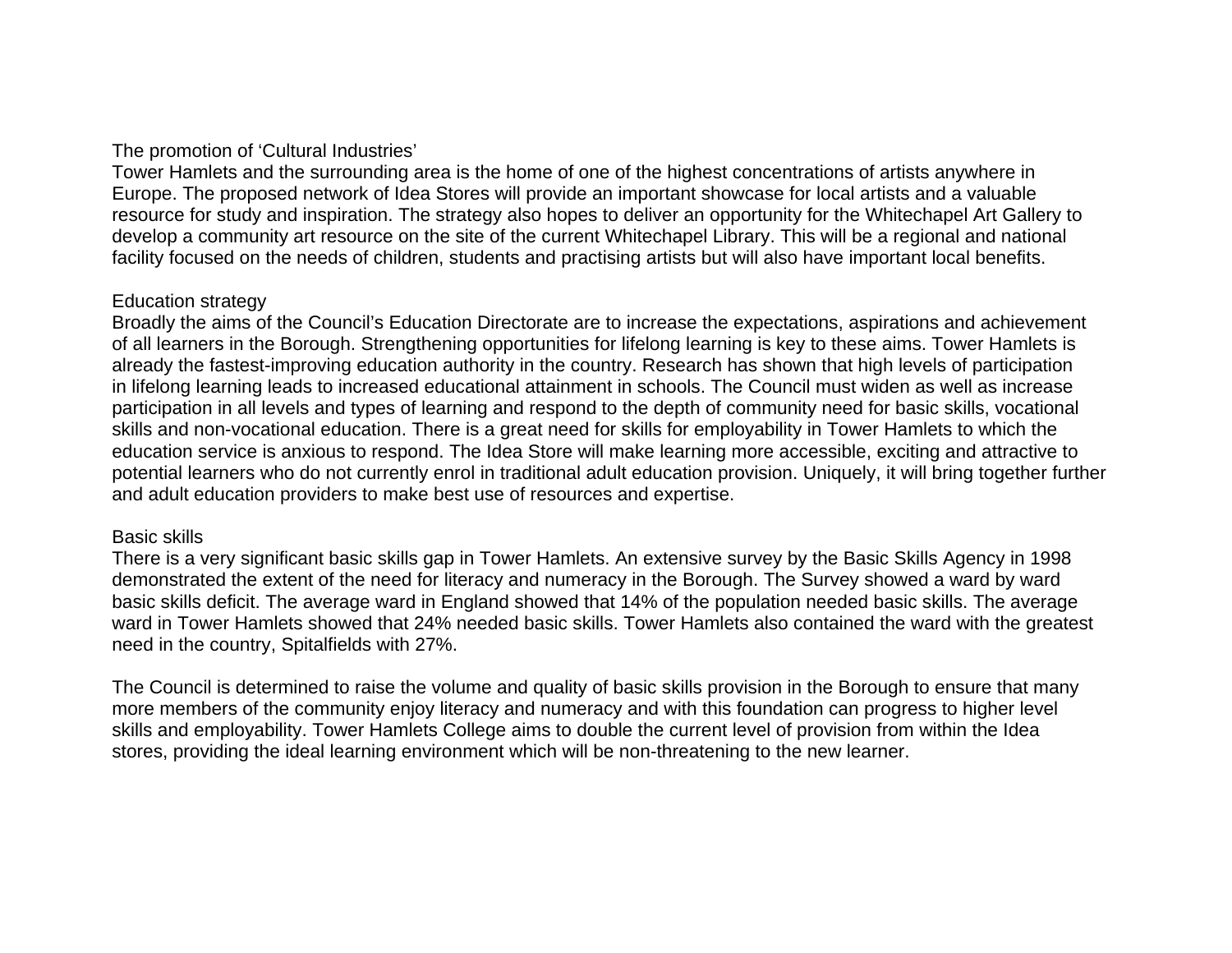#### Equality of Opportunity

The results of the consultation exercise showed that the main ethnic groups in the borough held very similar views on the library service. Nevertheless, the Idea Stores will be used to address the employment and job skills of the whole community and will provide advice and information to communities such as the Bengali community which is more likely to suffer unemployment. Making all the Stores fully accessible will transform the opportunities for people with disabilities to use council facilities and gain access to lifelong learning.

#### Tower Hamlets Health Action Zone

The East London and City Health Action Zone is a Health Authority led partnership initiative involving health organisations, the private sector, the voluntary sector and the Council. Its main priorities are to improve health and reduce inequalities, improve access to health, open up opportunities for local people to take part in decisions about health and development of modern hospital and primary care services. The Idea Store strategy is perfectly placed to play a key role in helping to achieve all of these objectives.

As the first place people would think of to secure access to information on any issue, part of their function will be to promote healthy living. Each 'Idea Store' will have a healthy living awareness programme which will be targeted at the specific health needs of the particular community in which it is based. The programme will be used to promote targeted health issues and let people know where they can find help and information both on and off site. Health and voluntary sector organisations will be invited into the building to support the programme. Their message will be re-inforced with the use of the multimedia facilities within the building and display space.

The building will also contribute significantly to the well being of the community by providing a space within which people can relax, find company and read or learn for fun. As each building will be a major focus for local communities, they present an ideal location to involve people in the decisions about health provision. Preliminary discussions have already taken place with the Royal London Hospital as the first steps towards planning a support programme to promote the services on offer on their site.

### The Voluntary Sector

Tower Hamlets has a diverse and dynamic voluntary sector. The Borough is in the process of developing new ways of harnessing the enthusiasm and skills offered by this sector. The Idea Stores will play a key role in this process. Because Idea is a model for local service delivery throughout the Borough it will provide a valuable opportunity for voluntary sector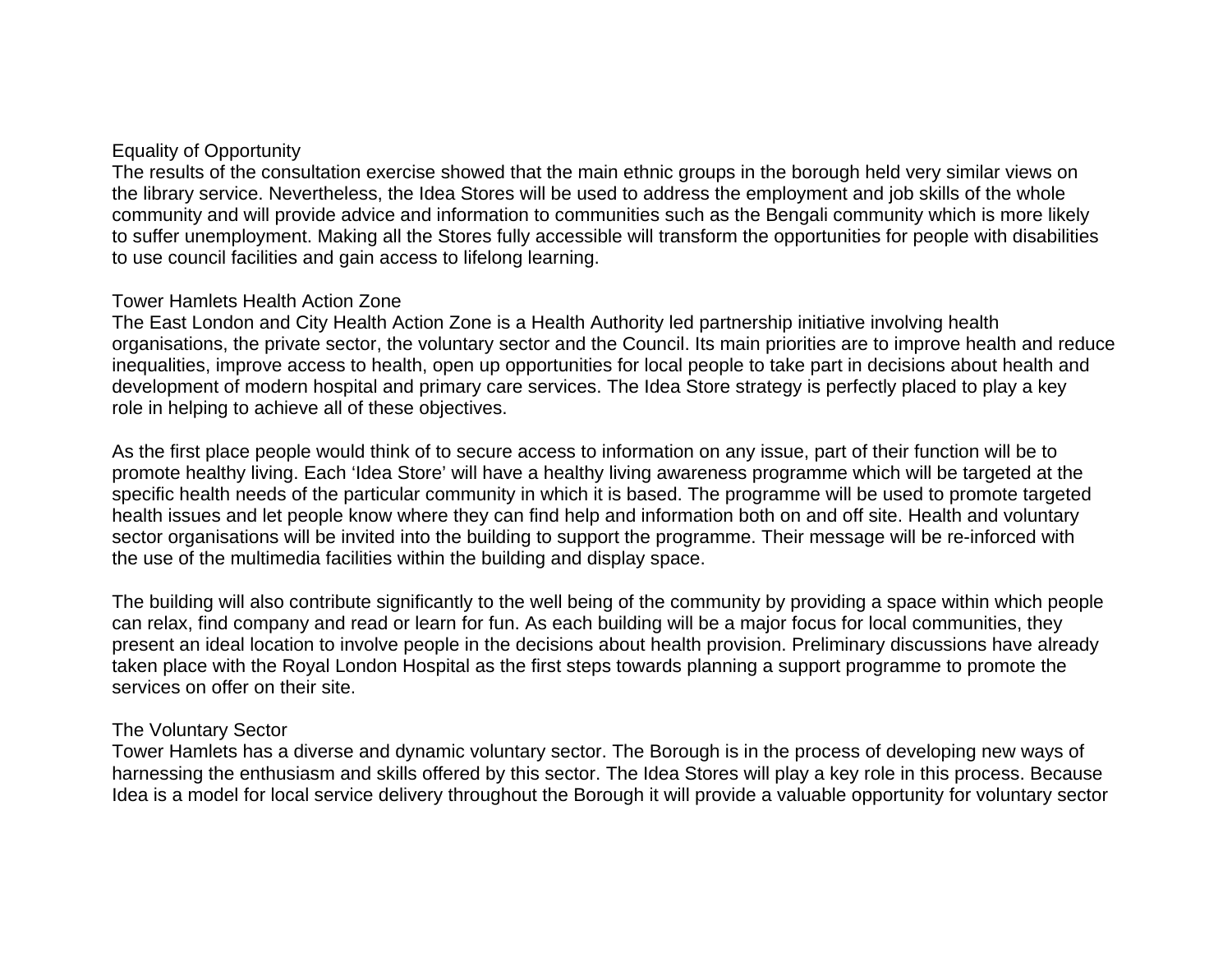organisations to engage large numbers of the local population in a cost efficient and effective way. Some sites are likely to attract in the region of 500,000 visits per year, almost all of whom will be from the communities within which they are based. Idea will offer dedicated areas for voluntary sector organisations to run programmes on targeted issues of specific or general importance to the community in which the Idea Store is placed. This space will be offered on a temporary programmed basis.

## 4.6 Idea Store Targets

The Idea Store network has been deliberately planned to maximise use. It is an aggressive plan to compete directly with the many attractive pastimes offered in our modern world. It is a plan which fights for the attention and time of the local community by using the same techniques as the leisure and retail industries and represents a major push to reengage them in all forms of lifelong learning and library use in ways that will benefit them personally and collectively. This ambitious plan has two simple but ambitious targets.

It is conservatively estimated that the completed network will double the number of visits to libraries to approximately 2m visits per year.

It is conservatively estimated that it will double the number of people engaged in lifelong learning to a minimum of 12000.

In addition, it is expected that the take-up of college-run courses will grow as part of the general expansion of lifelong learning. Further research will be undertaken into qualification levels and basic skills levels in the Borough so that detailed targets can be drawn up to improve the job skills and basic skills in the Borough.

Following one of the most comprehensive library consultation exercises undertaken in this country, a new concept was born. People wanted a quality library service but they would use it even more if they could combine a visit to the library with a visit to the shops. They also wanted to be able to have education support in the library as well as information. In Autumn 1998 the Council agreed to develop a strategy to house libraries and adult education together. Since then the partnership has expanded, joined by Tower Hamlets College, the borough's main further education provider. That partnership has produced the concept of the Idea Store and a set of ambitious plans to match our shared ambitions for the people who live and work in Tower Hamlets.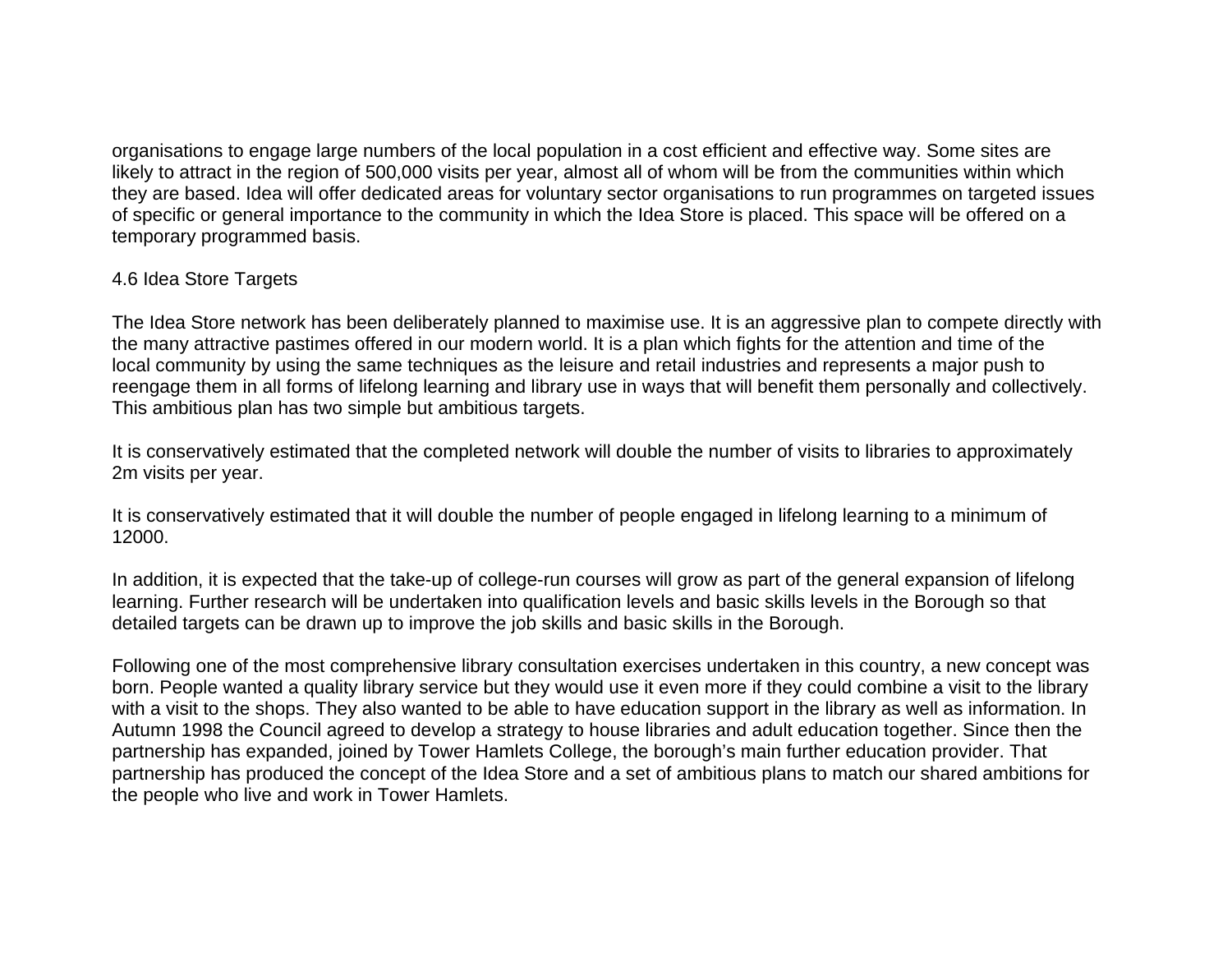### 4.7 Conclusion

Following one of the most comprehensive library consultation exercises undertaken in this country, a new concept was born. People wanted a quality library service but they would use it even more if they could combine a visit to the library with a visit to the shops. They also wanted to be able to have education support in the library as well as information. In Autumn 1998 the Council agreed to develop a strategy to house libraries and adult education together. Since then the partnership has expanded, joined by Tower Hamlets College, the borough's main further education provider. That partnership

has produced the concept of the Idea Store and a set of ambitious plans to match our shared ambitions for the people who live and work in Tower Hamlets.

CHAPTER 5 The Implementation Plan 5.1 The Principles

This strategy identifies the necessary measures to deliver the Idea Stores to the residents of Tower Hamlets over the period of the next five years.

The focus of the process of change will centre on an ambitious relocation programme designed to maximise the number of local people engaging in library activity and lifelong learning.

It is recommended that the Council move away from the under-performing and inappropriate buildings currently failing to engage the community for a whole range of complex reasons and relocate them to seven innovative new facilities. These will be sited and designed around the priorities and aspirations of the people of Tower Hamlets as identified by the public consultation and market research initiative.

The adoption of the strategy will signal the commitment of the Council to increase the amount of money it spends on library and lifelong learning provision. Far from being a cuts exercise it represents a significant investment programme to build for the future and is based on detailed analysis of the needs and aspirations of the Tower Hamlets community and the strengths and weaknesses of our existing network of provision.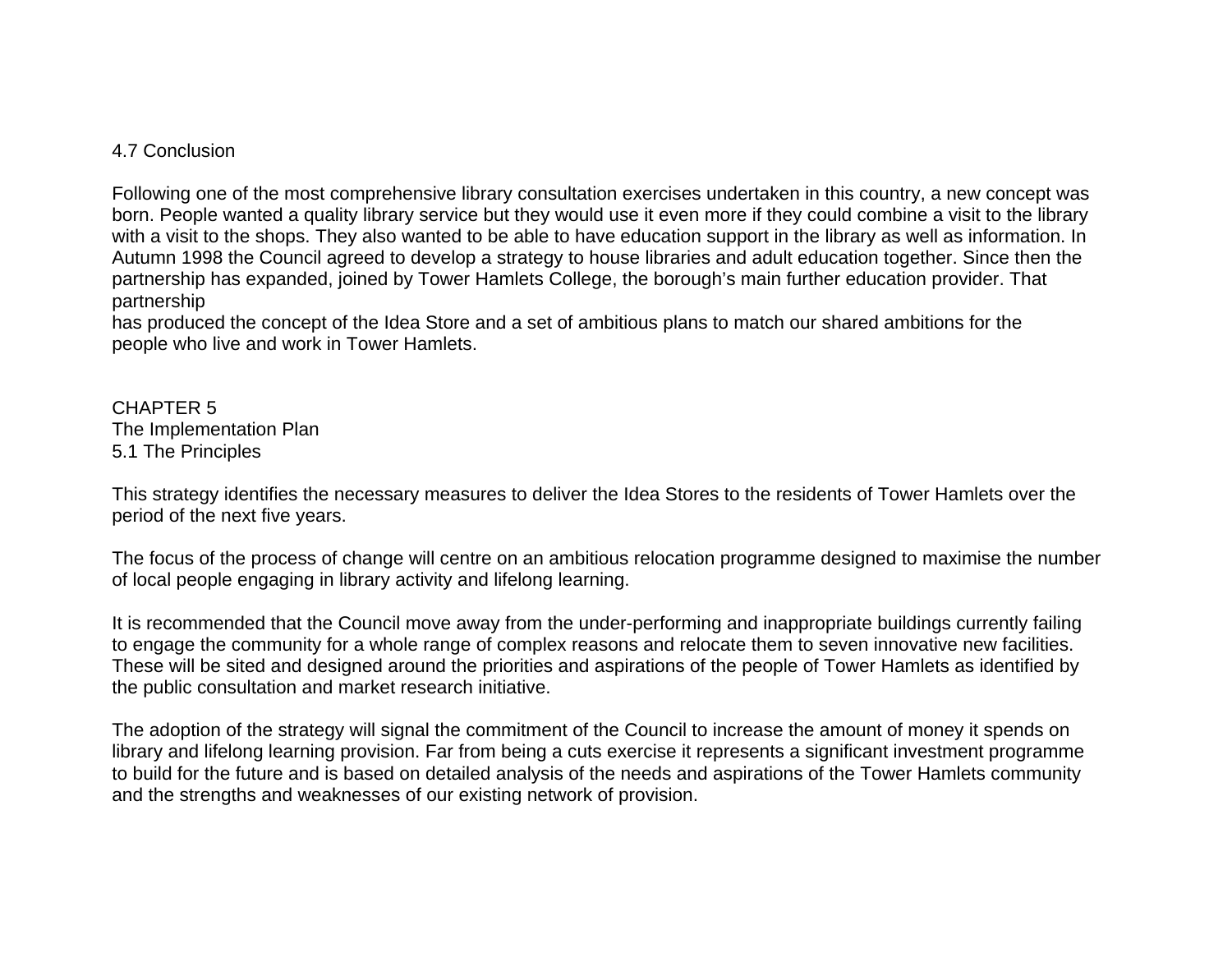The programme will move these facilities out of the shadows and into high profile landmark buildings in prime locations. These will be centred more effectively than at present on the communities that they serve. They will be sited in locations that reflect the way in which people live their lives today and existing road traffic conditions and public transport provision. This is a multi-million pound capital investment programme which will require all capital receipts generated by it as match funding.

Each store will provide a range of facilities, recreational and learning opportunities unmatched by any of the existing facilities. This will be delivered in an environment the quality of which could not be achieved in any of the existing buildings.

The programme will eventually result in the reduction in library service points as libraries and some adult education services will withdraw from the small part-time facilities which cannot deliver an effective service due to location and/or building type or cover the same population as other nearby facilities. However no libraries will be merged with 'Idea Stores' until the new facilities are in place. The existing outreach services will retained and improved. There will be a net increase in the number of library staff.

The Idea Stores will be capable of delivering far more services to greater numbers of local people than the entire existing network. They will move to seven day opening and will extend their opening hours in line with nearby shopping. There will be no loss of full time library service points and every resident will be within twenty minutes of an Idea Store as laid down by the Library Association standards.

The development of the Idea network is dependent on the successful outcome of funding negotiations with Government departments and their agents. It will also depend on the ability of the Council to find and secure suitable sites. Much work has already been done with key land owners and identification of funding and potential partners. However, the development of the new facilities will only proceed when the required funding has been secured.

5.2 Summary of Key Principles.

The development of each Idea Store will only proceed only when the required funding has been secured.

The adoption of the strategy will signal the commitment of the Council to increase the amount of money it currently spends on library and lifelong learning provision.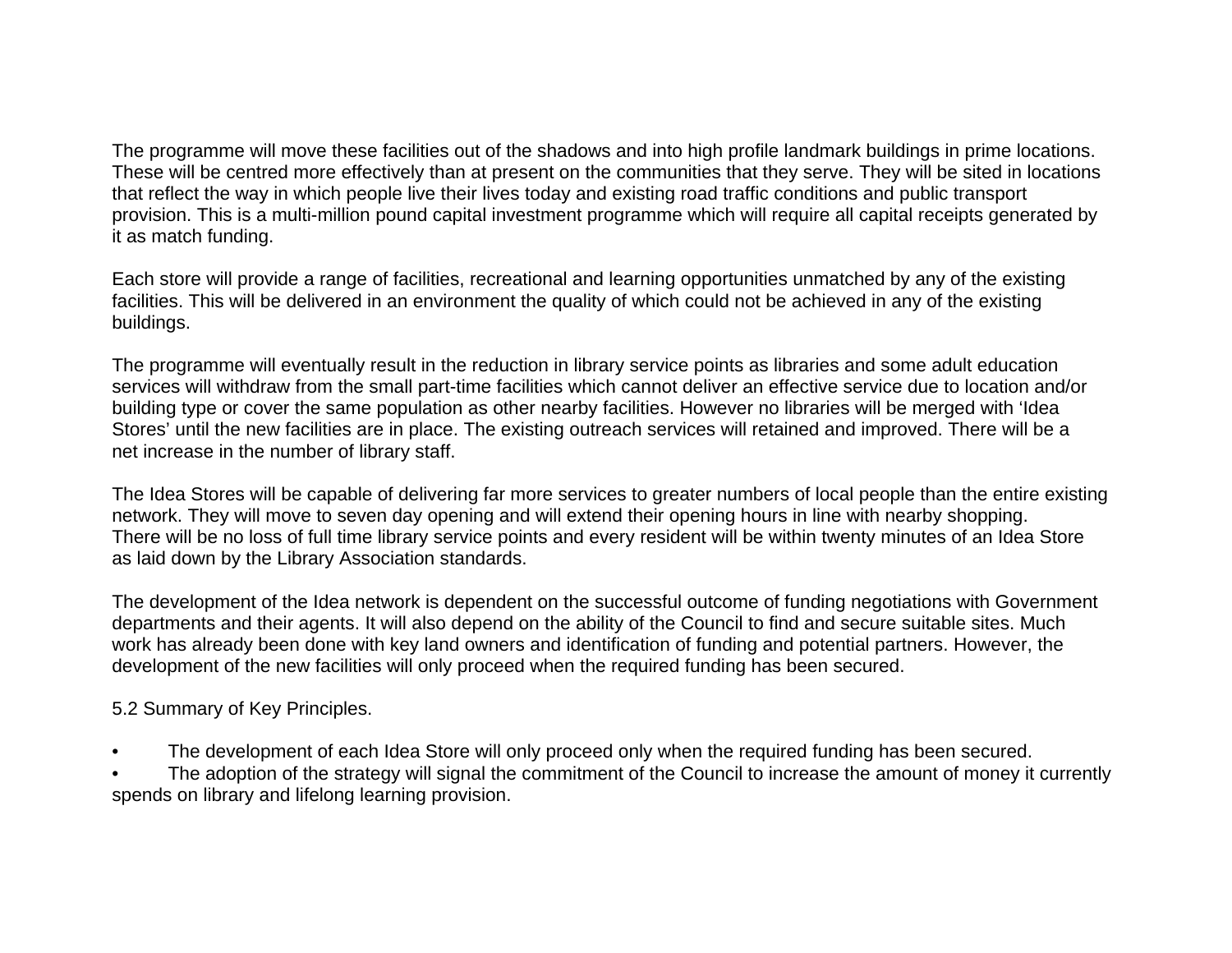- The Idea Stores will move to seven day opening and will remain open in the evenings
- There will be a net increase in the number of library staff
- There will be a significant increase in the range and availability of lifelong learning courses.
- Every Idea Store will provide full access for people with disabilities
- Everyone in the Borough will be within 20 minutes travel time of an Idea Store in line with National Library Association Standards
- The existing outreach services will be retained and improved
- The Council will no longer persist with the provision of services in locations that are unable to provide a satisfactory standard of service or are duplicating services for the same catchment population as other nearby and better facilities.
- There will be a reduction of library service points from 12 to 7 on a programmed basis over 5 years.
- No library will merged until the new or improved facilities covering that local area are ready for use.
- Capital receipts from the sale of library and adult education buildings to be freed up by the Idea Store programme will be reinvested in the community to fund the improved Idea Store facilities.
- Subject to the financial demands of the programme every effort will be made to ensure that vacated buildings continue to deliver a direct benefit to the local community. To this end, the Council will work with:
- 1) the Whitechapel Art Gallery to give them reasonable opportunity to purchase

the existing Whitechapel library.

2) the Building Conservation Area Trust to give them reasonable opportunity to purchase the Bethnal Green Library for a National Museum of Conservation.

## 5.3 Finance

## 5.3.1 The Capital Picture.

At the time of launching the strategy, the existing library network alone required a minimum of approximately £4.5m over the period of the strategy to bring it to a level where a maintenance programme could be initiated and basic disabled access provided. If none of this money was found during that time the capital required at the end of this five year period would have risen to just over £6m. None of this money would be available for service improvements but would disappear into the fabric of the existing buildings largely un-noticed. It would not address any of the key issues identified by the research as being of concern to users and non-users and would be unlikely to reverse the continuing decline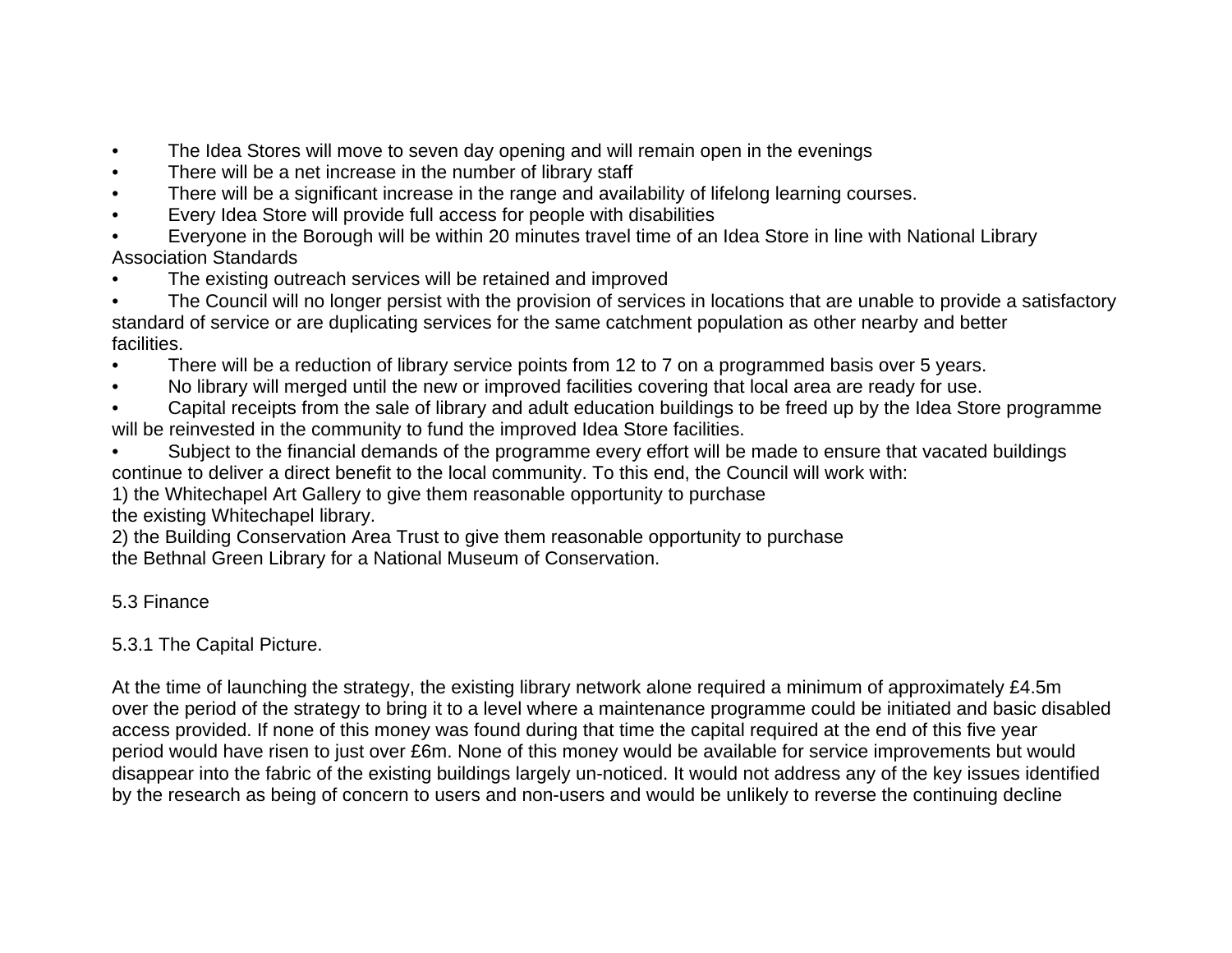in use. Additional expenditure would also be required to improve disabled access to adult education buildings. Although this study is ongoing it is estimated that costs for this would have been in the region of £2.5m in 1998/9. Simply maintaining the status quo would cost the Council between £7m and £9m over the next five years.

The total build cost of developing all seven Idea Stores over the same five year period is estimated to be £25m.

Combined total capital receipts available from disposals of library and adult education sites was estimated to be in the region of £7m at 1998/9prices.

This left a capital shortfall of £9.3m (excluding fitting out costs).

After a programme of discussions with a number of Government departments and agencies, to date nearly £10million has been raised for the construction of the first 3 Idea Stores, through a combination of external funding bids for regeneration and ICT learning programmes, planning gain, partnership funding and capital receipts from disposals of library and adult education sites. Tower Hamlets College has indicated its intention to review its current accommodation needs in the light of the Idea initiative and investigate the opportunity to dispose of sites to help fund the project.

### 5.3.2 Site purchase costs

The above figures do not include site purchase costs. Site purchase costs will not be necessary at Bow or Lansbury libraries which will be remodelled and refurbished. No site purchase costs would be incurred at Canary Wharf as they have offered (subject to ongoing discussion) to incorporate an Idea Store within Phase II of their retail development. Sainsbury's has agreed, in principle, to the sale of a site close to their Whitechapel store at a reduced rate (this is the subject of ongoing negotiations). Asda have agreed in principle to the development of an Idea Store on their Isle of Dogs store site as part of a store refurbishment programme (this is subject to ongoing negotiations). This could involve the Idea Store being housed inside the Asda Store. It is hoped that the Bethnal Green site can be secured via a land swap or also at a discounted rate. The future of Watney Market is under review and any comprehensive redevelopment of the area would present the opportunity to secure an Idea store via planning gain. It is anticipated that site purchase costs for the entire network will be unlikely to exceed £1m.

## 5.3.3 Revenue Implications

The adoption of this strategy will signal a realignment of Council priorities in response to the unprecedented levels of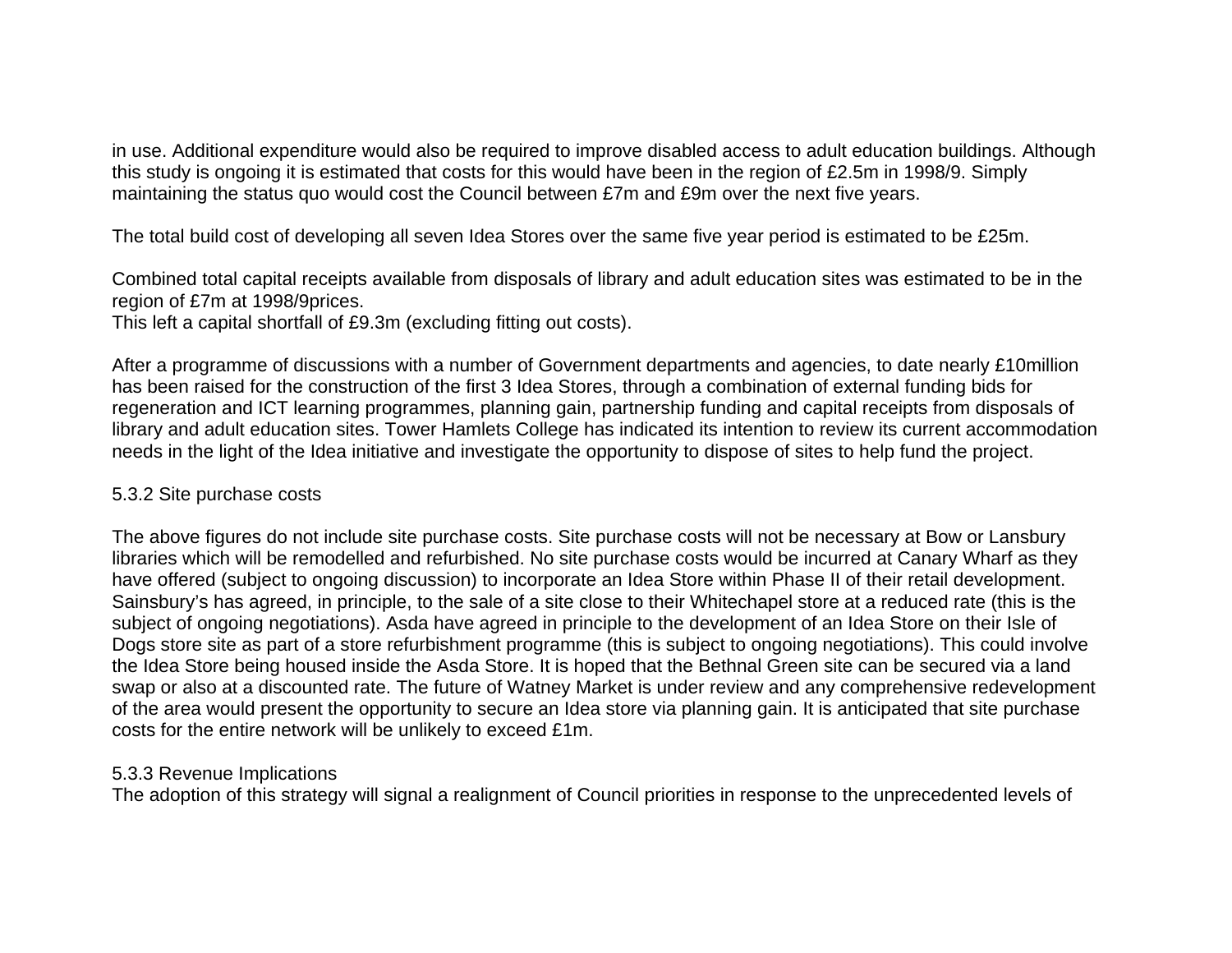local need and the clear policy directions set out by Government. It is based on the need to develop a modern network of buildings capable of maximising the number of people engaged in the use of libraries and lifelong learning. This must be achieved whilst maintaining the principle of locally focused service delivery. It will also mean keeping services open for longer and opening on Sundays. Its target will be to double current user levels across both library and adult education services over five years. The revenue implications of the strategy are, therefore, significant.

At the end of the five year development programme the additional revenue required to deliver the Idea based services on the basis of seven day opening (75 hours per week) will be £1.3m based on current estimates. To place this in context, however, this would still only rank the Council as fifth placed highest spender on library provision in Inner London per head of population. Nevertheless, such a programme represents a major increase and compensatory savings will need to be identified before all the features such as Sunday opening could be sustained. The Council has already embarked on the best value review process and efficiencies are already being identified which could be used to reinvest in key service priorities.

It is also the purpose of this strategy to commit the Council to a five year renewal programme of its bookstock. To achieve this, the stockfund must be maintained at around £600,000 per annum which will comply with acquisition levels required by the Public LibraryStandards.

### 5.4. Property Disposals and Timing

It is envisaged that the strategy would be implemented in two phases. Phase one would consist of the development of the Whitechapel, Bow and the Chrisp StreetIdea Stores, with Bow completing in 2002, and Whitechapel and Chrisp Street in 2003. The development of the other fourStores would be phased over the five year implementation period.

The Watney Market and Canary Wharf Idea Stores would, in addition to the above, be dependent on the successful implementation of planned redevelopment initiatives. Bethnal Green would be dependent on the identification and successful purchase of a suitably located site.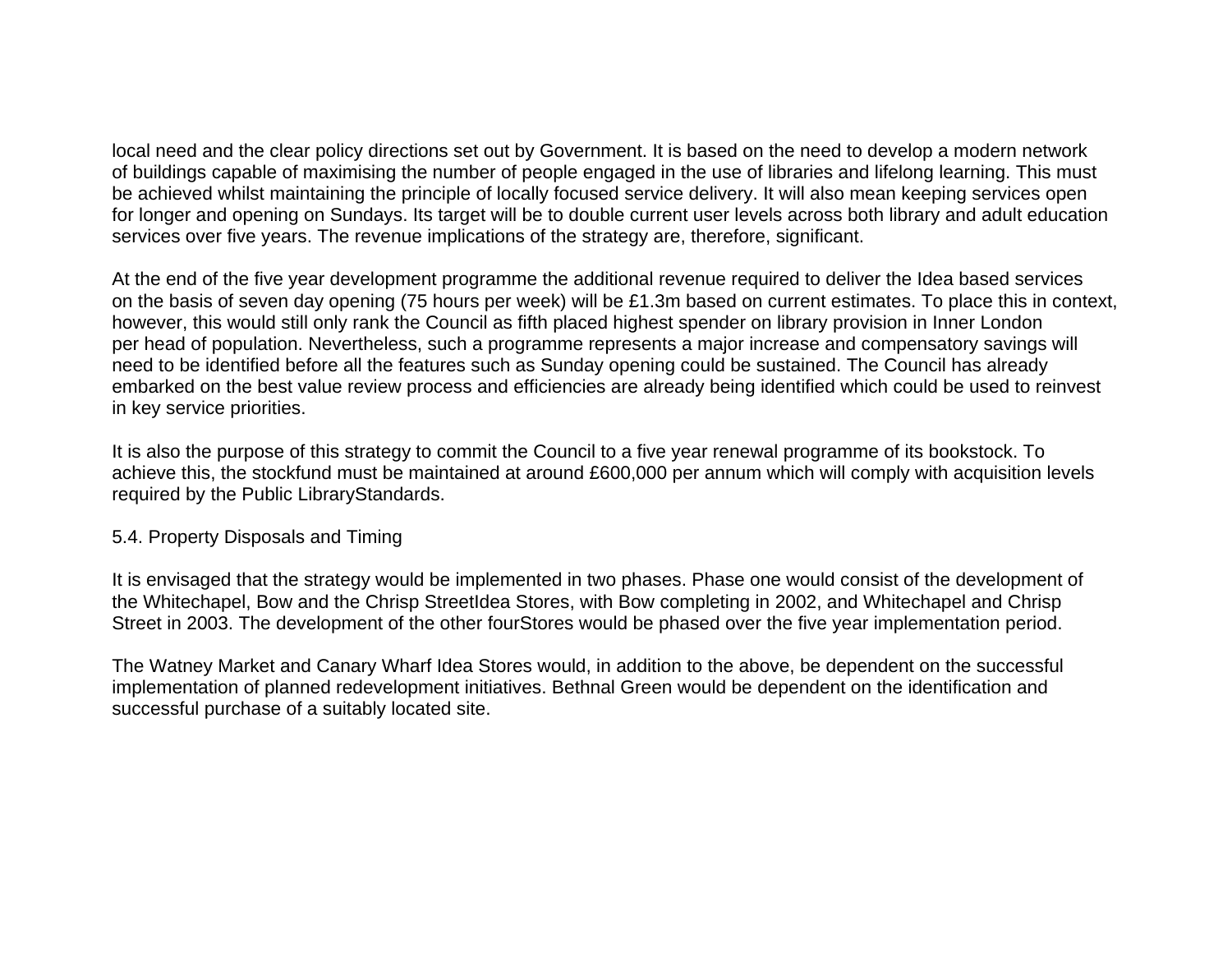## 5.5 Public Involvement

The Idea strategy has been brought about by one of the most successful consultation exercises ever undertaken by Tower Hamlets Council. 'Best Value' acknowledges an ongoing commitment to community involvement in strategy implementation. To this end the implementation process provides for a further round of consultation and the development of community panels to help shape the next generation library and adult education buildings. Should Idea progress, all sections of the community will be represented and consulted in the design stages of the new buildings and in the development of the remodelling of Lansbury and Bow Libraries.

## 5.6 Phase 1 Plans

## 5.6.1 Whitechapel Idea Store

Located as close to the Whitechapel Sainsbury's store and the Whitechapel Road shops as possible, the facility will be one of the largest Idea stores in the network serving one of the highest density populations in the Borough. A landmark building of striking design it will bring state of the art library facilities and lifelong learning to the heart of the Whitechapel community. Within easy reach of the Whitechapel Road market area will be located a café , retail facilities and multi media facilities including video wall. The high geographical accessibility of the area resulting from its excellent public transport links will give the facility the largest catchment area of all of the Idea Stores. Tower Hamlets College will be a partner in the provision of learning activities in the Store

Linked closely to this development are the future plans of the Whitechapel Art Gallery. One of the premier modern art galleries in Europe, 'The Whitechapel' has an enviable reputation for community focused arts programmes. As part of its future development it hopes to develop the existing Whitechapel library (located next door to the Gallery) into an exciting and ground breaking new community arts facility. The idea strategy aims to help the gallery deliver this facility by allowing the Gallery a reasonable period to raise funds for purchase of the site. The Whitechapel communities and wider population will, therefore, benefit from two major new public lifelong learning facilities as a result of the Idea initiative.

### 5.6.2 Bow Idea Store

The Bow Idea Store will focus on a major remodelling of Gladstone Place. The library will be moved from its current, largely hidden, location to be opposite the entrance to the Safeway supermarket in Roman Road. In Phase 2 of the development, it is aimed to construct a new frontage onto Roman Road. The Bow Idea Store will offer the full range of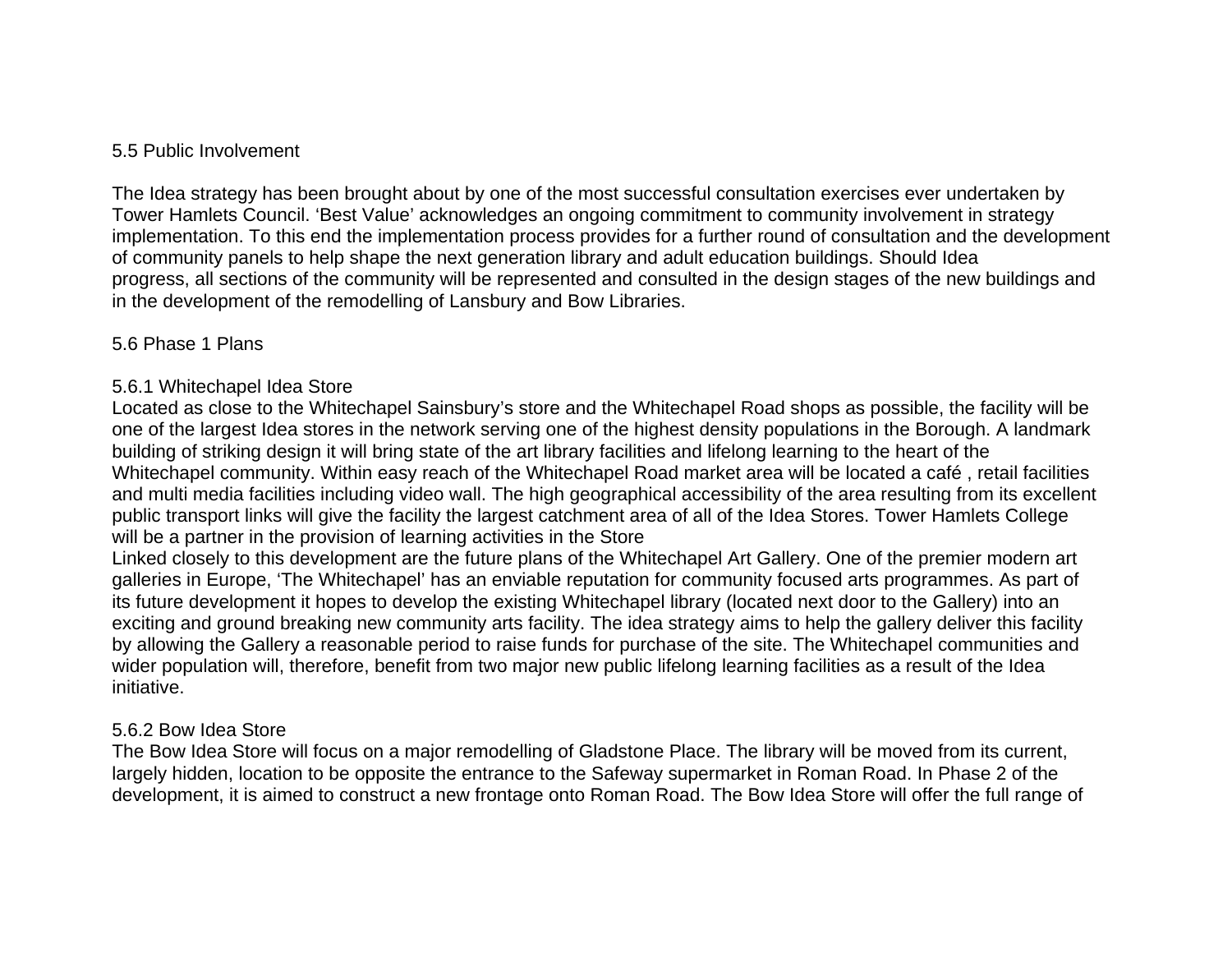facilities specified in the preceding chapters but will not include complementary retail facilities. The Bow People's Trust will be a partner in the provision of learning activities in the Store.

#### 5.6.3

#### Chrisp Street Idea Store

It is imperative for the continuing prosperity of Chrisp Street Market Shopping Centre that a public library presence is maintained and enhanced. The Chrisp Street Idea Store will, though imaginative design, regenerate a podium space above the shopping arcade which is currently unused, to create a feature attraction in the area, bringing significantly increased footfall to the shopping centre. The Store will include open learning facilities, higher levels of public IT and a more spacious environment than currently enjoyed in existing library and learning services in the area.

### 5.7 Phase 2 Plans

## 5.7.1 Bethnal Green Idea Store

The Bethnal Green Idea Store will be located within the main shopping and market area of Bethnal Green Road. It will remain close to the tube and all main bus routes. It will be one of the largest Idea Stores in the Borough. Whilst it will be close to the Whitechapel Idea Store it will have a much stronger emphasis on lifelong learning as it will replace the existing centre currently located in a redundant Edwardian school at the far western end of Bethnal Green Road. It will still have a well equipped and well stocked Public library and the building will offer all of the facilities outlined in previous chapters, including some complementary retail facilities. However, it will be the largest lifelong learning facility for the Borough offering the widest range of course choice.

### 5.7.2 Canary Wharf Idea Store

This facility will be different from the other Idea Stores given its unique location. It aims to provide the Idea Store range of services, but will focus on lending facilities to encourage potential users (including business people) into the space. London Guildhall University will be partners in the provision of learning facilities in this Store, which will aim to establish links with the local business communities in order to develop employment and training opportunities for local people.

### 5.7.3 Isle of Dogs Idea Store

The Isle of Dogs Idea store will bring adult education provision to 'The Island' community for the first time in many years. General discussions are under way to locate the store in a high profile location close to the Asda supermarket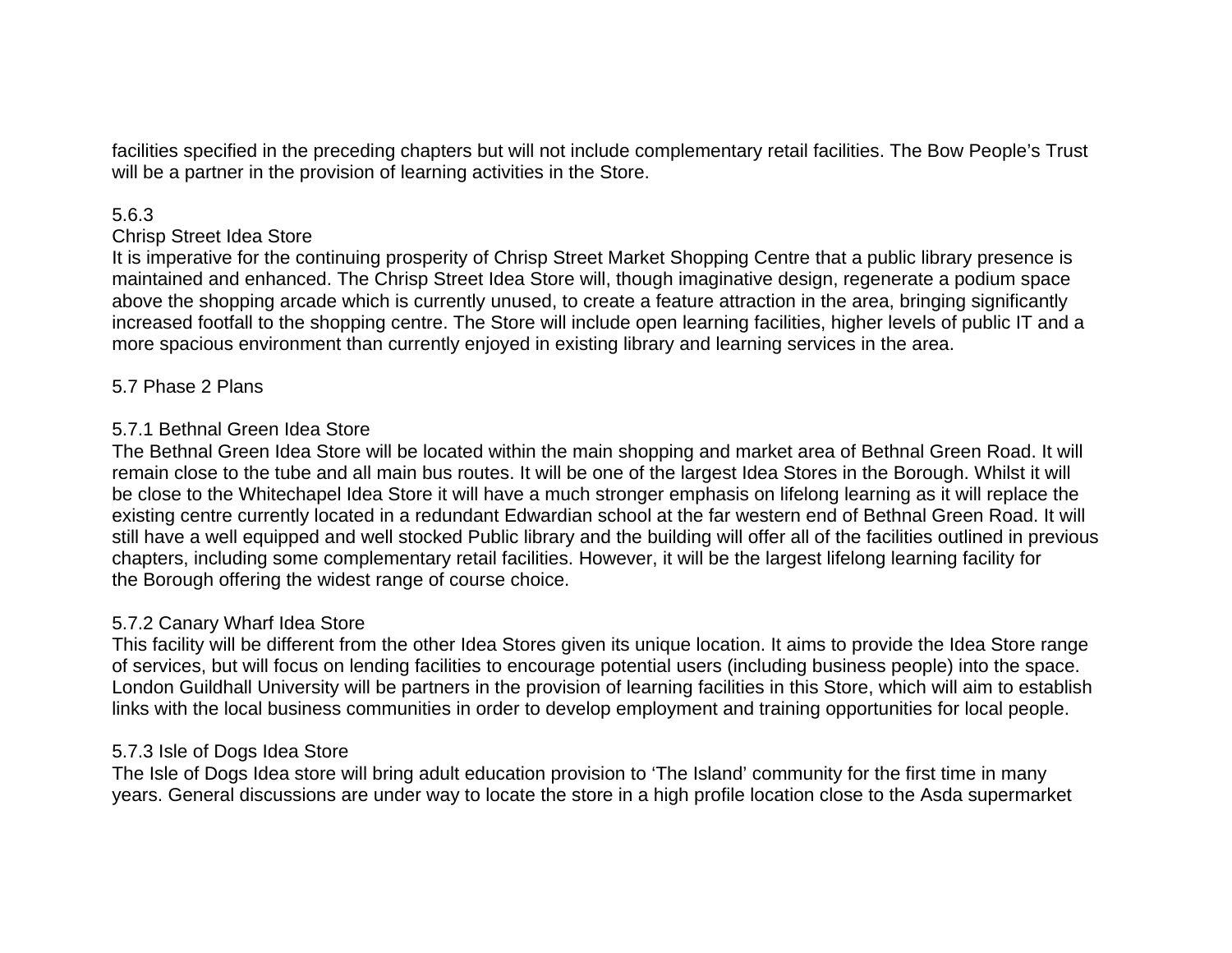and Health centre. The building will be designed to meet local people's needs. Whilst it will reflect the relatively small size of the Isle of Dogs community, the building will, nevertheless, offer a wide range of 'state of the art' library facilities and learning opportunities not currently available to local people. The building will be in a high profile location, as close as possible to where the majority of local people do their general shopping. As a result it is anticipated that far more people than at present will be tempted to use the library facilities and will choose to participate in the new local lifelong learning programme.

## 5.7.4 Watney Market Idea Store.

This Idea store will probably be the last to be built in the five year programme. As it is likely to form part of a wider redevelopment initiative that has yet to be finalised it is not possible to discuss the likely context of the building. It is envisaged that it will provide the full range of Idea facilities (including a significant element of lifelong learning) as set out in previous chapters. It is also hoped that the facility will be able to offer a new purpose built local history and archive centre.

## APPENDIX 1

Library Market Research and Public Consultation Methodology

## The Programme

Market research is a key vehicle for understanding our customers' expectations and perceptions of any service and in particular for identifying the gap between customer expectations and the organisation's perceptions of those expectations.

No detailed market research exercise has ever been undertaken on behalf of the Library Service in Tower Hamlets. Whilst there are good feedback systems in place to pick up user concerns, there was a need for a far more systematic and rigorous investigation of the expectations and perceptions held by Tower Hamlets residents and library users.

At the beginning of 1998 the Customer Services Directorate carefully planned and implemented a market research programme consisting of three separate but complementary market research initiatives, a road show and a publicity campaign in an attempt to give every resident and library user the opportunity to contribute to the review.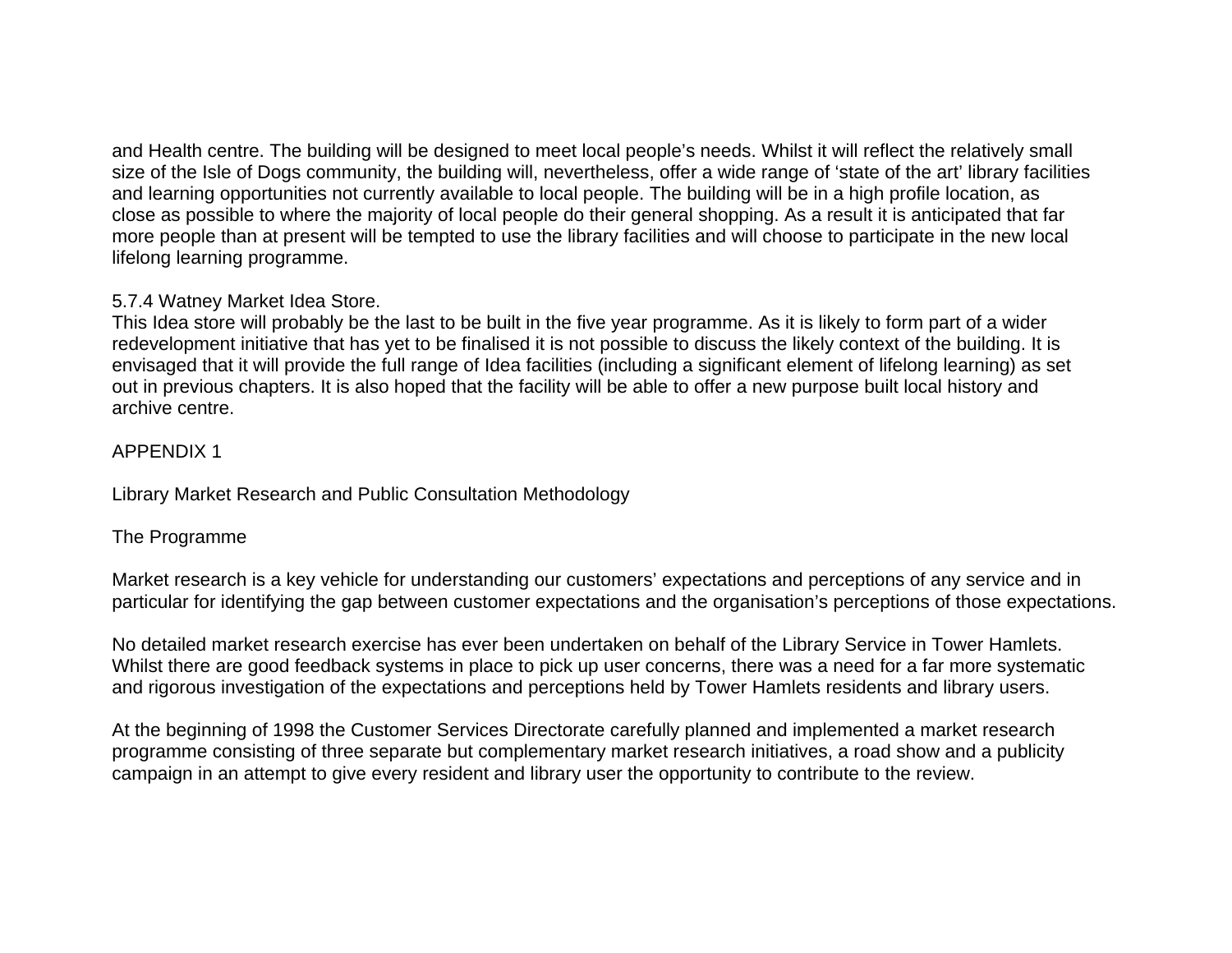Two self - completion questionnaires were distributed extensively throughout the Borough during January 1998. These were designed primarily to identify differences in perceptions and priorities between different population groups. In addition to this, an independent market research study was commissioned to provide an accurate picture of the views of residents on a range of library related issues. These were supplemented by a touring exhibition and roadshow programme to pick up any issues that may not have been covered by the three questionnaires.

Details of the questionnaires, their target groups and the roadshow are briefly set out below :-

## Library User Questionnaire.

This questionnaire was targeted only at those people who used Tower Hamlets Library Service. 10,000 were distributed via the library network including the mobile library service. All those using the home delivery service were also provided with the questionnaire. It identifies where residents live, days, times and frequency of library visits, age profile, services used, mother tongue and service quality ratings. There are 13 questions offering a total of 101 possible responses. The questionnaire has been distributed to all library users by librarians at all of the local libraries.

## Library Service Questionnaire.

This was distributed to every household in the Borough. It was targeted at both users and non users. It sought views on the relative attractiveness of potential new services and priorities for the future. There are 14 questions offering a total of 61 possible responses. The questionnaire was also available at the libraries.

# Independent Market Research Questionnaire.

The market research company P.S. Martin Hamblin was commissioned to undertake a more in - depth study of 600 people. The questionnaire sought views on possible new services, things that discourage library use, public information provision, travel methods, service image and IT access. The respondents were carefully selected to reflect the social and economic mix of the Borough's residents and the mix of library users to non users. 200 users were interviewed face to face. 400 non-users were interviewed on the telephone. There were 30 questions offering a total of 180 possible responses.

## Road Show.

The Road Show consisted of a touring exhibition of material and graphics designed to stimulate debate about priorities and possibilities for the future of the service. This was complemented by the showing of a looped video on the future of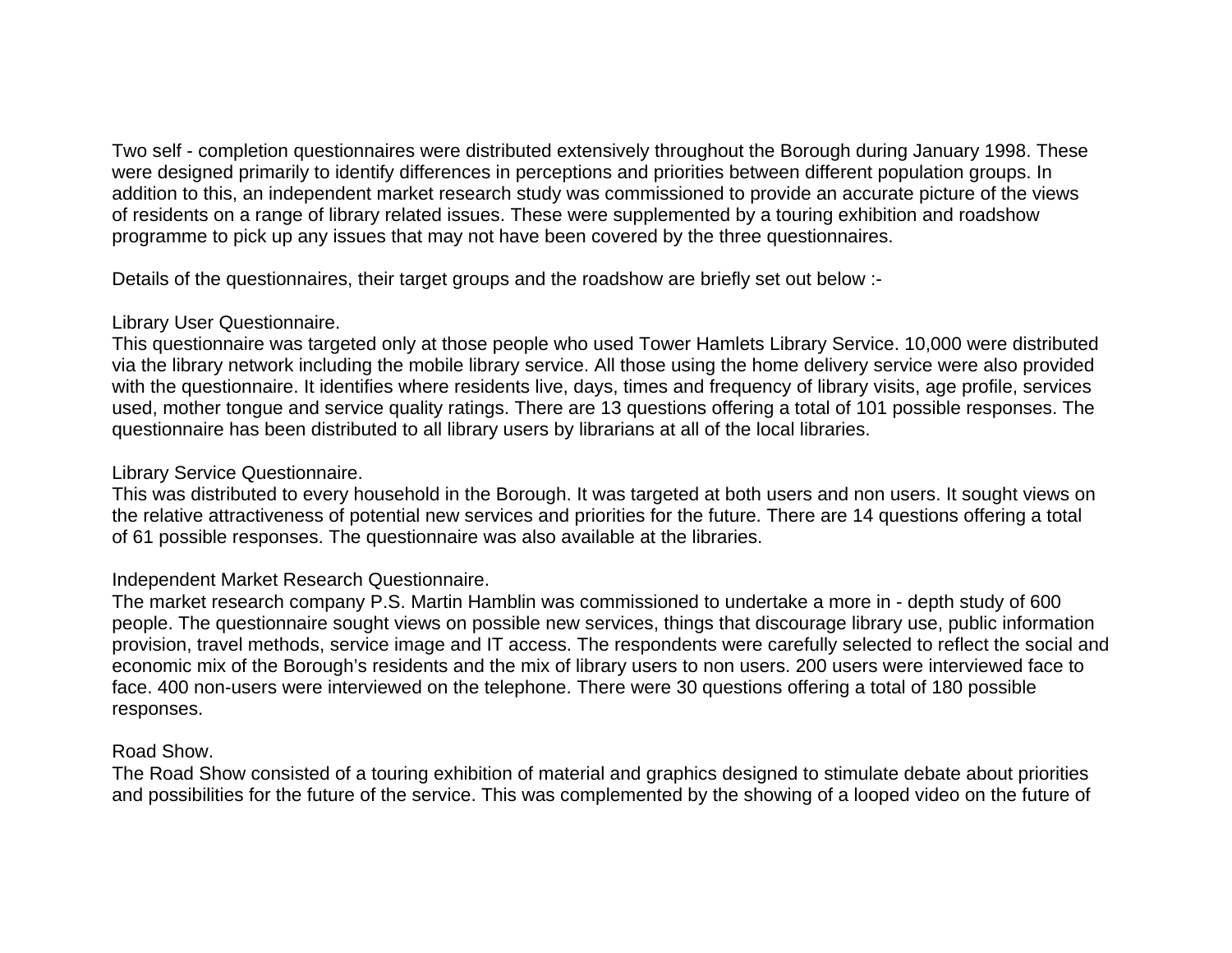libraries and a modern PC with C.D. Rom software. Staff, including the Head of Libraries, were on hand to talk to people in an informal setting and record any comments and concerns.

The purpose of the roadshow was to stimulate interest in the consultation exercise, promote completion of the questionnaires and to pick up on any issues that people considered important and which were not dealt with by the questionnaires.

Eight roadshows took place at four libraries across the Borough at a rate of two per week throughout January 1998. These roadshows were preceded at each location by the exhibition (Computer,Video/TV and Staff not present). The dates and locations of the roadshows appeared in East End Life (a local newspaper) throughout January, were displayed at every library and handed out as bookmarks to everyone borrowing or returning a book during that month.

The roadshows were staged to take place on one afternoon and one evening at each location to allow child carers, children, elderly and groups less able or willing to venture out in the evenings to visit and make their views known.

Participation of Children and Young People.

#### School involvement

Every Head Teacher in Tower Hamlets was contacted at the beginning of January 1998 by letter, informed about the consultation initiative and invited to ensure that pupils and staff could participate.

## School Class Visits.

Schools that regularly attend the libraries for book exchange, story telling and user education sessions were contacted by staff from the Children's Library Service. In conjunction with teachers, the Librarians talked to the classes and the questionnaires were distributed for completion and further discussion in class.

## PDC And Youth Clubs.

Campaign posters and questionnaires were sent to the above and distributed by PDC staff and Youth Workers.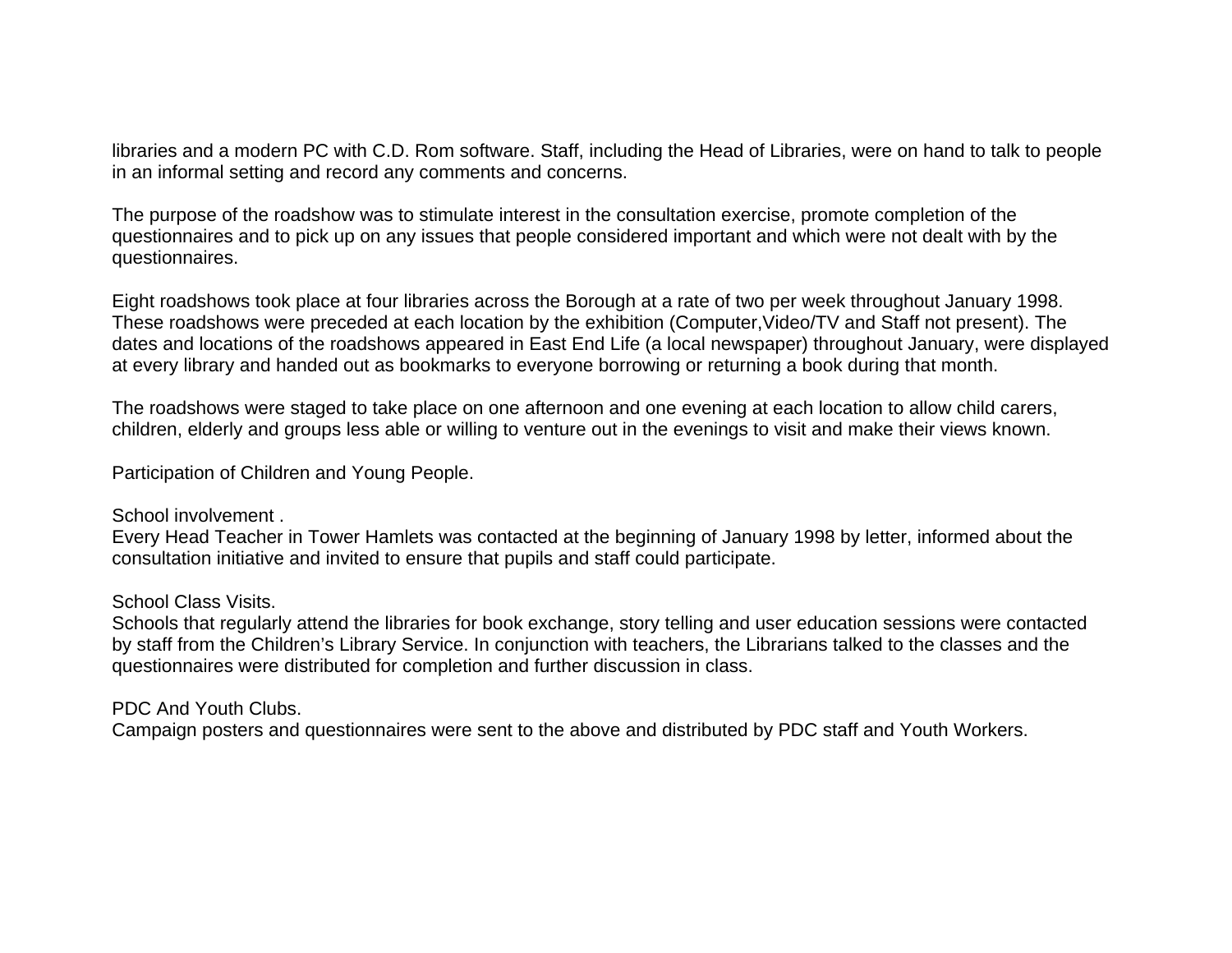National Curriculum Support.

One of the life skill elements of the National Curriculum is filling in forms. Many teachers have used the library questionnaire

as a working document for this skill. Thomas Buxton School in particular has used the Library Consultation Exercise as an opportunity to talk to every class and assist children in completing the questionnaire.

Roadshow.

An afternoon session took place at every roadshow location to maximise accessibility for children. Every roadshow had a children's librarian present.

Equal Opportunities Considerations

Translations of the Library User Questionnaire and the Library Service Questionnaire were available on request.

A Bengali Telephone Hot Line was set up throughout January to deal with enquiries and provide translated questionnaires.

The Survey carried out by P.S. Martin Hamblin included Somali and Bengali translators.

The roadshows were attended by Bengali and Somali speaking library staff. All road shows were held in locations that had disabled access and were close to main transport facilities.

The roadshows were staged to include afternoon and evenings.

The poster campaign publicity for the initiative embraced people of different ages, sex and ethnic origin including Afro - Caribbean and Bengali people.

Press releases were sent to the ethnic press and were featured in minority languages in East End Life.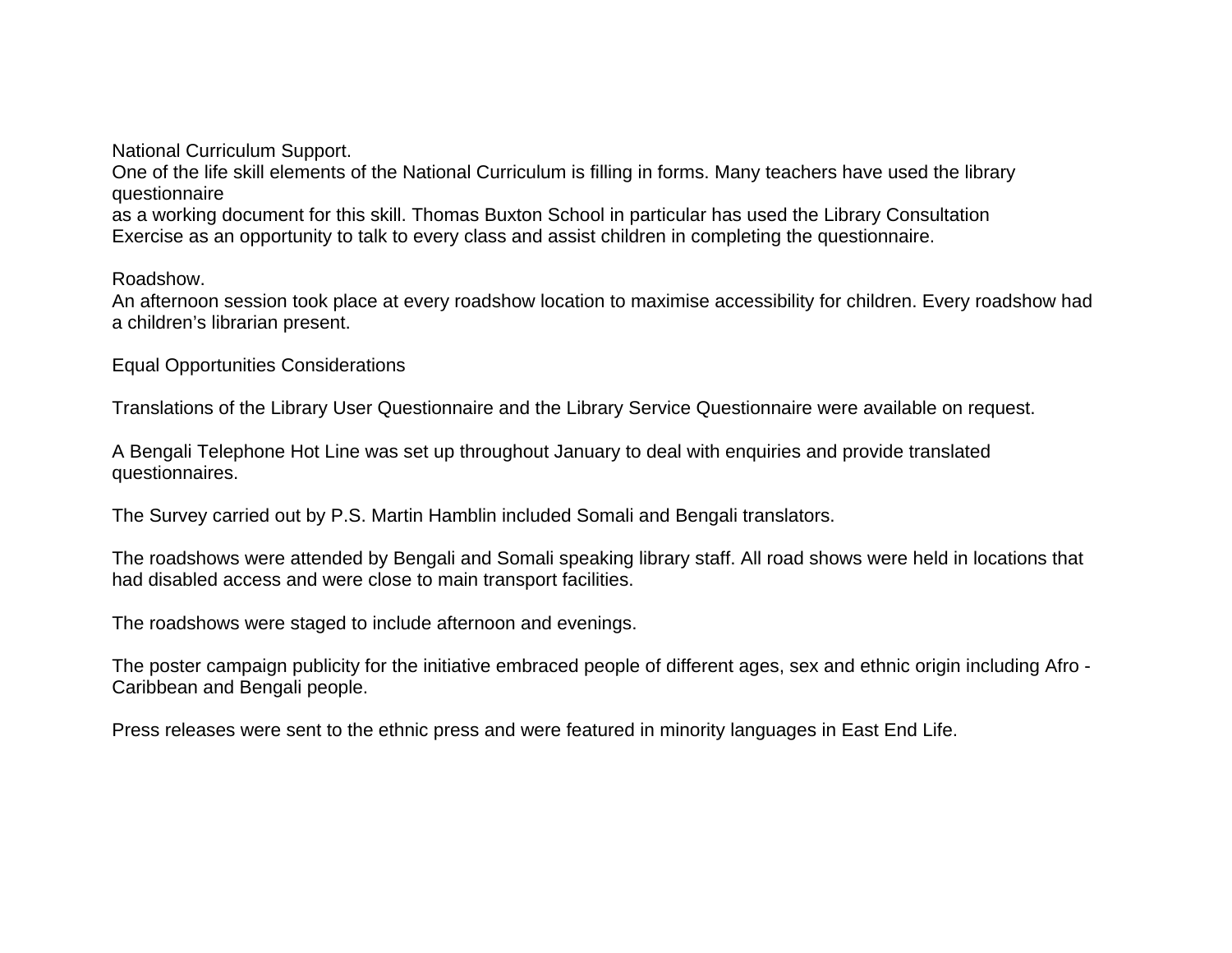#### APPENDIX 2

Summary of Results of the Library Review Public Consultation and Market Research Initiative KEY LIBRARY USER QUESTIONNAIRE RESULTS

Total number of completed returns. 2822.

Method: Self completion questionnaire offered to all library users over a period of 4 weeks.

TABLE.1 The majority of people use the library at least once every three weeks.

TABLE.2. Children and young people are the most frequent users of the library service.

FIG.1.

FIG.2. The user levels of the Bengali speaking group is high. This reflects the very young age profile of this group (see Table.2. FIG.1 and FIG.3. ).

FIG.3. The Bengali speaking respondents are heavily concentrated in the younger age groups.

FIG.4. The age profile of the total sample is fairly evenly spread. Care must be taken when interpreting the results of the total sample as reflecting the priorities of the user group as a whole. There may be a bias in favour of the older age groups because they may be more likely to take the time to complete questionnaires. There may be a bias towards 10 - 15 year olds because of the active involvement of schools in the market research.

FIG.5 The majority of existing users still go to libraries to borrow books. However, other reasons score consistently well.

FIG.6. The most popular day for visiting the library was Saturday. Monday was the next most popular. This was followed by a gradual decline in popularity throughout the week.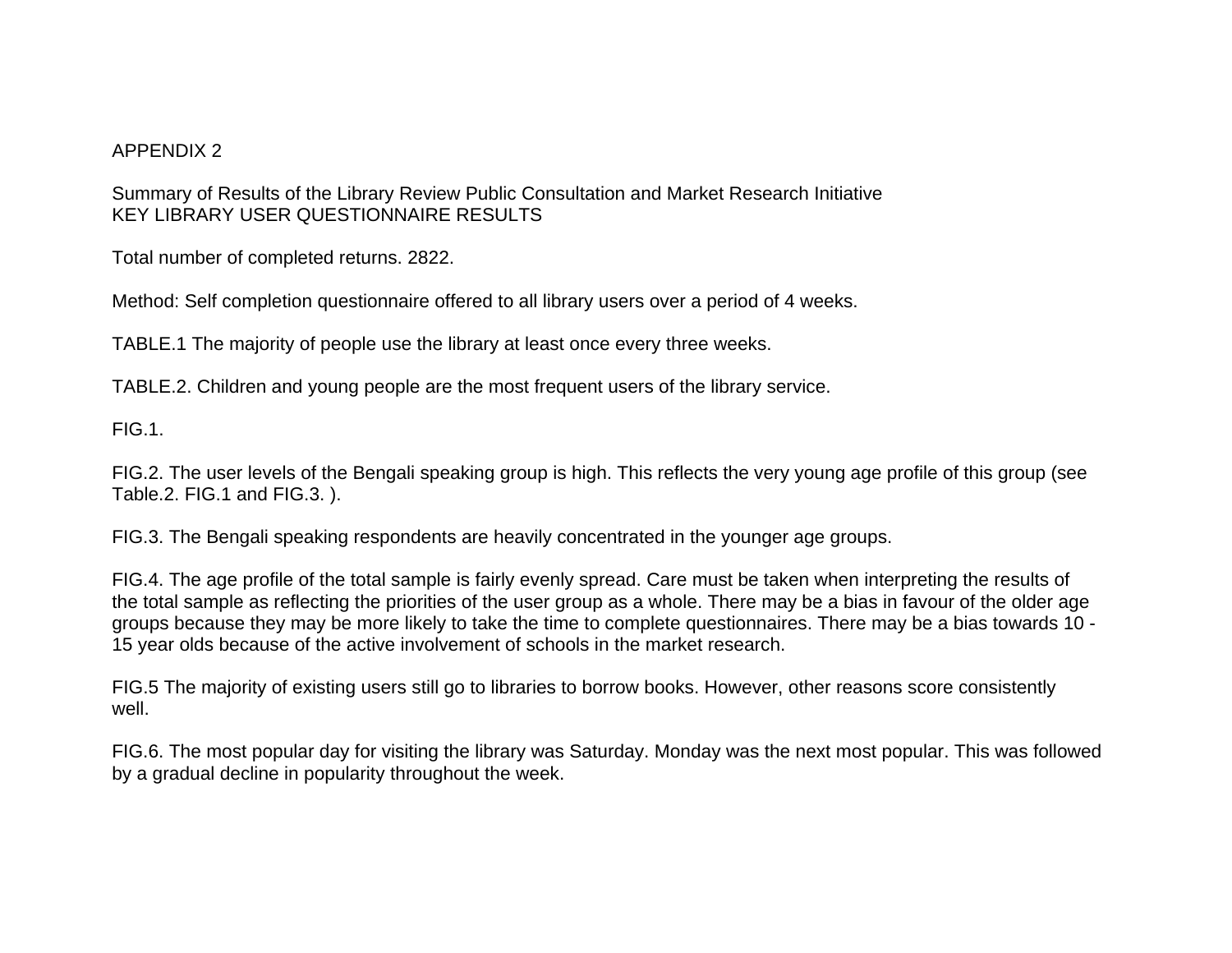Table .3. Customer satisfaction amongst existing users appears high and library staff clearly achieve a very high standard of customer care. However, the number of active users is falling. Possible explanations for this paradox are given below.

## LIBRARY SERVICE QUESTIONNAIRE RESULTS

Total number of completed returns 2210

Method: Self - completion questionnaire sent to every house hold in the Borough at the beginning of January. Also offered to all library users at libraries over a period of 2 weeks in January. FIG.8. The age profile is similar to the "Library User" questionnaire.

FIG.9. Those stating Bengali as their first language were almost exclusively located in the younger age groups.

FIG.10. The majority of users visit the library at least once every two or three weeks.

FIG.11. Most people live within 20 minutes of their library.

FIG.12. There is a strong demand for a library based council information service.

FIG.13. People want to combine other activities with their library visit.

FIG.14. There is a strong demand for a video lending service.

FIG. 15. There is a strong demand for a computer software lending service.

Table.4. Improvement to the book stock is the highest priority of respondents.

Table.5. The Bengali speaking sample ranked 'development of new services' above 'convenient opening hours'. With this exception the ranking pattern reflected that of the total sample.

P.S. MARTIN HAMBLIN SURVEY RESULTS

Total number of respondents. 618.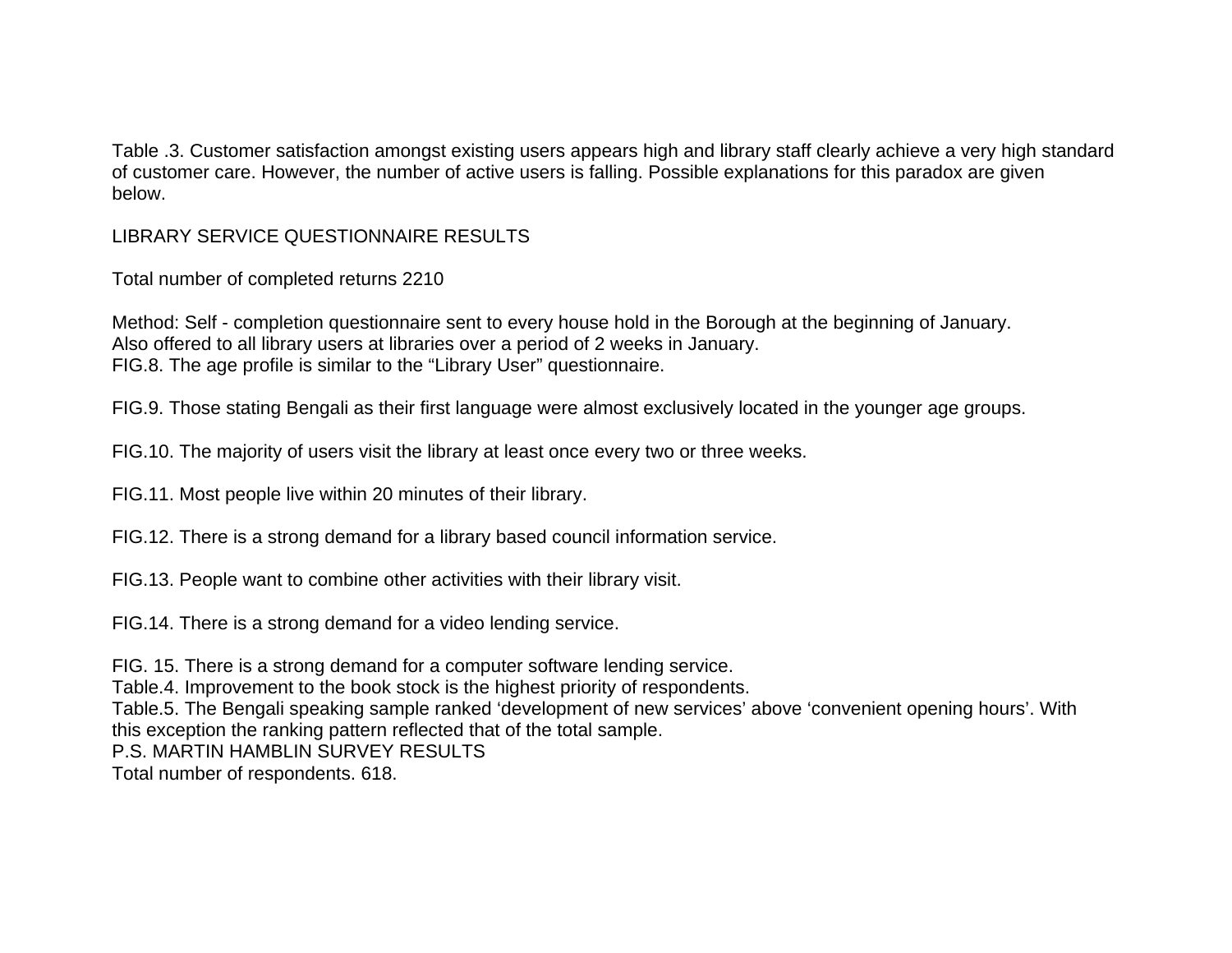Method. Telephone interviews (401 non library users) and face to face interviews (217 users).Ethical considerations prevented questioning of children given the interview methods used. FIG.16. Note: people under 16 could not be interviewed as parental consent would be required.

Table.6 . Current opening times significantly discourage non users. Perceptions of the poor book stock discourages both users and non users alike.

Table.7. Potential service improvements were greeted with a high degree of enthusiasm from non - users in particular. Improved book stock, I.T. facilities,video lending, wider range of music recordings, longer opening hours, Sunday opening, Job/training information service, art/exhibitions and eating facilities were very popular with both users and non users and may significantly improve user levels.

FIG.17. The overwhelming majority of respondents, regardless of whether they were users, considered the library service to very important for their community.

FIG.18. Public perception of the image of the existing service is mixed.

FIG.19. Shopping is the most popular activity to combine with a visit to the library.

FIG.20. A surprisingly high percentage of the total sample had access to a computer at home. However, only a third of computer owners were connected to the Internet.

FIG.21. A very significant majority of respondents want an accessible system of remote information delivery for library and related information.

Table.8 . There is a very strong demand from both users and non - users for other service information to be accessed from the same system.